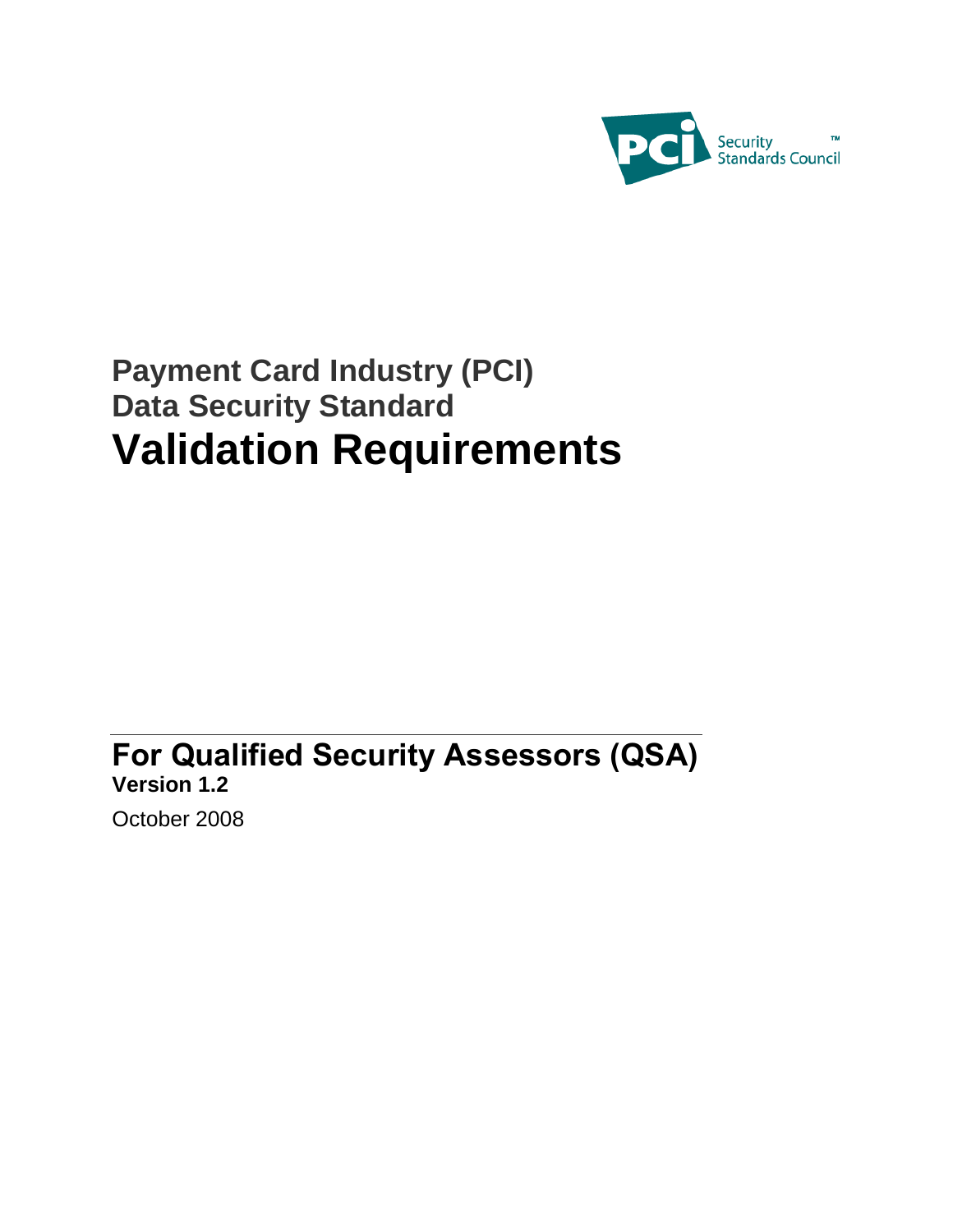

## **Document Changes**

| <b>Date</b>  | <b>Version</b> | <b>Description</b>                                                |
|--------------|----------------|-------------------------------------------------------------------|
| October 2008 |                | To align version number with PCI DSS v1.2; no other changes made. |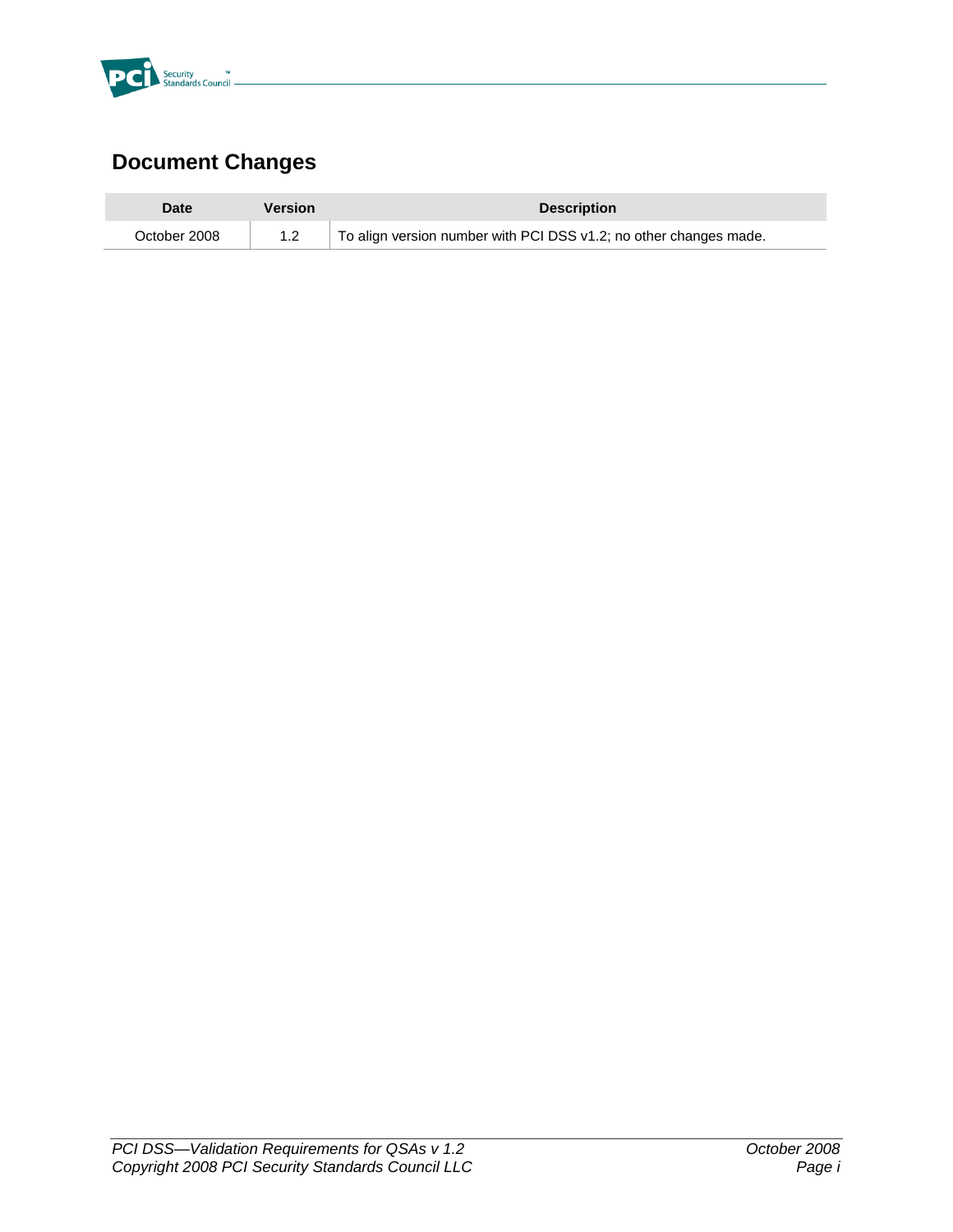

## **Table of Contents**

| 1              |                                               |                                                    |  |
|----------------|-----------------------------------------------|----------------------------------------------------|--|
|                | 1.1<br>1.2<br>1.3<br>1.4<br>1.5<br>1.6<br>1.7 |                                                    |  |
| 2 <sup>1</sup> |                                               |                                                    |  |
|                | 2.1<br>2.2<br>2.3<br>2.4<br>2.5               |                                                    |  |
| 3              |                                               |                                                    |  |
|                | 3.1<br>3.2                                    |                                                    |  |
| 4              |                                               |                                                    |  |
|                | 4.1<br>4.2<br>4.3<br>4.4<br>4.5<br>4.6        |                                                    |  |
| 5              |                                               |                                                    |  |
|                | 5.1<br>5.2<br>5.3                             |                                                    |  |
|                | Appendix A.                                   | Qualified Security Assessor (QSA) Agreement 17     |  |
|                | Appendix B.                                   | <b>Qualified Security Assessor-New Application</b> |  |
|                | Appendix C.                                   |                                                    |  |
|                | Appendix D.                                   |                                                    |  |
|                | Appendix E.                                   |                                                    |  |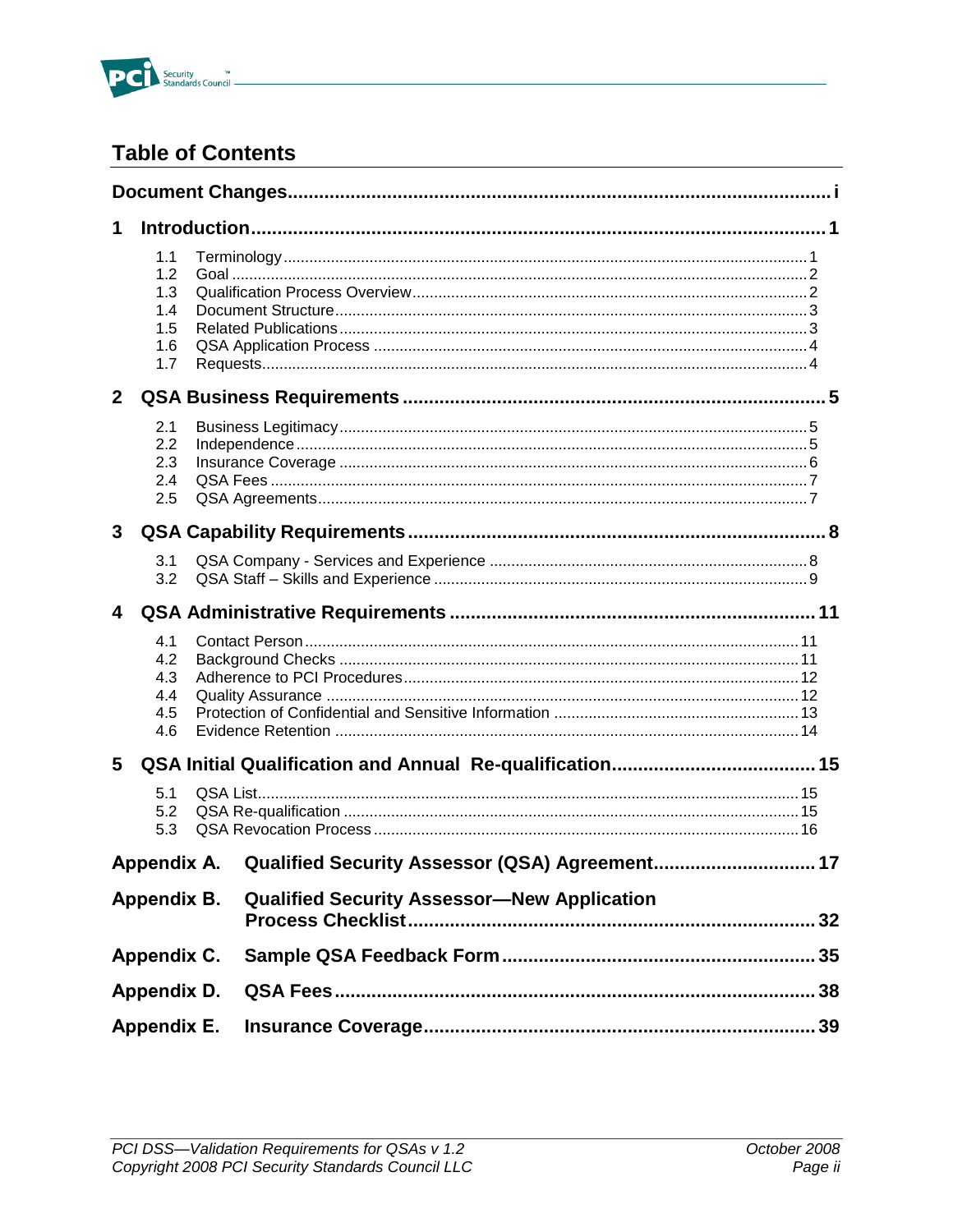

## **1 Introduction**

In response to requests from merchants for a unified set of payment account data security requirements, members of the payment card industry ("PCI") adopted the PCI Data Security Standard ("PCI DSS"), a set of requirements for cardholder data protection across the entire industry, maintained by the PCI Security Standards Council, LLC ("PCI SSC"), the current version of which is available on the PCI SSC web site at http://www.pcisecuritystandards.org (the"Website"). Organizations that are authorized to validate an entity's adherence to PCI DSS requirements are referred to as "Qualified Security Assessors" or "QSAs". Validation of these requirements by independent and qualified security companies is important to the effectiveness of PCI DSS. The quality, reliability, and consistency of a QSA's work provide confidence that cardholder data are adequately protected.

Key to the success of the PCI DSS is merchant and service provider compliance. When implemented appropriately, PCI DSS requirements provide a well-aimed defense against data exposure and compromise. As a result, on-site PCI DSS assessments performed by Qualified Security Assessors ("Assessments") have become increasingly critical in today's environment. The proficiency with which a QSA conducts an Assessment can have a tremendous impact on the consistent and proper application of PCI measures and controls. The current version of these *Payment Card Industry (PCI) Data Security Standard Validation Requirements for Qualified Security Assessors* (the *"QSA Validation Requirements"*), as available through the Website, describes the necessary qualifications a QSA must have to be recognized by the PCI SSC to perform Assessments.

Members of the payment card industry also adopted the Payment Application Data Security Standard (the "PA-DSS"), a set of requirements derived from and closely related to the PCI DSS, but intended to illustrate for payment software vendors what is required for their payment software applications to facilitate and not prevent their customers' PCI DSS compliance. The PA-DSS is also maintained by PCI SSC and is available as part of the *Payment Application Data Security Standard and Audit Procedures* (*"PA-DSS Security Audit Procedures"*) through the Website. Each QSA organization that chooses to additionally qualify to become a Payment Application Qualified Security Assessor (defined below) must satisfy the requirements set forth in the most current version of the *Payment Card Industry (PCI) Data Security Standard QSA Validation Requirements—Supplement for Payment Application Qualified Security Assessors (PA-QSA)* (available through the Website), in addition to continuing to satisfy all general requirements for QSAs*.*

### *1.1 Terminology*

Throughout these *QSA Validation Requirements*, the following terms shall have the following meanings:

"Payment Application Qualified Security Assessor" or "PA-QSA" means a QSA company that provides services to payment application vendors in order to validate such vendors' payment applications as adhering to the requirements of the PA-DSS and that has satisfied and continues to satisfy all requirements applicable to PA-QSAs, as described in the *QSA Validation Requirements—Supplement for Payment Application Qualified Security Assessors (PA-QSA)*.

"PA-DSS Assessment" means assessment of vendor payment applications in accordance with the *PA-DSS Security Audit Procedures* in order to establish vendor compliance with the PA-DSS.

"Principal QSA" and "Associate QSA" are used to refer to those QSA companies that have satisfied additional qualification requirements where needed to support PCI DSS adoption in certain global markets, as described in further detail in *QSA Validation Requirements—Supplement for Principal-Associate Qualified Security Assessors.*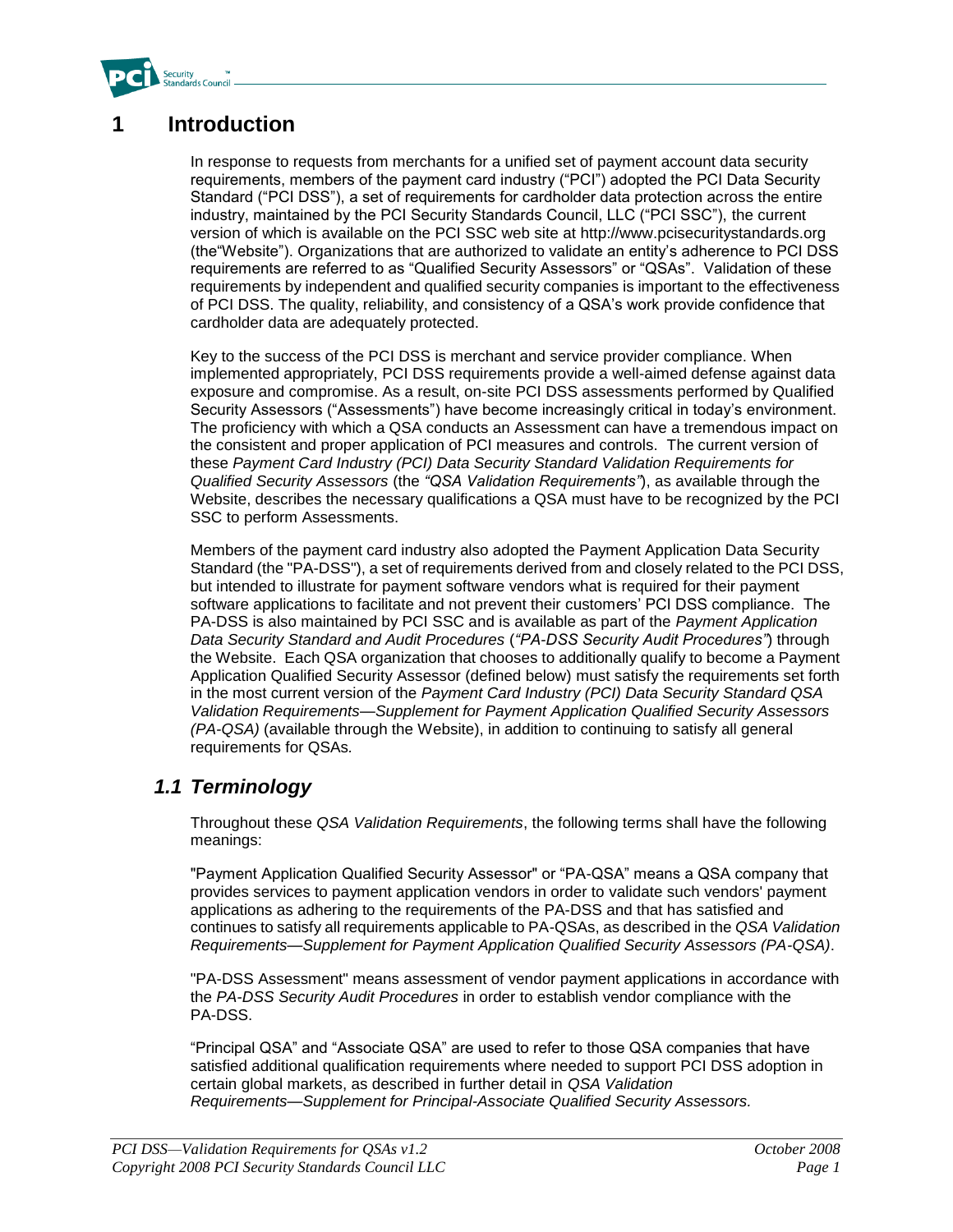

*"QSA Agreement"* refers to the *PCI Qualified Security Assessor (QSA) Agreement* attached as Appendix A to the *QSA Validation Requirements*.

"QSA employee" refers to an individual who is employed by a QSA company and who has satisfied and continues to satisfy all QSA Requirements applicable to those of the QSA's employees who will conduct Assessments, as described in further detail herein.

"Qualified Security Assessor" or "QSA" refers to a company that has satisfied and continues to satisfy all requirements set forth in these *QSA Validation Requirements*.

All capitalized terms used in these *QSA Validation Requirements* without definition shall have the meanings specified in the *QSA Agreement*.

### *1.2 Goal*

To qualify as a QSA by PCI SSC, a company must meet or exceed the requirements described in the *QSA Validation Requirements* and execute the QSA Agreement (see Appendix A) with PCI SSC and comply with its terms.

The requirements defined in the *QSA Validation Requirements* serve as a **validation baseline** for PCI SSC and provide a transparent process for QSA qualification and re-qualification across the payment industry.

#### *1.3 Qualification Process Overview*

The QSA qualification process has potentially three parts: the first involves the qualification of the security company itself. The second relates to the qualification of the company's employee(s) who will be performing and/or managing the on-site PCI DSS Assessments. The third (and optional) part relates to qualification of Principle and Associate QSAs where needed to support global market needs. (See *QSA Validation Requirements—Supplement for Principal-Associate Qualified Security Assessors.*)

*Those QSA organizations that choose to additionally qualify to become a Payment Application QSA (PA-QSA) must also complete the requirements specified in* PCI DSS QSA Validation Requirements—Supplement for Payment Application Qualified Security Assessors (PA-QSA).

All QSAs and PA-QSAs will be identified on PCI SSC's list of QSAs on the Website (the "QSA List") in accordance with the QSA Agreement. If a company is not on the QSA List, its work product is not recognized by PCI SSC. All QSAs must re-qualify annually.

QSA Validation Requirements are incorporated into the QSA Agreement. To initiate the qualification process, the security company must sign the QSA Agreement in unmodified form and submit it to PCI SSC.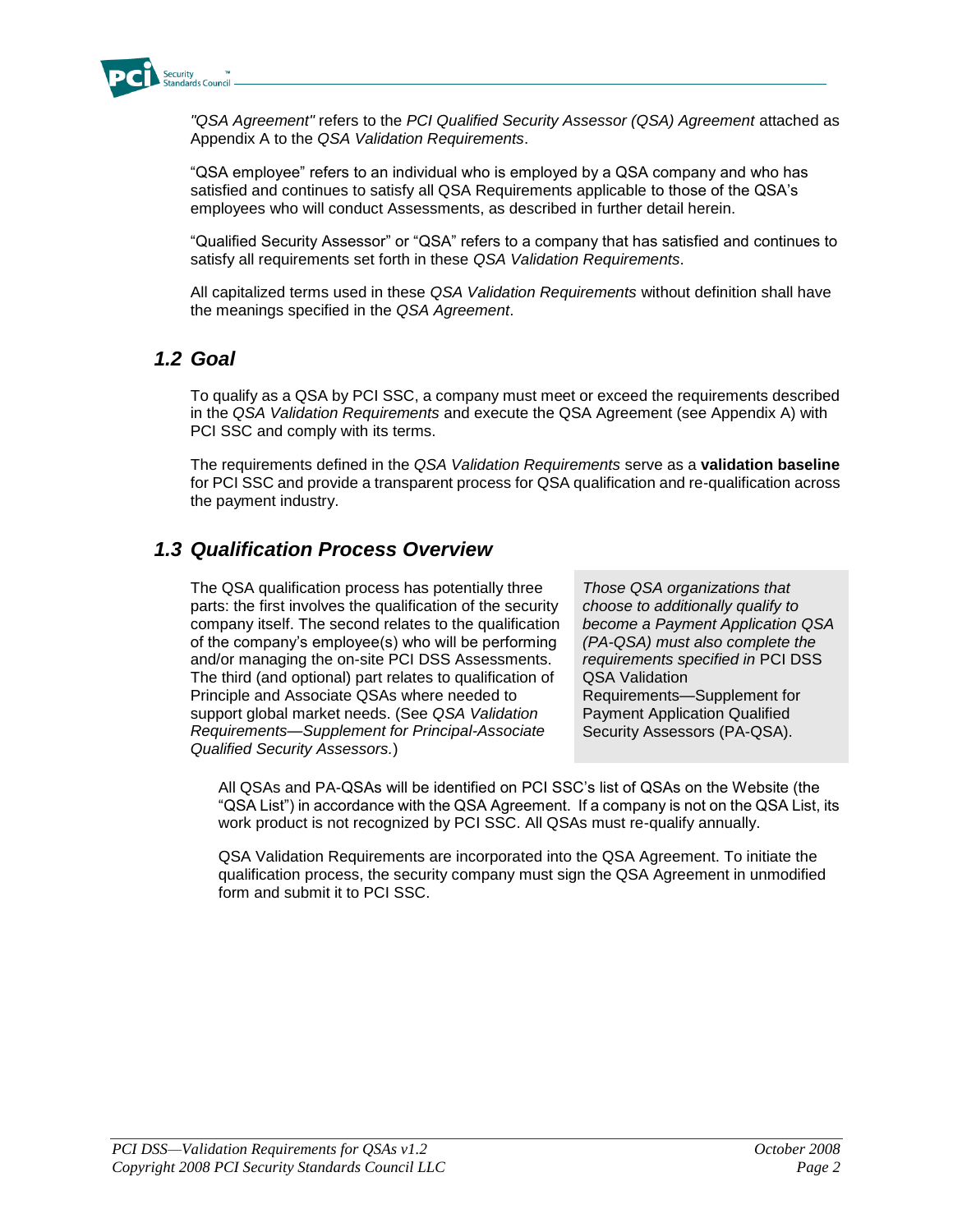

#### *1.4 Document Structure*

*QSA Validation Requirements* define the requirements a security company must meet to become a QSA. The document is structured in five sections as follows.

**Section 1: Introduction** offers a high-level overview of the QSA applications process.

**Section 2: QSA Business Requirements** covers minimum business requirements that must be demonstrated to PCI SSC by the security company. This section outlines information and items that must be provided to prove business stability, independence, and insurance coverage. QSA fees and agreements are also covered.

**Section 3: QSA Capability Requirements** reviews the information and documentation necessary to demonstrate the security company's service expertise, as well as that of its employees.

**Section 4: QSA Administrative Requirements** focuses on the logistics of doing business as a PCI DSS QSA, including background checks, adherence to PCI DSS procedures, quality assurance, and protection of confidential and sensitive information.

**Section 5: QSA Initial Qualification and Annual Maintenance** briefly outlines the yearly re-qualification process, as well as revocation procedures if there is a breach of the QSA Agreement.

**Appendices:** The appendices to the *QSA Validation Requirements* include the QSA Agreement and several helpful checklists, feedback forms, and detailed fee requirements.

#### *1.5 Related Publications*

The *QSA Validation Requirements* should be used in conjunction with the following other PCI SSC publications, each available through the Website:

*PCI DSS*

- *Payment Card Industry (PCI) Data Security Standard Security Audit Procedures ("PCI DSS Security Audit Procedures")*
- *PA-DSS Security Audit Procedures*

QSA Validation Requirements for Principal and Associate QSAs and PA-QSAs can be found in the following two documents, also available through the Website:

- *QSA Validation Requirements—Supplement for Principal-Associate Qualified Security Assessors*
- *QSA Validation Requirements—Supplement for Payment Application Qualified Security Assessors (PA-QSA)*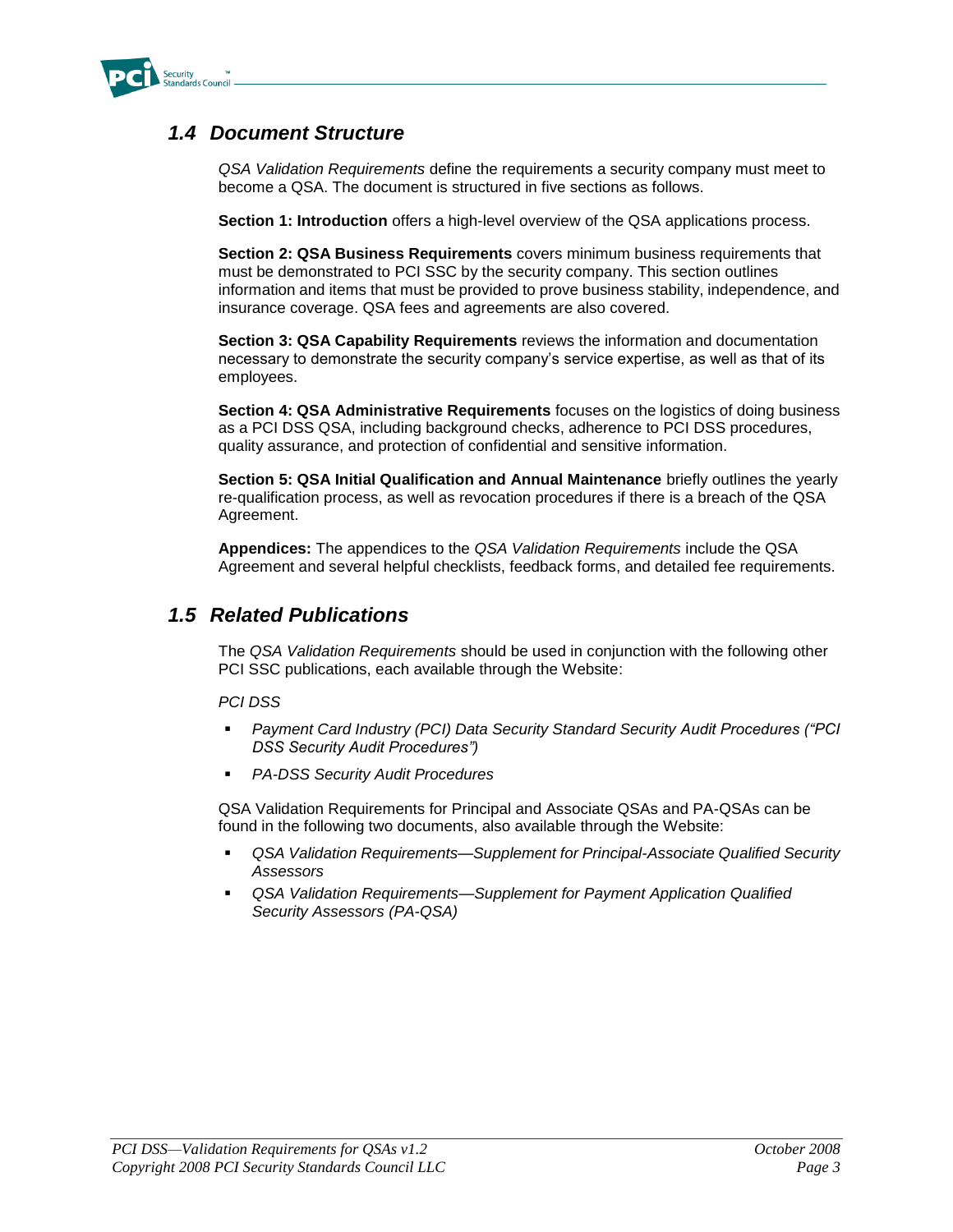

## *1.6 QSA Application Process*

In addition to outlining the requirements that a PCI QSA must meet to perform on-site PCI DSS Assessments, the *QSA Validation Requirements* describe the information that must be provided to PCI SSC as part of the application process. Each outlined requirement is followed by the information that must be submitted to document that the security company meets or exceeds the stated requirements.

To facilitate preparation of the application package, refer to Appendix B: QSA – New Application Process Checklist. All application materials and the signed QSA Agreement must be submitted in English. The QSA Agreement is binding in English even if the QSA Agreement was translated and reviewed in another language. All other documentation provided by the QSA in a language other than English must be accompanied by a certified English translation (examples include business licenses and insurance certificates).

Applications must indicate which geographic region(s)—see Appendix D – QSA Fees for list of region(s) or country(s)—the QSA is applying for, and include all relevant application fees for each applicable region or country.

All application packages must include a signed QSA Agreement and all other required documentation. Applicants should send their completed application packages by mail to the following address:

> PCI SSC 401 Edgewater Place, Suite 600 Wakefield, MA 01880 Phone number: 1-781-876-8855

E-mail submissions will not be accepted.

**Important Note**: PCI SSC reserves the right to reject any application from any applicant (company or individual) that PCI SSC determines has committed, within two (2) years prior to the application date, any conduct that would have been considered a "Violation" (defined in Section 5.2 below) if committed by a QSA company or QSA employee. The period of ineligibility will be a minimum of one (1) year, as determined by PCI SSC in a reasonable and non-discriminatory manner, in light of the circumstances.

#### *1.7 Requests*

PCI SSC, in an effort to maintain the integrity of the QSA program, may request from time to time demonstrated adherence to the requirements listed in this document. The QSA is responsible to respond to such a PCI SSC request with the documented evidence no later than three (3) weeks from receipt of written notice.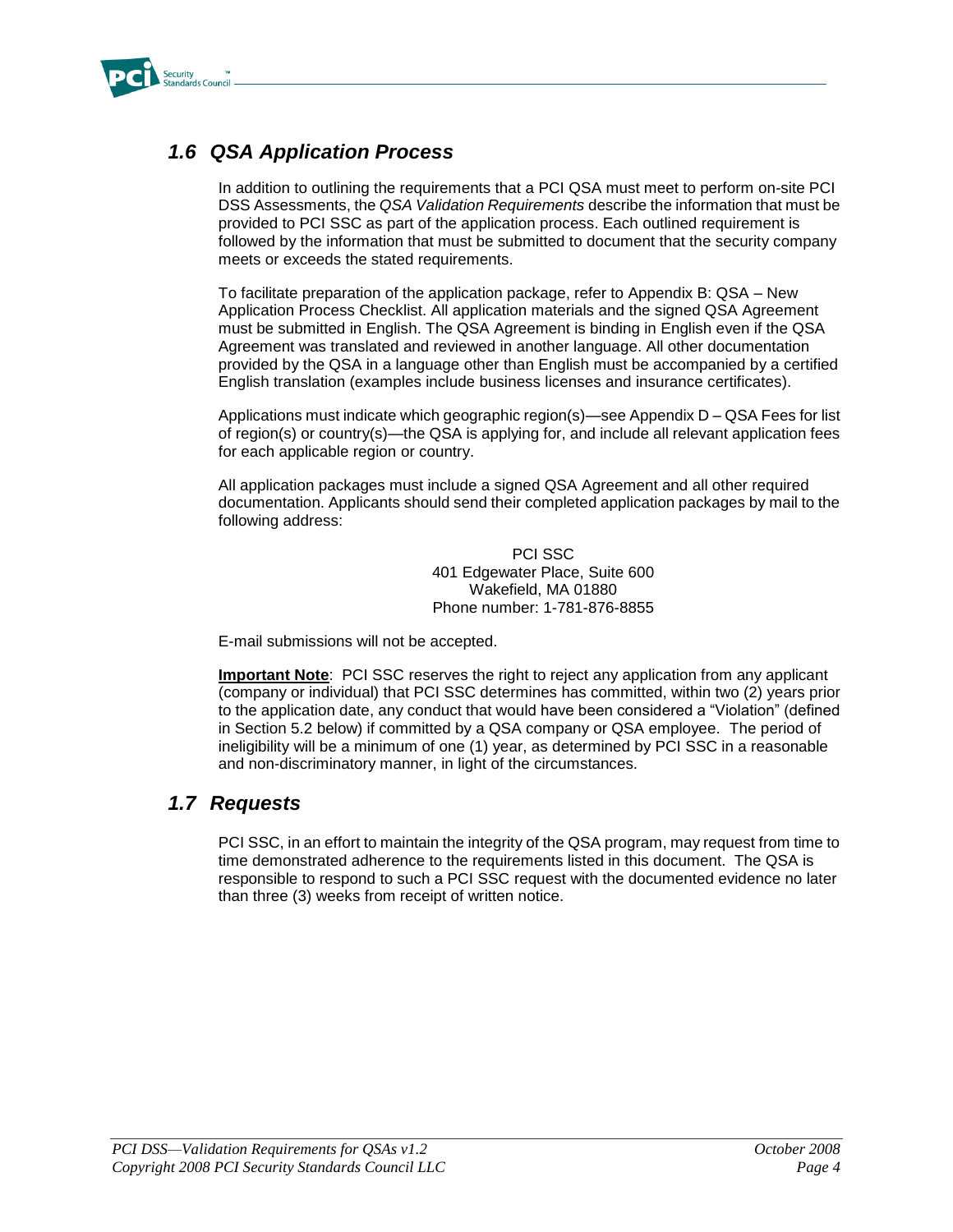

## **2 QSA Business Requirements**

This section describes the minimum business requirements and related information that must be provided to PCI SSC (for Principal and/or Associate QSA requirements, see *QSA Validation Requirements—Supplement for Principal-Associate Qualified Security Assessors*, and for PA-QSA requirements, see *QSA Validation Requirements—Supplement for Payment Application Qualified Security Assessors (PA-QSA)*). Subsections include information about the company's business legitimacy, independence, and required insurance coverage.

## *2.1 Business Legitimacy*

#### **2.1.1 Requirement**

The QSA must be recognized as a legal entity.

#### **2.1.2 Provisions**

The following information must be provided to PCI SSC:

- Copy of Business license or equivalent, including year of incorporation, and location(s) of offices
- Written statements describing any past or present allegations or convictions of any fraudulent or criminal activity involving the QSA (and QSA principles), and the status and resolution

#### *2.2 Independence*

#### **2.2.1 Requirement**

The QSA must adhere to professional and business ethics, perform all duties with objectivity, and limit sources of influence that might compromise its independent judgment in performing Assessments.

The QSA must have a code of conduct policy, and provide the policy to PCI SSC upon request.

The QSA must adhere to all independence requirements in this section, as required by PCI SSC, including without limitation, the following (collectively, the "Specified Independence Requirements").

- The QSA will not undertake to perform Assessments of entities that it controls or with which it is under common control or in which it holds any investment.
- The QSA has not offered or provided (and will not offer or provide) any gift, gratuity, service, or other inducement to any employee of PCI SSC or any QSA subject or agency involved in retaining the QSA to enter into the QSA Agreement or to provide QSA-related services.
- The QSA must fully disclose in the Report on Compliance if they assess customers who use any security-related devices or security-related applications that have been developed or manufactured by the QSA, or to which the QSA owns the rights, or that the QSA has configured or manages, including the following:
	- Application or Network Firewalls
	- Intrusion Detection/Prevention Systems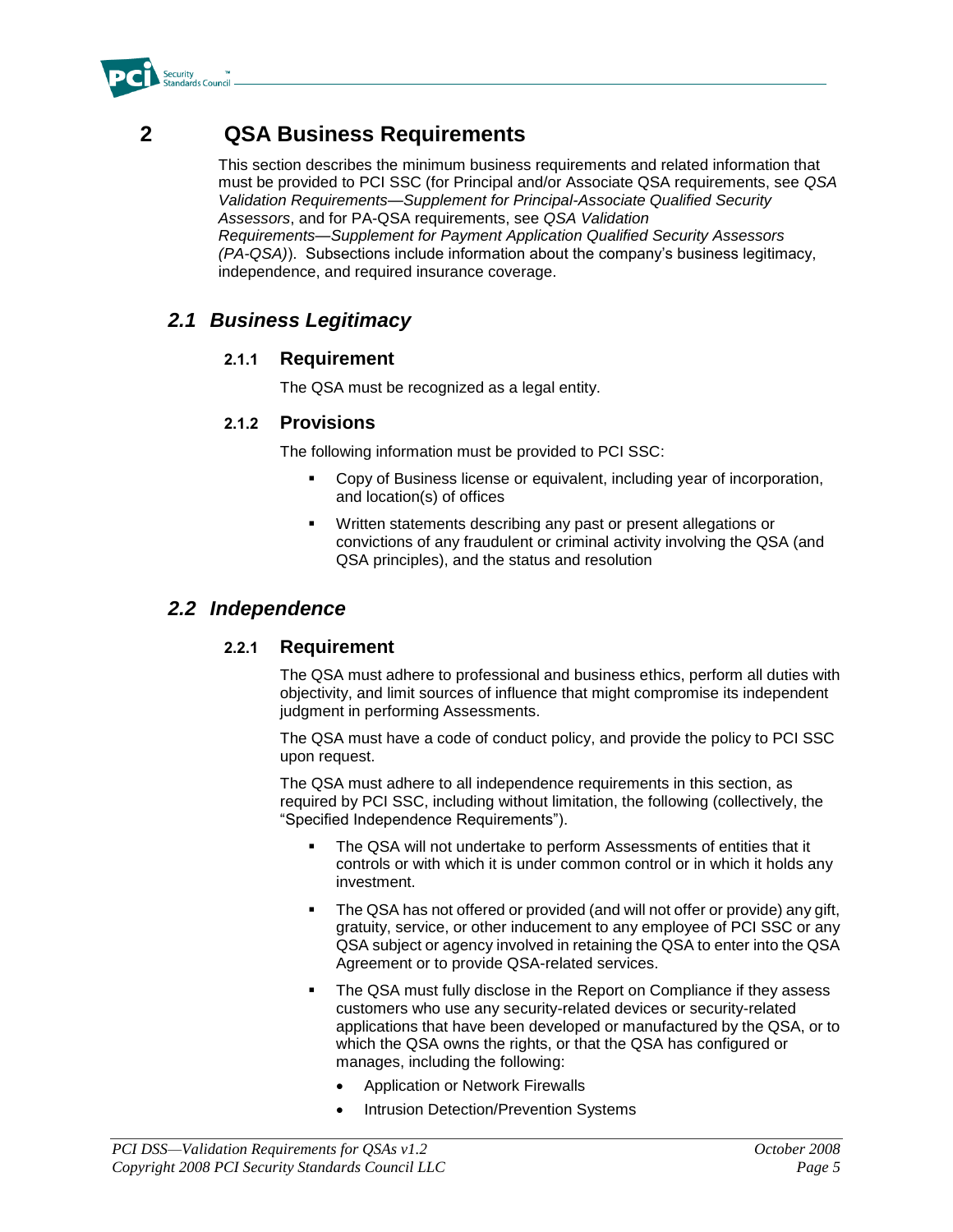

- Database or other Encryption Solutions
- Security Audit Log Solutions
- File Integrity Monitoring Solutions
- Anti-virus solutions
- The QSA agrees that when the QSA recommends remediation actions that include one of its own solutions or products, the QSA will also recommend other market options that exist.
- The QSA agrees that it will not use its status as a "listed QSA" to market services unnecessary to bring QSA subjects into compliance with the PCI DSS.
- The QSA must not, and agrees that it will not, misrepresent requirements of the PCI DSS in connection with its promotion or sales of services to QSA clients, or state or imply that the PCI DSS requires usage of the QSA's products or services.

#### **2.2.2 Provisions**

The QSA must describe the company's practices to maintain and assure auditor independence, including, but not limited to, practices, organizational structure/separation, and employee education in place to prevent conflicts of interest in a variety of scenarios, such as the following:

- **The QSA customer uses products or applications developed or** manufactured by the QSA company.
- The QSA customer uses products or applications managed or configured by the QSA company.
- The description must include details with respect to compliance with the Specified Independence Requirements called out in Section 2.1 above.

#### *2.3 Insurance Coverage*

#### **2.3.1 Requirement**

At all times while its QSA Agreement is in effect, the QSA shall maintain sufficient insurance, insurers, coverage, exclusions, and deductibles that PCI SSC reasonably requests to adequately insure the QSA for its obligations and liabilities under the QSA Agreement, including without limitation the QSA's indemnification obligations.

The QSA must adhere to all requirements for insurance coverage required by PCI SSC, including without limitation the requirements in Appendix E, Insurance Coverage, which includes details of required insurance coverage.

#### **2.3.2 Provisions**

The QSA must provide a proof of coverage statement to PCI SSC to demonstrate that insurance coverage matches locally set insurance coverage requirements. If the QSA subcontracts or assigns any portion of the QSA services (only with prior written consent from PCI SSC—see Section 3.2.1), the QSA must also provide to PCI SSC proof of coverage statements from all subcontractors to demonstrate that subcontractors purchase and maintain insurance to match insurance coverage requirements.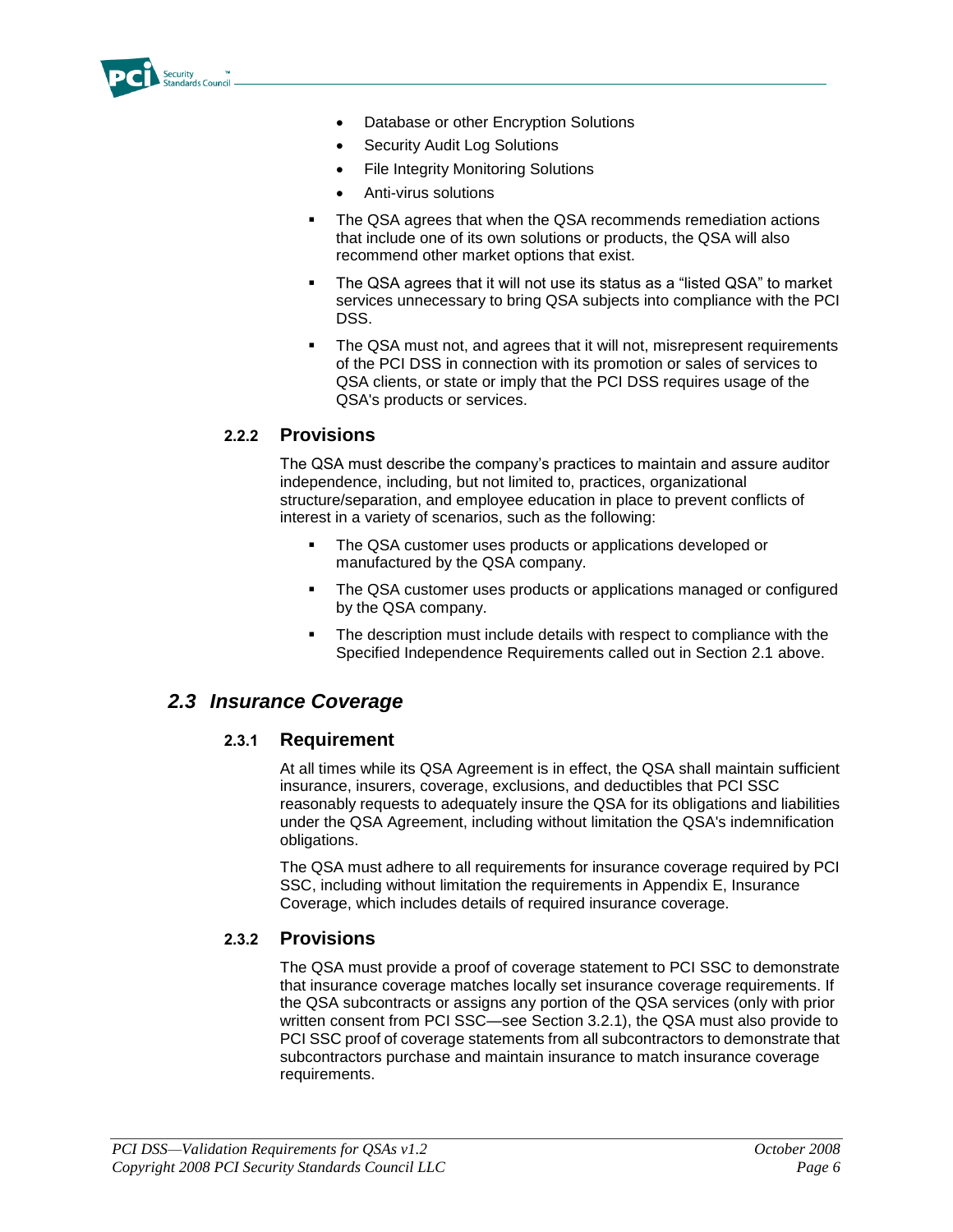

## *2.4 QSA Fees*

#### **2.4.1 Requirement**

Each QSA applicant must provide to PCI SSC an initial processing fee per geographic region or country in which the QSA applicant intends to perform Assessments (see Appendix D – QSA Fees). These fees are credited toward the qualification fee (see below) if a company is qualified as a QSA. The initial processing fee check should be made payable to PCI SSC and mailed with the completed QSA application package. See Section 1.6 of this document for the mailing address. Once a company is approved for qualification as a QSA, the following fees may also apply.

 The qualification fee, which must be paid in full within 30 days of notification. This fee may vary by location, as specified in Appendix D, QSA Fees.

*All fees are subject to change.*

*Note:*

- An annual QSA re-qualification fee for subsequent years, also summarized by location in Appendix D, QSA Fees.
- A training fee for each QSA employee to be qualified, for training sponsored by PCI SSC. This is an annual fee. See Appendix D, QSA Fees.

Additional fees apply for PA-QSA qualification and Principal-Associate QSA qualification; these are outlined in *QSA Validation Requirements—Supplement for Payment Application Qualified Security Assessors (PA-QSA),* Appendix E, and *QSA Validation Requirements—Supplement for Principal-Associate Qualified Security Assessors,* Appendix D, respectively.

#### *2.5 QSA Agreements*

#### **2.5.1 Requirement**

PCI SSC requires that all agreements between PCI SSC and the QSA (including the QSA Agreement) be signed by a duly authorized officer of the QSA, submitted in unmodified form to PCI SSC, and mailed with the completed QSA application package.

The QSA Agreement requires that all QSAs and employees of the QSA comply with the requirements outlined in the *QSA Validation Requirements*.

There are various agreements, depending on what QSA programs your company is applying for. Initially to become a QSA, your company must submit the QSA Agreement.

Once the QSA Agreement and associated documentation is submitted, to be qualified for additional programs, please submit the appropriate optional agreement (s) along with the completed application package(s), as follows:

- *PCI SSC Agreement for Principal-Associate QSAs*
- *Principal-Associate QSA Agreement*
- *PA-QSA Agreement*

See *QSA Validation Requirements—Supplement for Payment Application Qualified Security Assessors (PA-QSA)* or *QSA Validation Requirements—Supplement for Principal-Associate Qualified Security Assessors*  as appropriate more information and for agreements and checklists.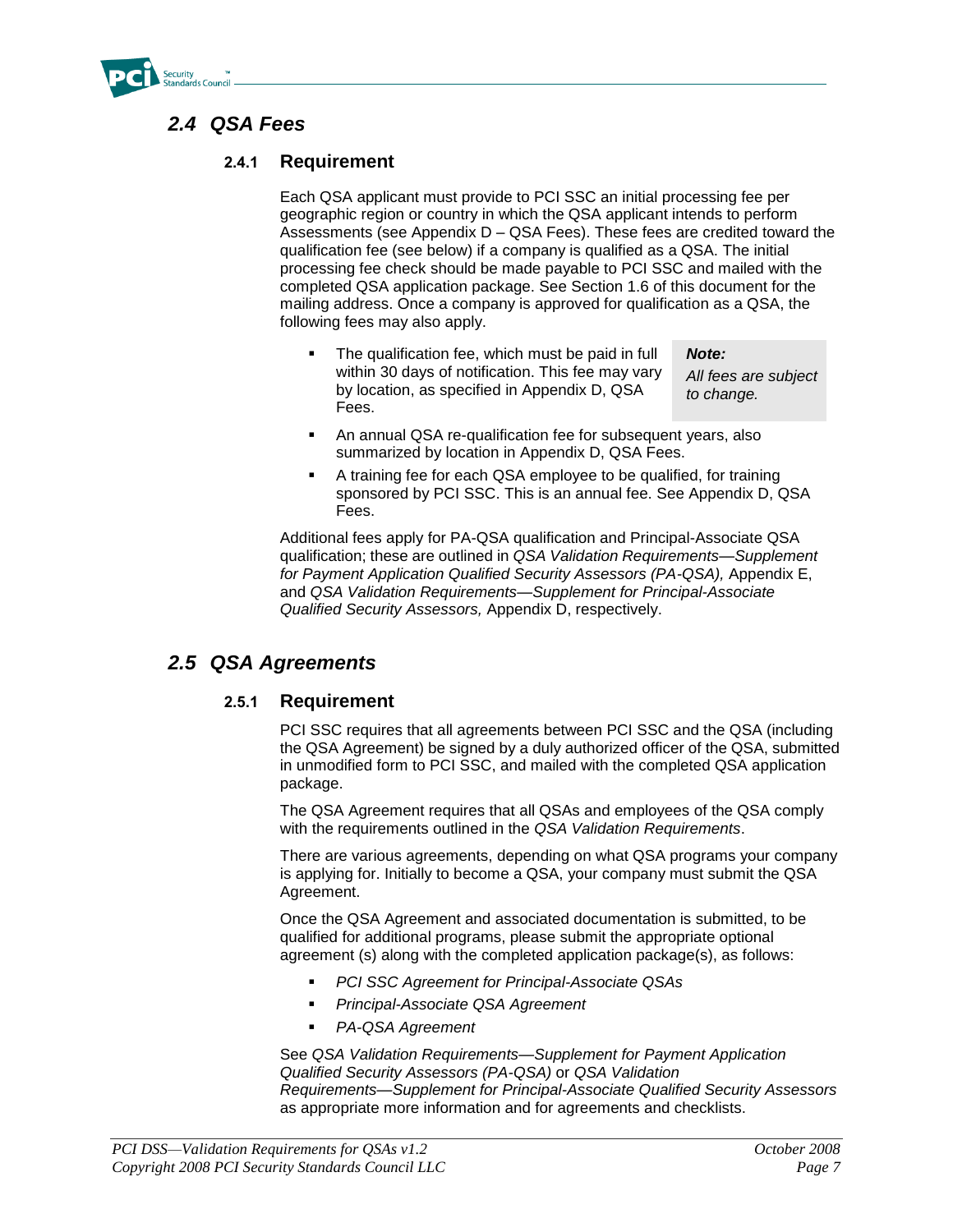

## **3 QSA Capability Requirements**

This section describes the minimum QSA capability requirements and related documentation the QSA must provide to PCI SSC. The QSA must demonstrate security audit expertise, work history, and industry experience.

### *3.1 QSA Company - Services and Experience*

#### **3.1.1 Requirement**

The QSA must possess security assessment experience similar or related to the PCI DSS Assessment.

The QSA must have a dedicated security practice that includes staff with specific job functions that support the security practice.

#### **3.1.2 Provisions**

The following information must be provided to PCI SSC:

- The QSA's experience and knowledge with information security audit engagements, preferably related to payment systems, equal to at least one year or three separate audits
- Description of the QSA's relevant areas of specialization within information security (for example, network security, database and application security, and incident response), demonstrating at least one area of specialization
- Evidence of a dedicated security practice, such as:
	- The number of all employees and the number of employees performing security assessments; and
	- For the number of employees performing security assessments, the percentage of time dedicated to such assessments
- Brief description of core business offerings
- **•** Description of size and types of market segments in which the QSA tends to focus, such as Fortune 500, financial industry, insurance industry, or small-to-medium sized businesses
- List of languages supported by the QSA
- Two client references from security engagements within the last 12 months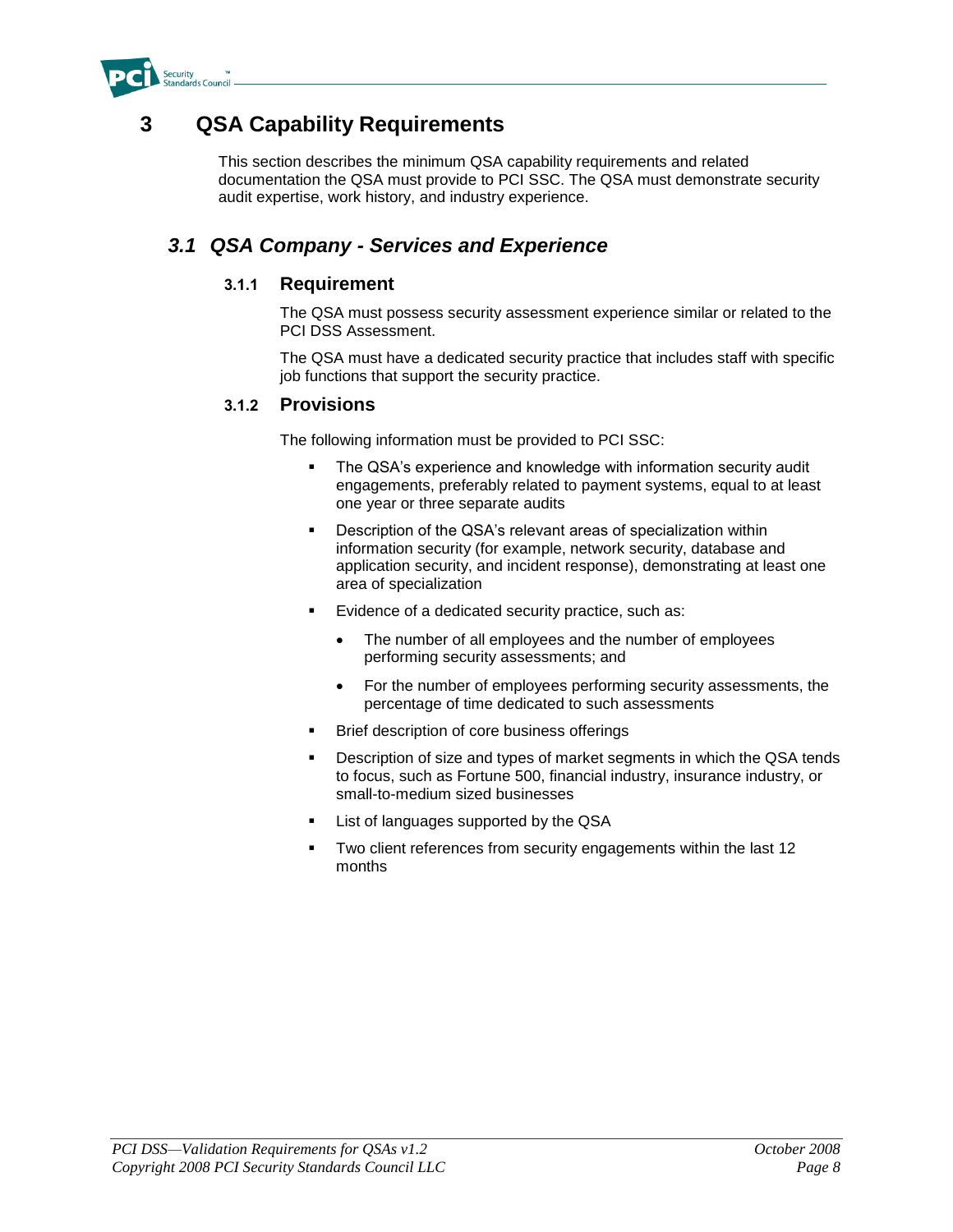

## *3.2 QSA Staff – Skills and Experience*

Each QSA employee performing or managing PCI DSS Assessments must be qualified by PCI SSC as a QSA employee; only QSA employees qualified by PCI SSC can conduct PCI DSS Assessments. QSA employees are responsible for the following:

- Performing the PCI DSS Assessment
- Being on-site for the duration of the Assessment
- Reviewing the work product that supports the audit procedures
- Ensuring adherence to the *PCI DSS Security Audit Procedures*
- Scoping decisions
- Selecting systems and system components where sampling is employed
- Evaluating compensating controls
- Producing the final report

#### **3.2.1 Requirement**

The QSA employee(s) performing or managing PCI DSS Assessments must:

- **Have sufficient information security knowledge and experience to conduct** technically complex security assessments
- Possess industry-recognized security certification(s) or equivalent work experience
- Be knowledgeable about the PCI DSS and the PCI DSS Security Audit **Procedures**
- Attend annual training provided by PCI SSC, and legitimately pass, of his or her own accord without any unauthorized assistance, all examinations conducted as part of training. If a QSA employee fails to so pass any exam in connection with such training, the QSA employee must no longer lead or manage a PCI DSS assessment until successfully passing the exam on a future attempt
- Be employees of the QSA (meaning this work cannot be subcontracted to non-employees) unless PCI SSC has given prior written consent for each subcontracted worker.

Approved subcontractors shall not be permitted to include a company logo other than that of the responsible QSA or any reference to another company in the Report of Compliance or attestation documents while performing work on behalf of the QSA.

#### **3.2.2 Provisions**

The following information must be provided to PCI SSC for each individual to be qualified:

- **E** Education (subject, level, institute) equal to bachelor's degree or professional certificate
- Area(s) of expertise (Network Security, Application Security and Consultancy, System Integration, Auditing, Special Skills), with at least 1 year (total) in three separate areas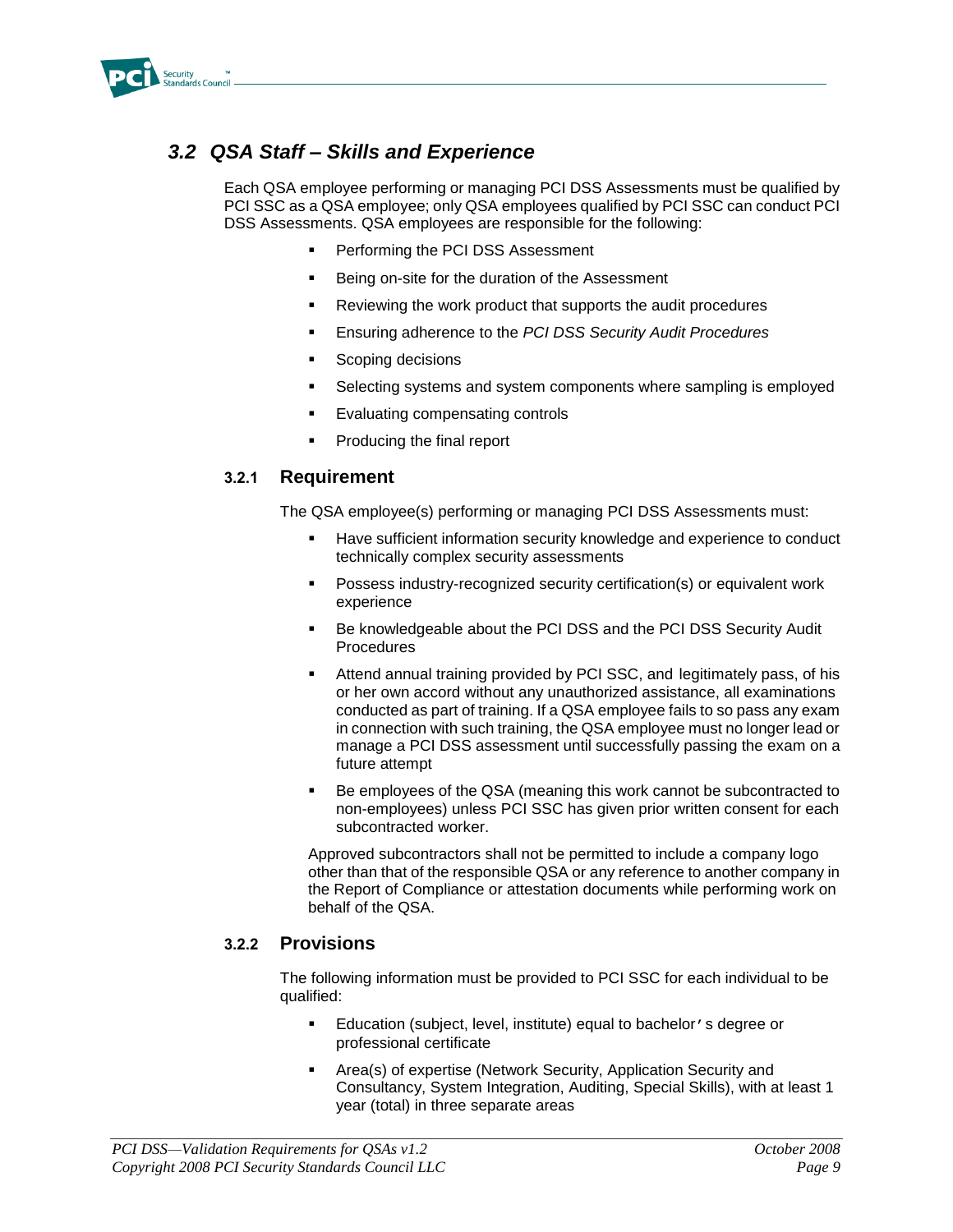

- **•** Years of working experience and responsibilities
- Years of working experience related to payment industry and responsibilities
- Résumé
- Minimum of one of the following certifications must be provided to PCI SSC:
	- Copy of Certified Information System Security Professional (CISSP) certificate and ID number
	- Copy of Certified Information Systems Auditor (CISA) certificate and ID number
	- Copy of Certified Information Security Manager (CISM) certificate and ID number

If an employee does not satisfy any of the above education criteria or certificates, he or she must provide a description of a **minimum of five years** of relevant information security experience or proof of other recognized security certifications.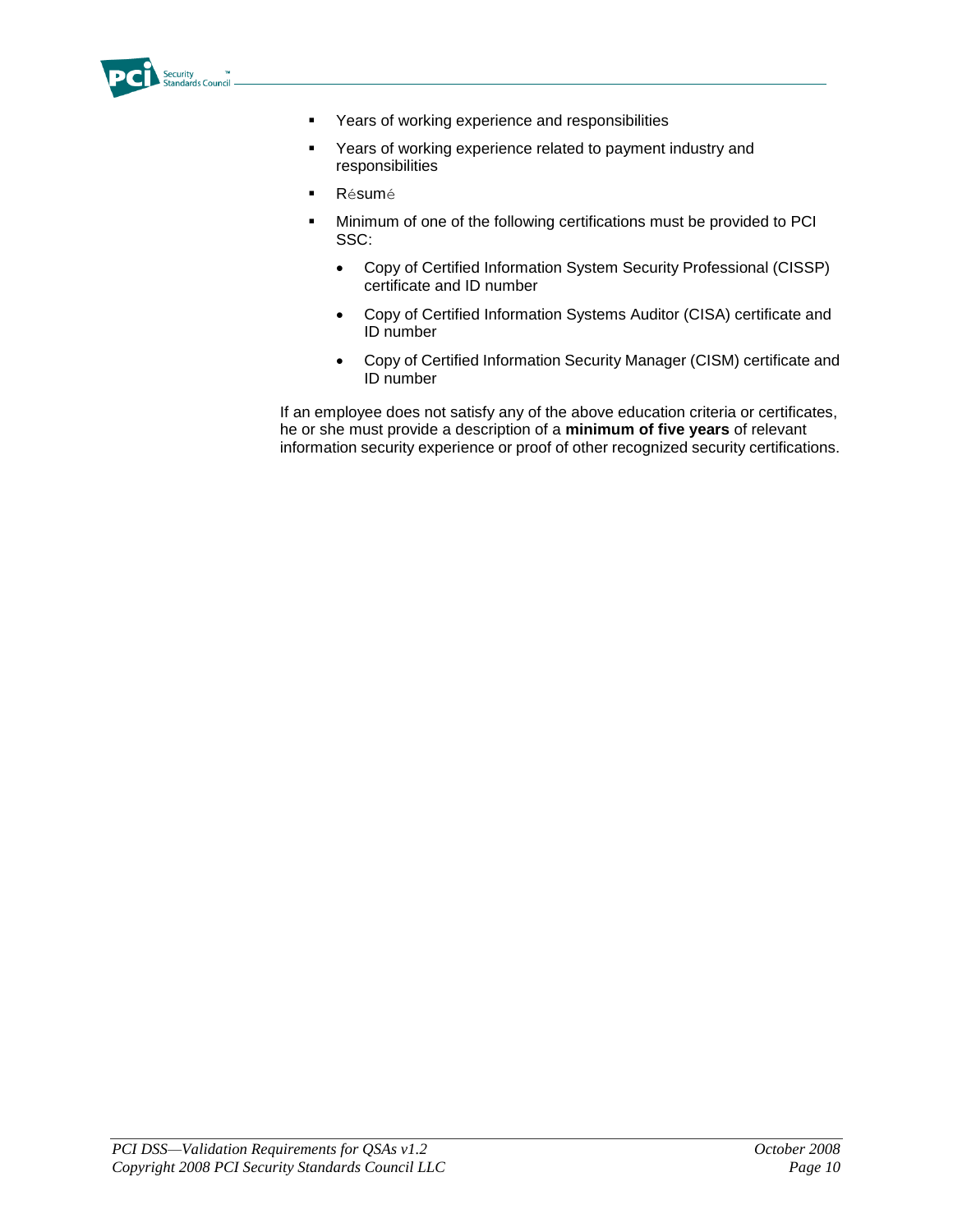

## **4 QSA Administrative Requirements**

This section describes the administrative requirements for QSAs, including company contacts, background checks, adherence to PCI DSS procedures, quality assurance, and protection of confidential and sensitive information.

#### *4.1 Contact Person*

#### **4.1.1 Requirement**

The QSA must provide PCI SSC with a primary and secondary contact and related contact information for each.

#### **4.1.2 Provisions**

The following contact information must be provided to PCI SSC, for both primary and secondary contacts:

- Name
- **Title**
- Address
- Phone number
- Fax number
- E-mail address

### *4.2 Background Checks*

#### **4.2.1 Requirement**

The QSA must perform a background check (as described in Subsection 4.2.2) on all QSA employees, if legally permitted within the applicable jurisdiction.

The QSA must adhere to all background check requirements as required by PCI SSC.

Upon request, the QSA must provide to PCI SSC the background check history for each QSA employee, when legally permitted within the applicable jurisdiction.

#### **4.2.2 Provisions**

The QSA must provide the following to PCI SSC:

- A written statement that the QSA conducts background checks for each employee prior to submitting employee qualification requests to PCI SSC, and that each employee with respect to which qualification materials have been submitted has successfully passed the background check in accordance with the QSA's policies and procedures (where legally permitted).
- A summary description of current QSA personnel background check policies and procedures, to confirm the procedures include at least (to the extent legally permissible in the applicable jurisdiction):
	- Gathering of current photographs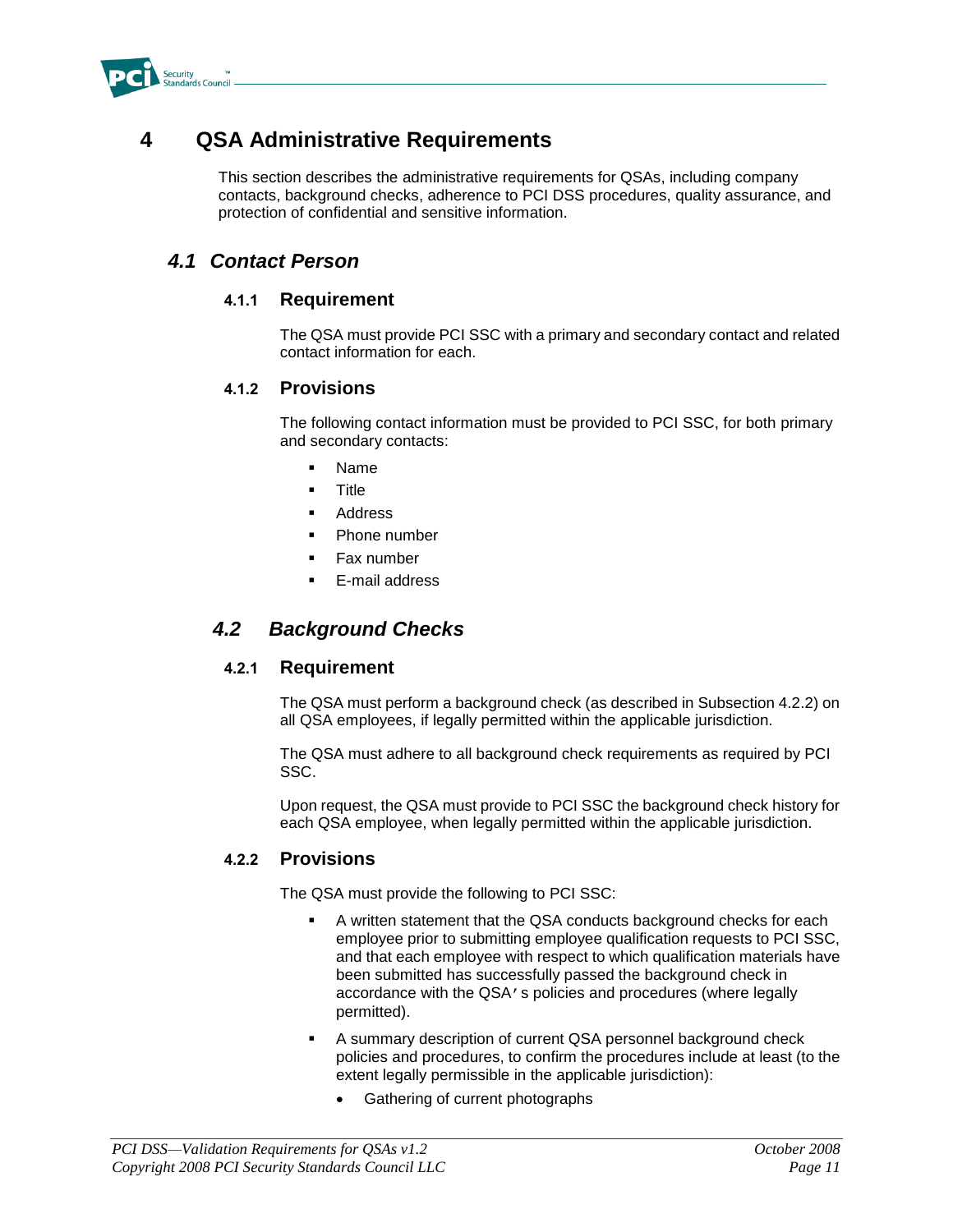

- Verification of aliases (when applicable)
- Reviewing of records of any criminal activity, arrests or convictions updated annually
- Comparing of fingerprints with national and regional criminal records
- That misdemeanors are allowed, but that felonies automatically disqualify an employee from consideration as a QSA employee

### *4.3 Adherence to PCI Procedures*

#### **4.3.1 Requirements**

- For each Assessment, the resulting QSA report must follow the Report on Compliance (ROC) template and instructions, as outlined in the *PCI DSS Security Audit Procedures.*
- The QSA must prepare each ROC based on evidence obtained by following the *PCI DSS Security Audit Procedures.*

#### **4.3.2 Requirements**

 The QSA must accompany a ROC with an "Attestation of Compliance" in the form available through http://www.pcisecuritystandards.org, signed by a duly authorized officer of the QSA, that summarizes whether the entity is in compliance or not in compliance with PCI DSS, and any related findings.

#### *4.4 Quality Assurance*

#### **4.4.1 Requirements**

- The QSA must have implemented a quality assurance program as documented in the quality assurance program manual (as described in Subsection 4.4.2).
- **The QSA must provide a QSA Feedback Form to their client at the** completion of the audit. See Appendix C, Sample QSA Feedback Form.
- The QSA must adhere to all quality assurance requirements mandated by PCI SSC.
- PCI SSC reserves the right to conduct site visits and audit the QSA at the discretion of the PCI SSC.
- Upon request, the QSA must provide the quality assurance manual to PCI SSC.

#### **4.4.2 Provisions**

The QSA must provide the following to PCI SSC:

 A description of the contents of the QSA quality assurance manual, to confirm the procedures fully document the PCI audit processes and the review process for generation of the ROC, including at least the following: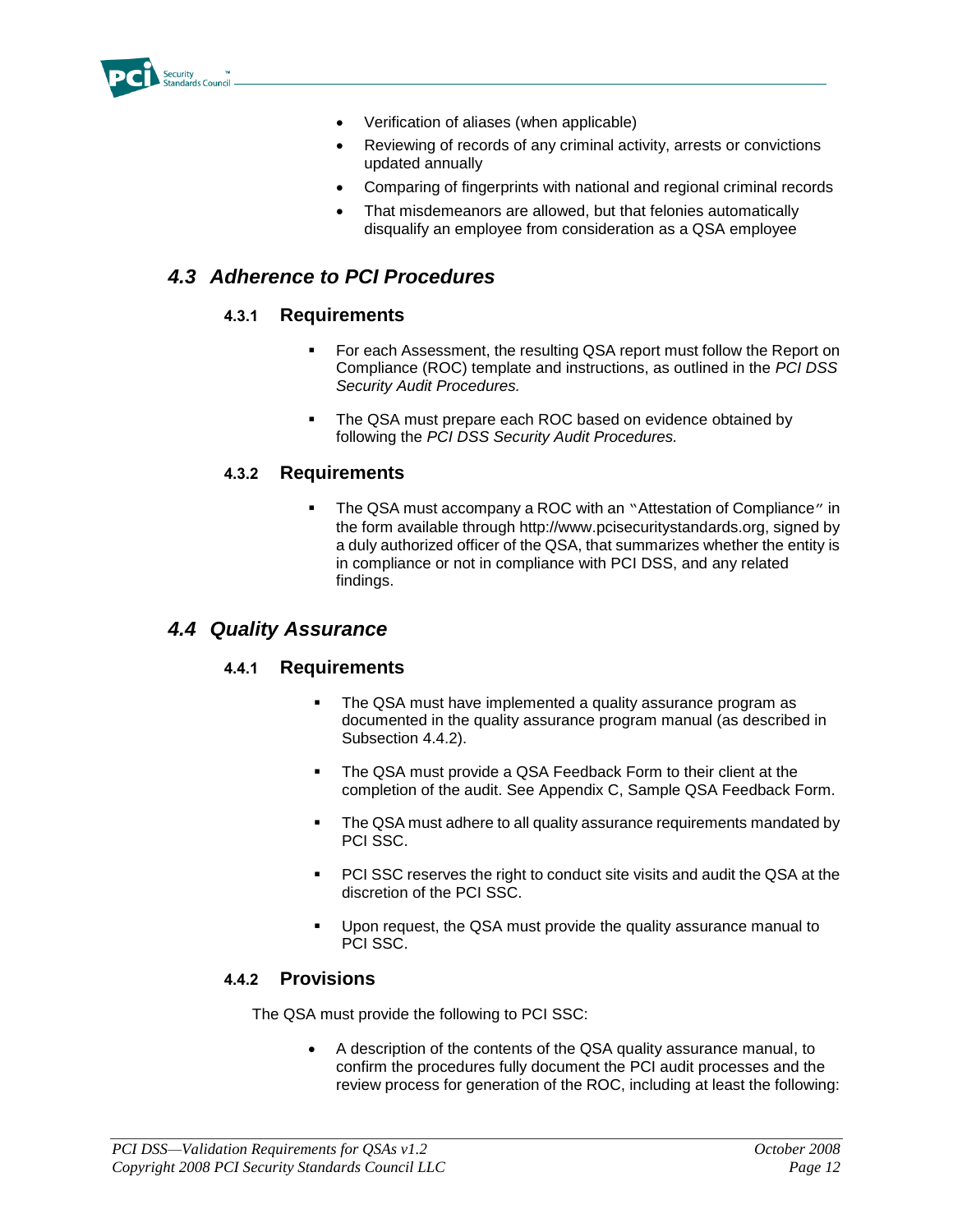

- Reviews of performed audit procedures, supporting documentation, and information documented in the ROC related to the appropriate selection of system components, sampling procedures, compensating controls, remediation recommendations, proper use of payment definitions, consistent findings, and thorough documentation of results
- A requirement that all QSA employees must adhere to the *PCI DSS Security Audit Procedures*

### *4.5 Protection of Confidential and Sensitive Information*

#### **4.5.1 Requirements**

The QSA must maintain adequate physical, electronic, and procedural safeguards consistent with industry-accepted practices to protect sensitive and confidential information against any threats or unauthorized access during storage, processing, and/or communicating of this information.

The QSA must adhere to all requirements to protect sensitive and confidential information, as required by PCI SSC.

The QSA must maintain the privacy and confidentiality of information obtained in the course of performing their duties under the QSA Agreement, unless (and to the extent) disclosure is required by legal authority.

#### **4.5.2 Provisions**

The QSA must provide the following:

- A description of the QSA's confidential and sensitive data-protection handling practices, including at a minimum the following physical, electronic, and procedural safeguards:
	- Systems storing customer data do not reside on Internet-accessible systems
	- Protection of systems storing customer data by adequate network and application-layer controls, including a firewall and IDS/IPS
	- The following physical and logical access controls:
		- Restricting access (e.g., via locks) to the physical office space
		- Restricting access (e.g., via locked file cabinets) to paper files
		- Restricting logical access to electronic files via role-based access control
		- Encryption of sensitive customer information when transmitted over the Internet either by e-mail or other means
		- Secure transport and storage of backup media
		- Encryption of customer data on consultants' laptops
- A description of requirements and processes used to ensure employee confidentiality of customer data, including a (blank) copy of confidentiality agreements required to be signed by employees

The QSA must sign the QSA Agreement, which includes a statement that the QSA will adhere to the foregoing requirement.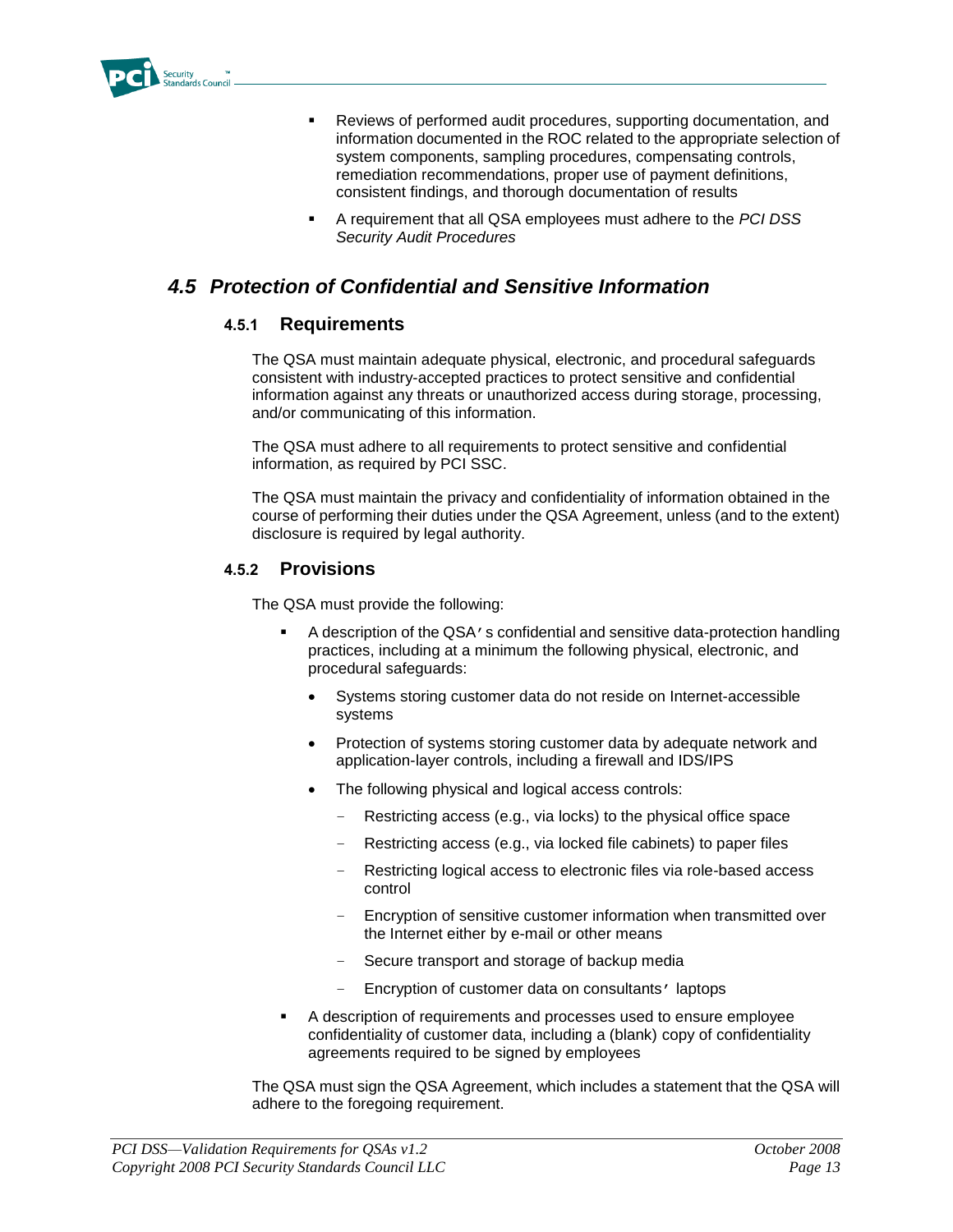

### *4.6 Evidence Retention*

#### **4.6.1 Requirements**

- The QSA must secure (in accordance with 4.5 above) and maintain digital and/or hard copies of case logs, audit results and work papers, notes, and any technical information that was created and/or obtained during the PCI DSS Assessment for a minimum of three (3) years.
- The QSA must adhere to all evidence-retention requirements, as required by PCI SSC.
- This information must be available upon request by PCI SSC and its Affiliates for a minimum of three (3) years.
- The QSA must provide a copy of the evidence-retention policy and procedures to PCI SSC upon request.

#### **4.6.2 Provisions**

A description of the QSA's evidence-retention policy and procedures that covers the foregoing requirements must be provided to PCI SSC.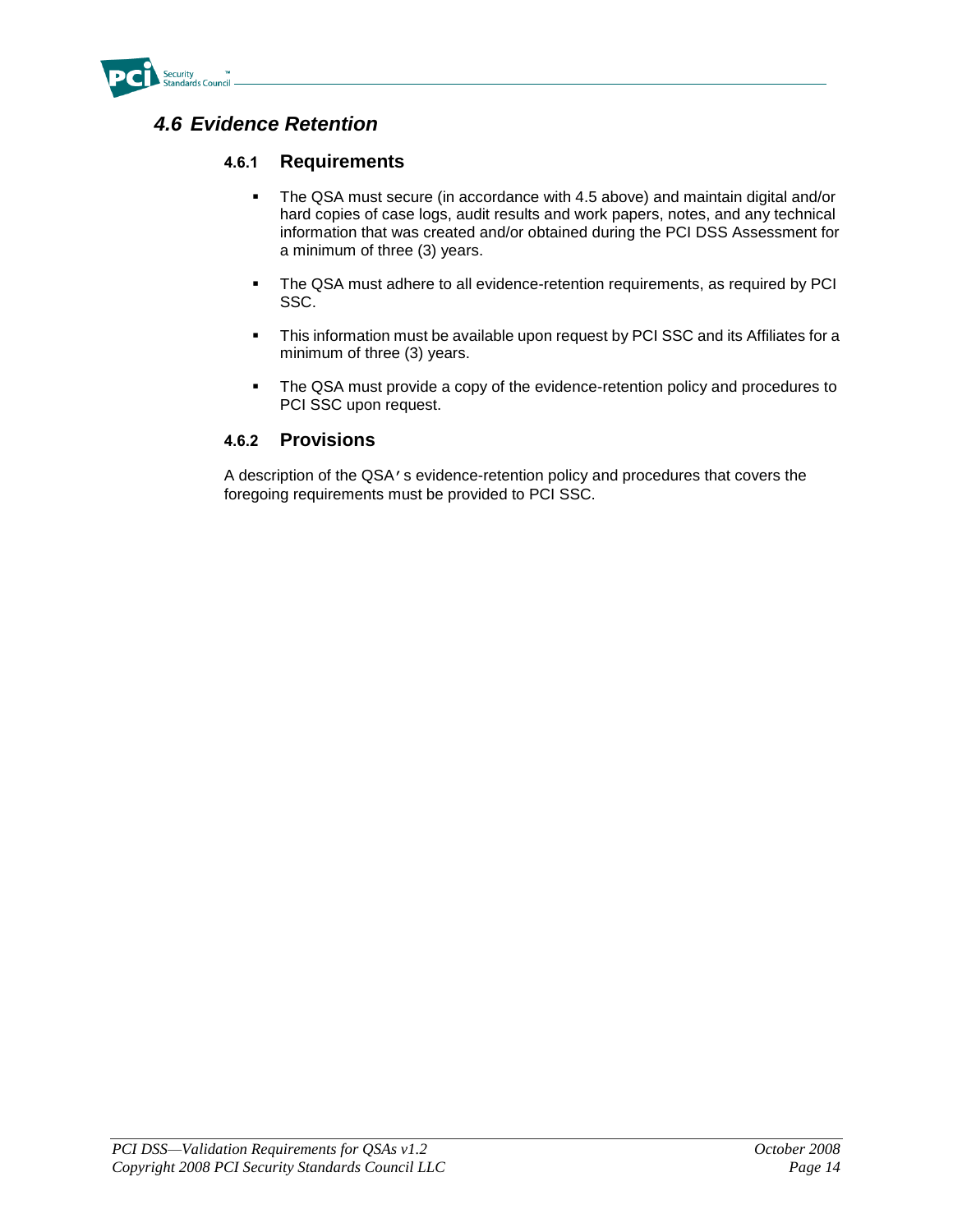

## **5 QSA Initial Qualification and Annual Re-qualification**

This section describes what happens after initial qualification and items related to the annual QSA re-qualification. This section includes: (1) the QSA List, (2) annual maintenance of the QSA qualification, and (3) revocation, if necessary, of a QSA's qualification

#### *5.1 QSA List*

Once a company has met all requirements specified in the *QSA Validation Requirements*, PCI SSC will add the QSA to QSA List in accordance with the QSA Agreement. Only those QSAs on the QSA List are authorized by PCI SSC to perform PCI DSS onsite Assessments.

*The QSA List and PA-QSA list are posted on the Website.*

Those QSAs that have additionally qualified as Associate QSAs (per *QSA Validation Requirements—Supplement for Principal-Associate Qualified Security Assessors)*) will be identified as QSAs on the Website, with the Principal QSA noted as the primary contact.

Those QSAs that have additionally qualified to perform PA-DSS Assessments (per *QSA Validation Requirements—Supplement for Payment Application Qualified Security Assessors (PA-QSA)*) will be identified as PA-QSAs on the Website. Only those QSAs that have also qualified as PA-QSAs are authorized by PCI SSC to perform PA-DSS Assessments.

In the event a company does not meet the requirements specified in the *QSA Validation Requirements*, PCI SSC will notify the company.

The company will have 30 days from the date of notification to appeal the decision. Appeals must be addressed to the PCI SSC General Manager and follow the procedures outlined on https://pcisecuritystandards.org/.

If a company's appeal is denied, its name will not be placed on the QSA List.

### *5.2 QSA Re-qualification*

#### **5.2.1 Requirements**

All QSAs and employees must be re-qualified by PCI SSC on an annual basis, based on the QSA's original qualification date. Re-qualification is based on payment of annual fees, proof of training attended, and satisfactory feedback from the QSA clients (the merchants or service providers that were assessed), from PCI SSC, and from payment brand participants.

PCI SSC reserves the right to perform random on-site audits of the QSA.

#### **5.2.2 Provisions**

The following must be provided to PCI SSC and/or will be considered by PCI SSC during the re-qualification process for both the QSA and QSA employees:

 Feedback from QSA clients (entities that were assessed), from PCI SSC, and from payment brand participants (see Appendix C, Sample QSA Feedback Form). Significant or excessive unsatisfactory feedback may be cause for revocation;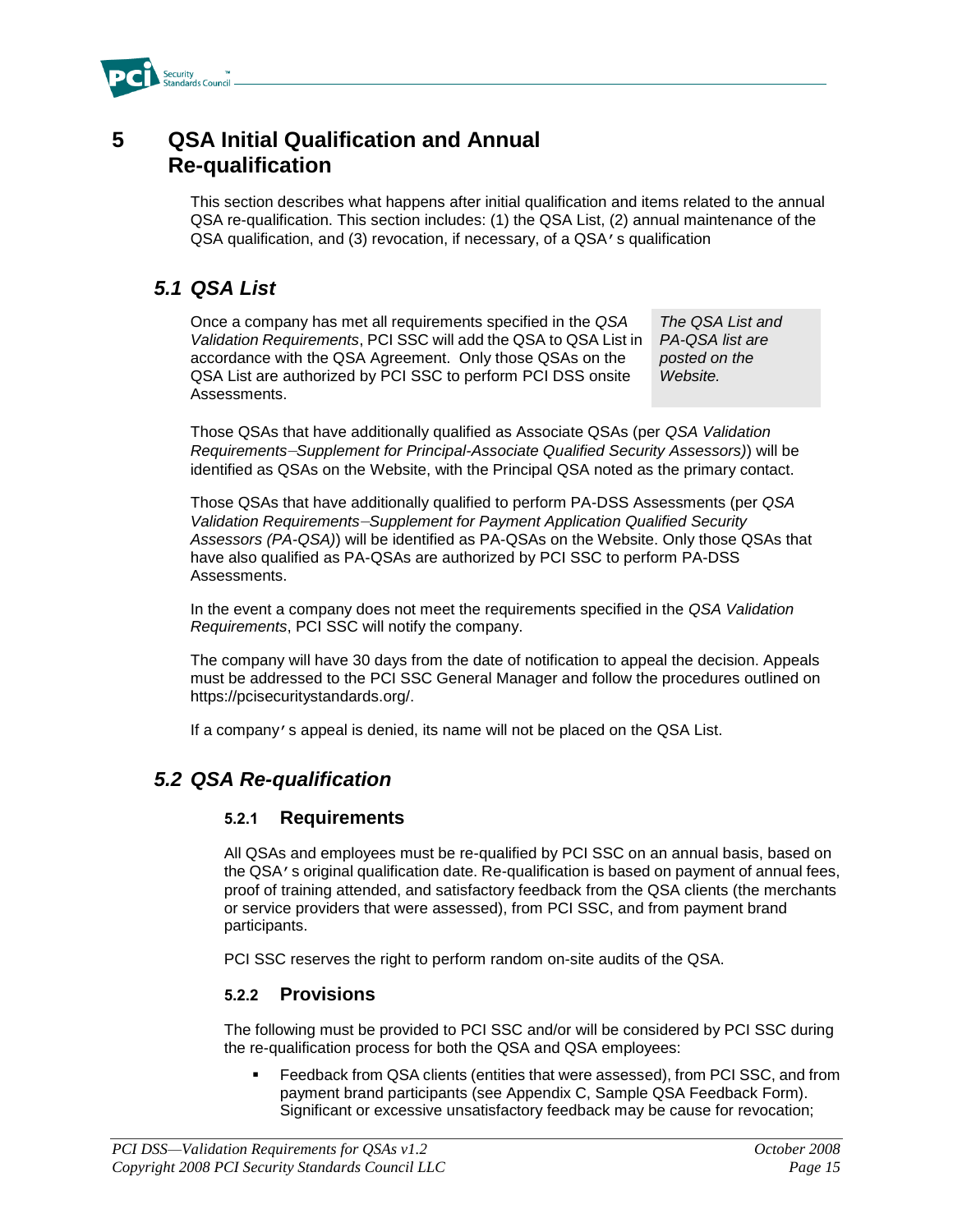

- Payment of annual re-qualification fees (see Appendix D, Fees);
- Proof of information systems audit training within the last 12 months to support professional certifications (even if the employee does yet not have professional certifications), of a minimum 20 hours per year and 120 hours over the rolling three-year period. This is in addition to training provided by PCI SSC.

## *5.3 QSA Revocation Process*

Each of the following conditions (each a "Violation") may result in immediate Revocation (as defined in the *QSA Agreement*) of QSA qualification (including removal from the QSA List), subject to reinstatement pending a successful appeal in accordance with the *QSA Agreement*, and/or termination of the *QSA Agreement*:

- The QSA (or any QSA employee thereof) fails to validate compliance in accordance with the *PCI DSS Security Audit procedures* and/or the *PA-DSS Security Audit Procedures*, as applicable.
- The QSA (or any QSA employee thereof) violates any provision or obligation regarding non-disclosure of confidential materials.
- The QSA (or any QSA employee thereof) fails to maintain physical, electronic, and procedural safeguards to protect confidential or sensitive information;
- The QSA (or any QSA employee thereof) fails to report unauthorized access to any system storing confidential or sensitive information.
- The QSA (or any QSA employee thereof) engages in unprofessional or unethical business conduct.
- The QSA (or any QSA employee thereof) fails to provide quality services, based on customer feedback or evaluation by PCI SSC or its affiliates.
- The QSA (or any QSA employee thereof) is determined to have cheated on any exam in connection with QSA or PA-QSA training, including without limitation, submitting work that is not the work of the QSA employee taking the exam, theft of or unauthorized access to an exam, use of an alternate, stand-in or proxy during an exam, use of any prohibited or unauthorized materials, notes or computer programs during an exam and providing or communicating in any way any unauthorized information to another person during an exam.
- The QSA (or any QSA employee thereof) is determined by PCI SSC to have provided false or intentionally incomplete or misleading information to the Council in any application or other materials.
- The QSA (or any QSA employee thereof) failed to promptly notify the Council of any event described above that occured at any time after the date two (2) years before such QSA or QSA employee's qualification by PCI SSC.
- The QSA is otherwise not in Good Standing (as defined in the QSA Agreement).

In the event of any Revocation, the QSAs name will be removed from the QSA List, PCI SSC will notify the QSA of the corresponding Violation, and the QSA will have an opportunity to defend its conduct through an appeal to PCI SSC in accordance with the *QSA Agreement*.

All appeals must be submitted to PCI SSC in writing, addressed to the PCI SSC General Manager and follow all applicable procedures as specified by PCI SSC. PCI SSC will review all relevant evidence submitted by the complainant (if any) and QSA in connection with such appeals and make a decision as to whether termination of QSA qualification is warranted. All decisions of PCI SSC regarding revocation are final.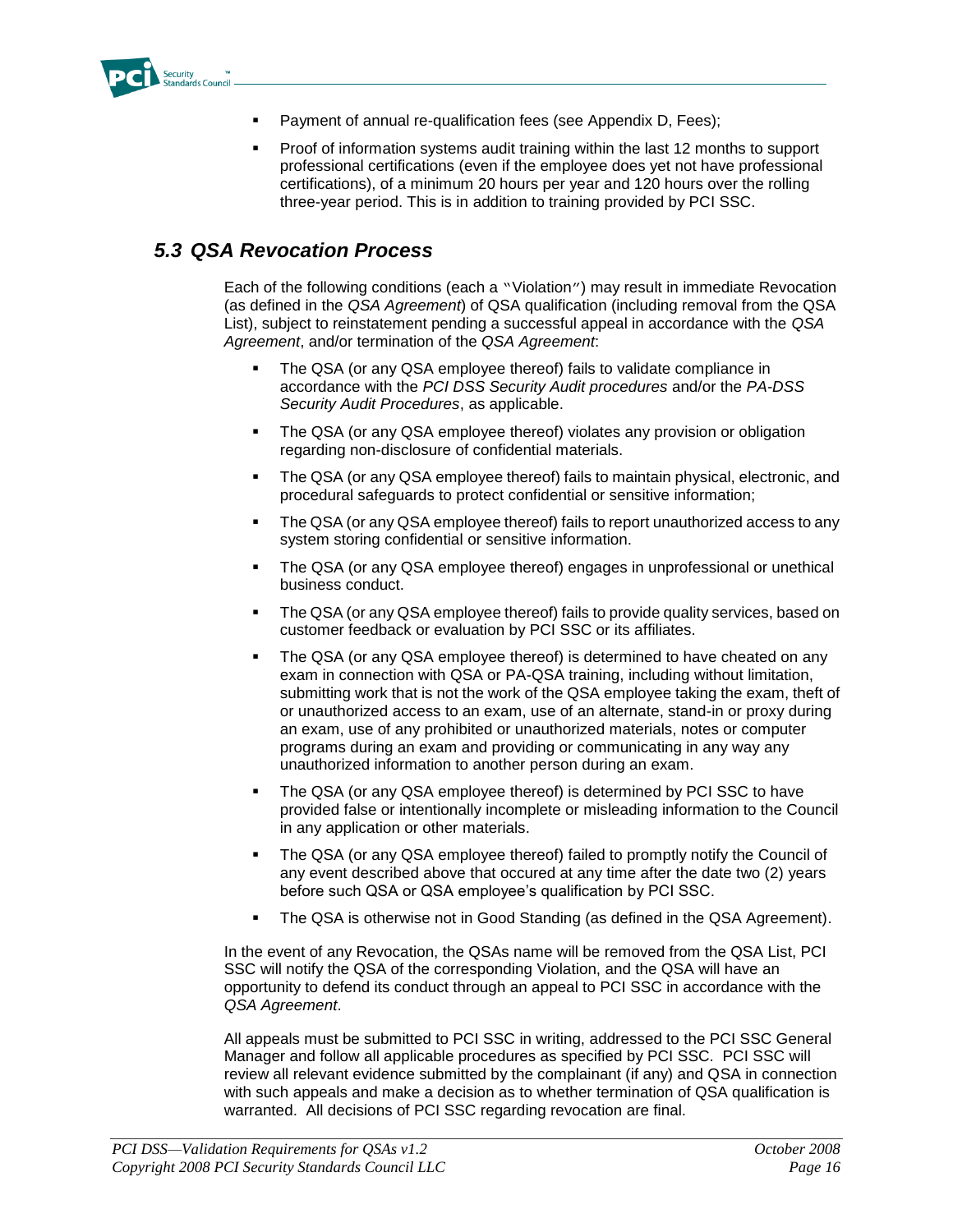

If a QSA's appeal is denied or the QSA fails to appeal in accordance with the *QSA Agreement*, PCI SSC may immediately terminate the corresponding *QSA Agreement* and notify the participating payment brands and/or acquirers.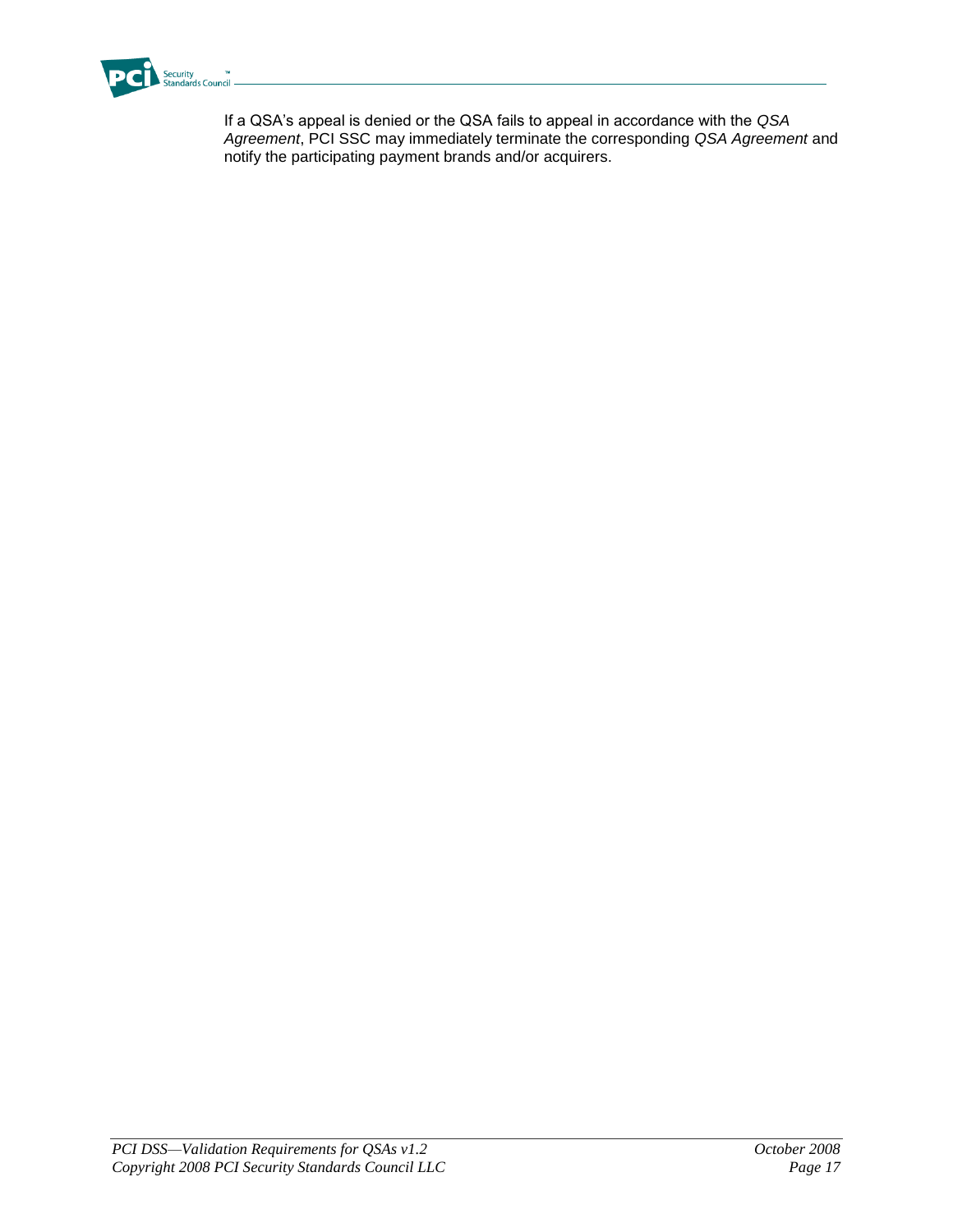

## **Appendix A. Qualified Security Assessor (QSA) Agreement**

## **A.1 Introduction**

This document (the "Agreement") is an agreement between PCI Security Standards Council, LLC ("PCI SSC") and the undersigned Applicant ("QSA"), regarding QSA's qualification and designation to perform the Services (as defined herein). Effective upon the date of PCI SSC's approval of this Agreement (the "Effective Date"), as evidenced by the PCI SSC signature below, for good and valuable consideration, the receipt and sufficiency of which is hereby acknowledged, QSA and PCI SSC agree to the terms and conditions set forth in this Agreement.

## **A.2 General Information**

| <b>Applicant</b>                         |          |                 |  |
|------------------------------------------|----------|-----------------|--|
| Company Name:                            |          |                 |  |
| <b>Business Address:</b>                 |          | City:           |  |
| State/Province:                          | Country: | Postal<br>Code: |  |
| Regions Applying For (see Appendix D):   |          |                 |  |
| <b>Primary Contact</b>                   |          |                 |  |
| Name:                                    | Title:   |                 |  |
| Direct Telephone Number:                 | E-mail:  |                 |  |
| Location:                                | Fax:     |                 |  |
| <b>Secondary Contact</b>                 |          |                 |  |
| Name:                                    | Title:   |                 |  |
| Direct Telephone Number:                 | E-mail:  |                 |  |
| Location:                                | Fax:     |                 |  |
|                                          |          |                 |  |
| Applicant's Officer Signature $\uparrow$ |          | Date $\uparrow$ |  |
| <b>Applicant Officer Name:</b>           | Title:   |                 |  |
| <b>PCI SSC</b>                           |          |                 |  |
|                                          |          |                 |  |
| PCI SSC Signature ↑                      |          | Date $\uparrow$ |  |
| Name:                                    |          |                 |  |
| Title:                                   |          |                 |  |
| Date:                                    |          |                 |  |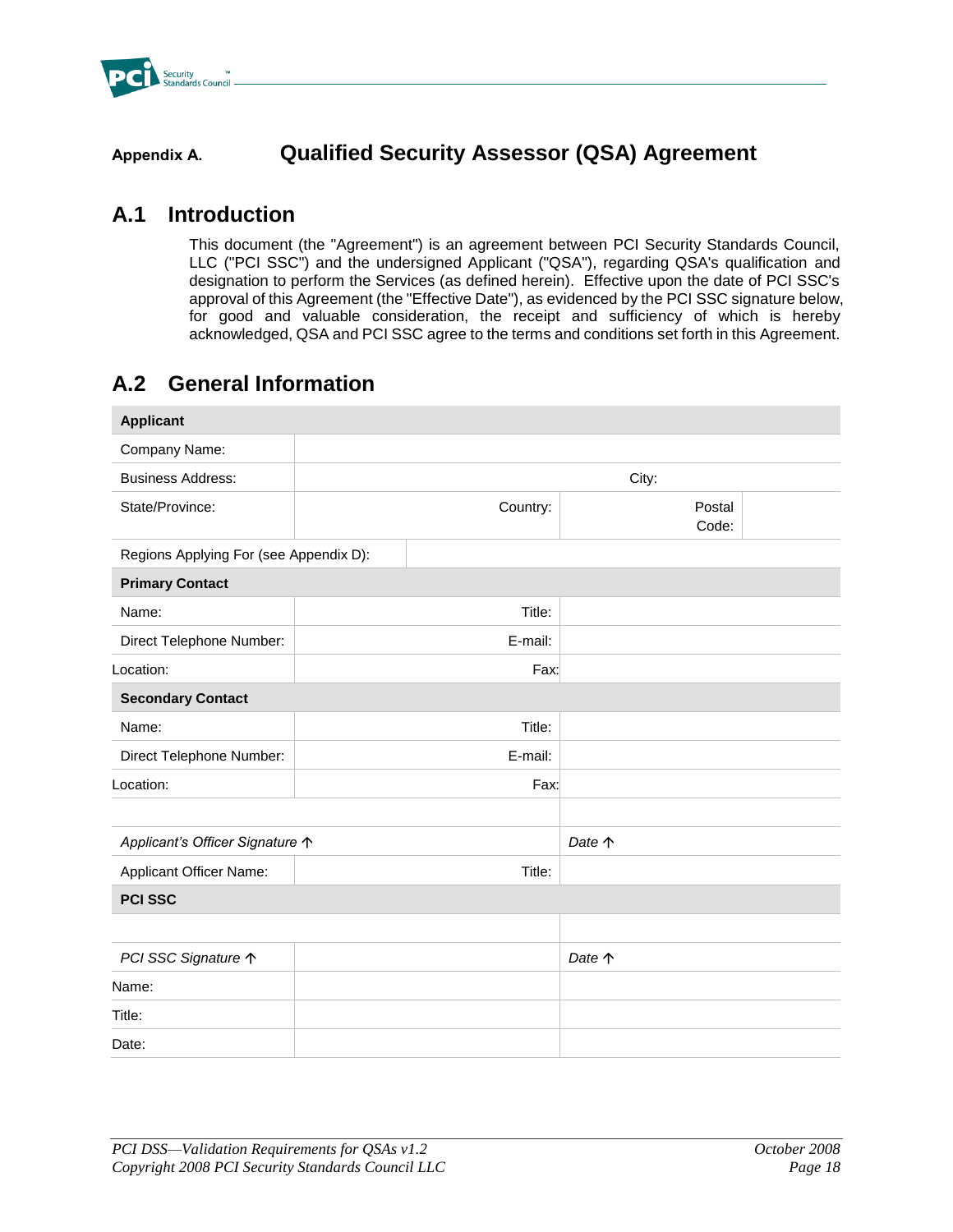

## **A.3 Terms and Conditions**

#### *A.3.1 QSA Services*

PCI SSC hereby approves QSA to perform, in accordance with this Agreement and the *QSA Validation Requirements* (defined below), onsite reviews of the member Financial Institutions of Members ("Financial Institutions"), issuers of Member payment cards ("Issuers"), merchants authorized to accept Member cards in payment for goods or services ("Merchants"), acquirers of Merchant accounts ("Acquirers") and data processing entities performing services for a Financial Institution, Issuer, Merchant or Acquirer ("Processors", and each Processor, Acquirer, Issuer, Merchant or Financial Institution, a "Subject"), to determine Subjects' compliance with the Payment Card Industry (PCI) Data Security Standard, as such Standard may be amended from time to time (the "PCI DSS", which is hereby incorporated into this Agreement), the current version of which is available for review on the PCI SSC web site at http://www.pcisecuritystandards.org (the "Website"), as part of the PCI Qualified Security Assessor Program ("QSA Program"). For purposes of this Agreement: (i) "Member" means a then current member of PCI SSC; (ii) the QSA reviews described above are referred to herein as "Assessments"; (iii) the Assessments, collectively with all related services provided by QSA to PCI SSC, Subjects or others in connection with this Agreement and the QSA Program, are referred to herein as the "Services"; (iv) "*QSA Validation Requirements*" means the most current version of (or successor document to) the *Payment Card Industry (PCI) Validation Requirements for Qualified Security Assessors (QSA)* document as available through the Website, as may be amended from time to time in PCI SSC's discretion, including without limitation, any and all additional supplements or addenda thereto which are applicable to QSA as a result of its participation in the QSA Program and related qualified security assessor initiatives operated by PCI SSC (each of which initiatives is hereby deemed to be included within the meaning of the term "QSA Program" for purposes of this Agreement); and (v) "QSA Requirements" means the obligations and requirements of QSA pursuant to this Agreement, the *QSA Validation Requirements* and any other agreement, addendum, supplement or other document entered into between PCI SSC and QSA. The QSA Validation Requirements are hereby incorporated into this Agreement, and QSA acknowledges and agrees that it has reviewed the current version of the *QSA Validation Requirements* available on the Website.

QSA acknowledges that data security practices exist within a rapidly changing environment and agrees to monitor the Website at least weekly for changes to the PCI DSS, the *QSA Validation Requirements* and/or the Payment Card Industry (PCI) Data Security Standard Security Audit Procedures (the "PCI DSS Security Audit Procedures"), also available on the Website and incorporated herein by reference. QSA will incorporate all such changes into all Assessments initiated on or after the effective date of such changes. PCI SSC will not accept any Report of Compliance ("ROC") regarding an Assessment that is not conducted in accordance with the PCI DSS and PCI DSS Security Audit Procedures in effect at the initiation date of such Assessment.

### *A.3.2 Performance of Services*

QSA warrants and represents that it will perform each Assessment in strict compliance with the PCI DSS Security Audit Procedures in effect as of the commencement date of such Assessment. Without limiting the foregoing, QSA will include in each ROC an Attestation of Compliance in the form available through the Website signed by a duly authorized officer of QSA, in which QSA certifies without qualification that (a) the PCI DSS Security Audit Procedures were followed without deviation and (b) application of such procedures did not indicate any conditions of non-compliance with the PCI DSS other than those noted in the ROC.

## *A.3.3 QSA Service Staffing*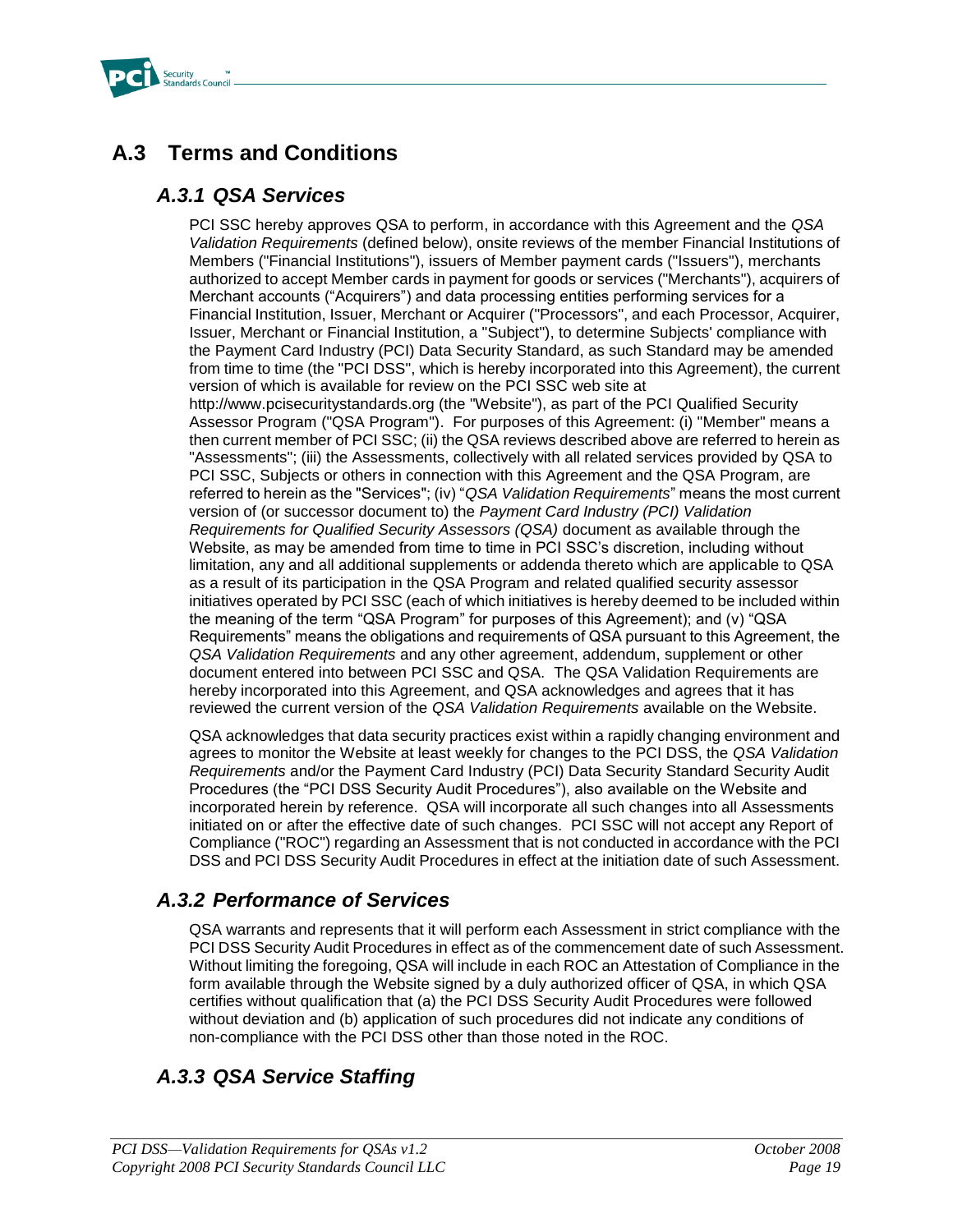

QSA shall ensure that a QSA employee that is fully qualified in accordance with all applicable provisions of the *QSA Validation Requirements* supervises all aspects of each engagement to perform Services, including without limitation, being present onsite for the duration of the Assessment, reviewing the work product that supports the QSA's audit procedures, and ensuring adherence to PCI DSS Security Audit Procedures. Employees performing the following tasks must also be PCI SSC-qualified: scoping decisions, selection of systems and system components where sampling is employed (in accordance with the PCI DSS Security Audit Procedures), evaluation of compensating controls and/or final report production and/or review.

## *A.3.4 QSA Requirements*

QSA agrees to adhere to all QSA Requirements, including without limitation, the requirements stated in this Agreement and all requirements applicable to Qualified Security Assessors (as defined in the *QSA Validation Requirements*) stated in the *QSA Validation Requirements*. Without limiting the foregoing, QSA agrees to comply with all requirements regarding background checks as set forth in the *QSA Validation Requirements* and warrants that it has obtained all required consents to such background checks from each employee designated by QSA to PCI SSC to perform Services hereunder. Further, QSA warrants that, to the best of QSA's ability to determine, all information provided to PCI SSC in connection with this Agreement and QSA's participation in the QSA Program is and shall be accurate and complete as of the date such information is provided. Additionally, QSA acknowledges that PCI SSC may from time to time require QSA to provide a representative to attend any mandatory training programs in connection with the QSA Program, which may require the payment of attendance and other fees.

#### **A.4 Fees**

QSA shall pay all fees (collectively, "Fees") as specified in Appendix D of the *QSA Validation Requirements* (the "Fee Schedule"). QSA acknowledges that PCI SSC may review and modify the fees specified in the Fee Schedule at any time and from time to time. Whenever a change in such Fees occurs, PCI SSC shall notify QSA in accordance with the terms of Section A10.1. Such change(s) will be effective thirty (30) days after the date of such notification. However, should QSA not agree with such change(s), QSA shall have the right to terminate this Agreement upon written notice to PCI SSC in accordance with the provisions of Section A10.1 at any time within such 30-day period.

#### *A.4.1 Initial Fee*

The applicable regional "Initial Processing Fee" specified in the Fee Schedule will be due and payable upon submission of QSA's executed version of this Agreement to PCI SSC for PCI SSC's approval for each region in which QSA has indicated it will perform Services. This Agreement will not be considered for PCI SSC approval until such Initial Fee payments have been received.

### *A.4.2 Initial Qualification Fee*

The "Qualification Fee" specified in the Fee Schedule will be due and payable within thirty (30) days of notice to QSA that this Agreement has become effective; provided, however, that notwithstanding anything to the contrary in Section A5.1(a) of this Agreement, QSA will not be listed on the QSA List (defined in Section A5.1(a)) until the Qualification Fee is paid in full.

### *A.4.3 Annual Qualification Fees*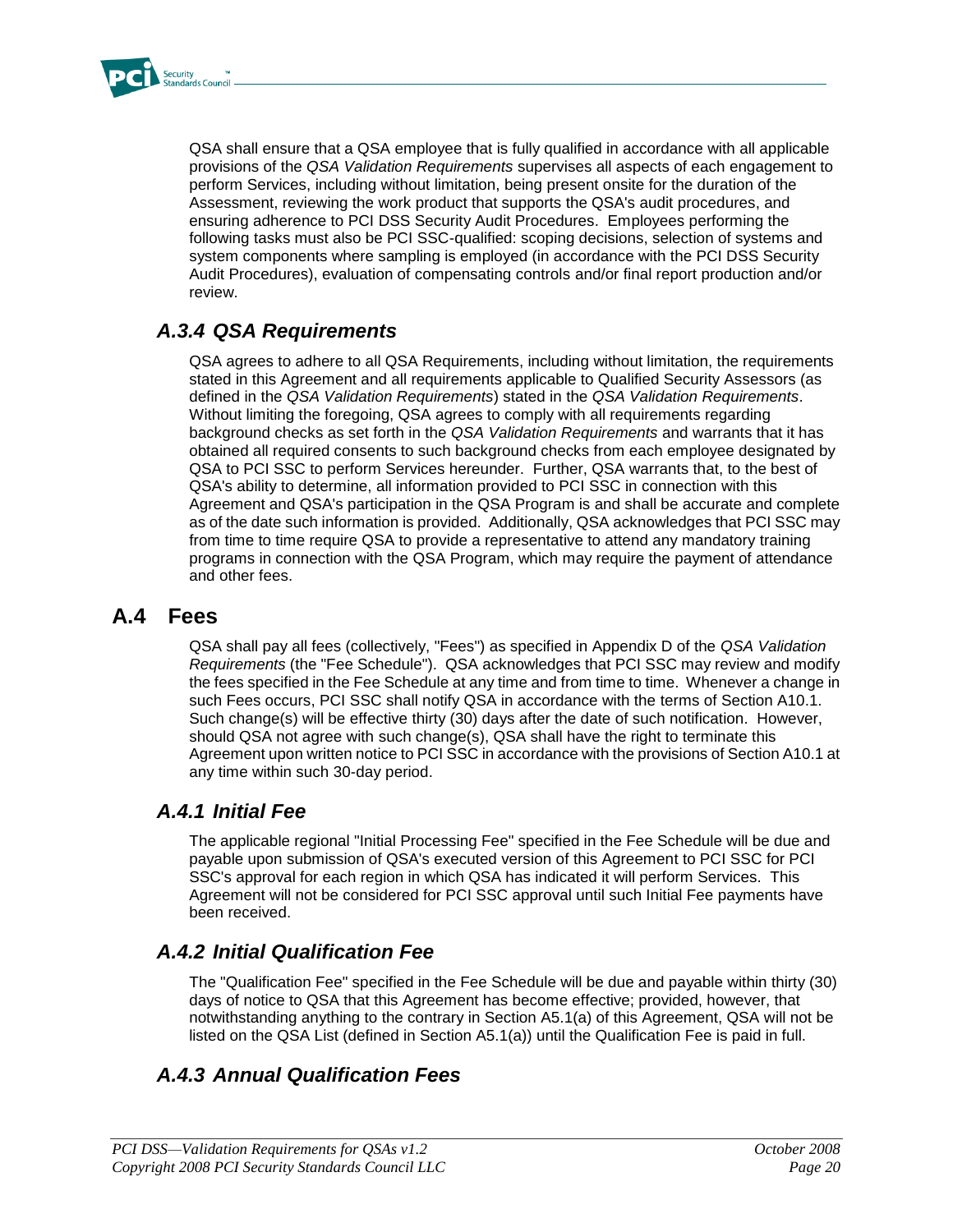

Annual Qualification Fees for each Renewal Term (as defined in Section A9.1), as determined by PCI SSC, will be due and payable within thirty (30) days of notice that QSA has been re-qualified for such Renewal Term.

### *A.4.4 Training Fees*

Fees in the amount established by PCI SSC for training of QSA personnel will be due and payable within thirty (30) days after a QSA training session has been scheduled, and in any event, prior to such training session. QSA personnel will not be admitted to training sessions until applicable fees have been paid in full.

### *A.4.5 Additional Fees*

QSA acknowledges that additional Fees may apply, including without limitation, fees to cover administrative costs, re-listing on the QSA List, penalties and other costs, and that QSA will pay all such Fees as and when required.

#### *A.4.6 Nonrefundable Fees*

All Fees paid by QSA pursuant to this Agreement are nonrefundable (regardless of whether QSA's application is approved, QSA has been removed from the QSA List, this Agreement has been terminated or otherwise).

## **A.5 Advertising and Promotion; Intellectual Property**

### *A.5.1 QSA List and QSA Use of PCI SSC Materials and Marks*

- (a) So long as QSA is in Good Standing (as defined below) as a Qualified Security Assessor, PCI SSC may, at its sole discretion, display the identification of QSA, together with related information regarding QSA's status as a Qualified Security Assessor, in such publicly available list of Qualified Security Assessors as PCI SSC may maintain and/or distribute from time to time, whether on the Website or otherwise (the "QSA List"). QSA shall provide all requested information necessary to ensure to PCI SSC's satisfaction that the identification and information relating to QSA on the QSA List is accurate. QSA shall be deemed to be in "Good Standing" as a Qualified Security Assessor as long as this Agreement is in full force and effect, QSA has been approved as a QSA and such approval has not been revoked and QSA is not in breach of any of the terms or conditions of this Agreement (including without limitation, all provisions regarding compliance with the *QSA Validation Requirements* and payment). Without limiting the rights of PCI SSC set forth in the first sentence of this Section or in Section A9 below, PCI SSC expressly reserves the right to remove QSA from the QSA List at any time during which QSA is not in Good Standing as a Qualified Security Assessor.
- (b) In advertising or promoting its Services, so long as QSA is in Good Standing as a Qualified Security Assessor, QSA may make reference to the fact that QSA is listed in the QSA List, provided that it may do so only during such times as QSA actually appears in the QSA List.
- (c) Except as expressly authorized herein, QSA shall not use any PCI SSC mark without the prior written consent of PCI SSC in each instance. QSA shall not use any Member mark without the prior written consent of the owner of such mark in each instance. Without limitation of the foregoing, except as expressly authorized herein, QSA shall have no authority to make, and consequently shall not make, any statement that would constitute any implied or express endorsement, recommendation or warranty by PCI SSC or any Member regarding QSA, the Services or related products, or the functionality, quality or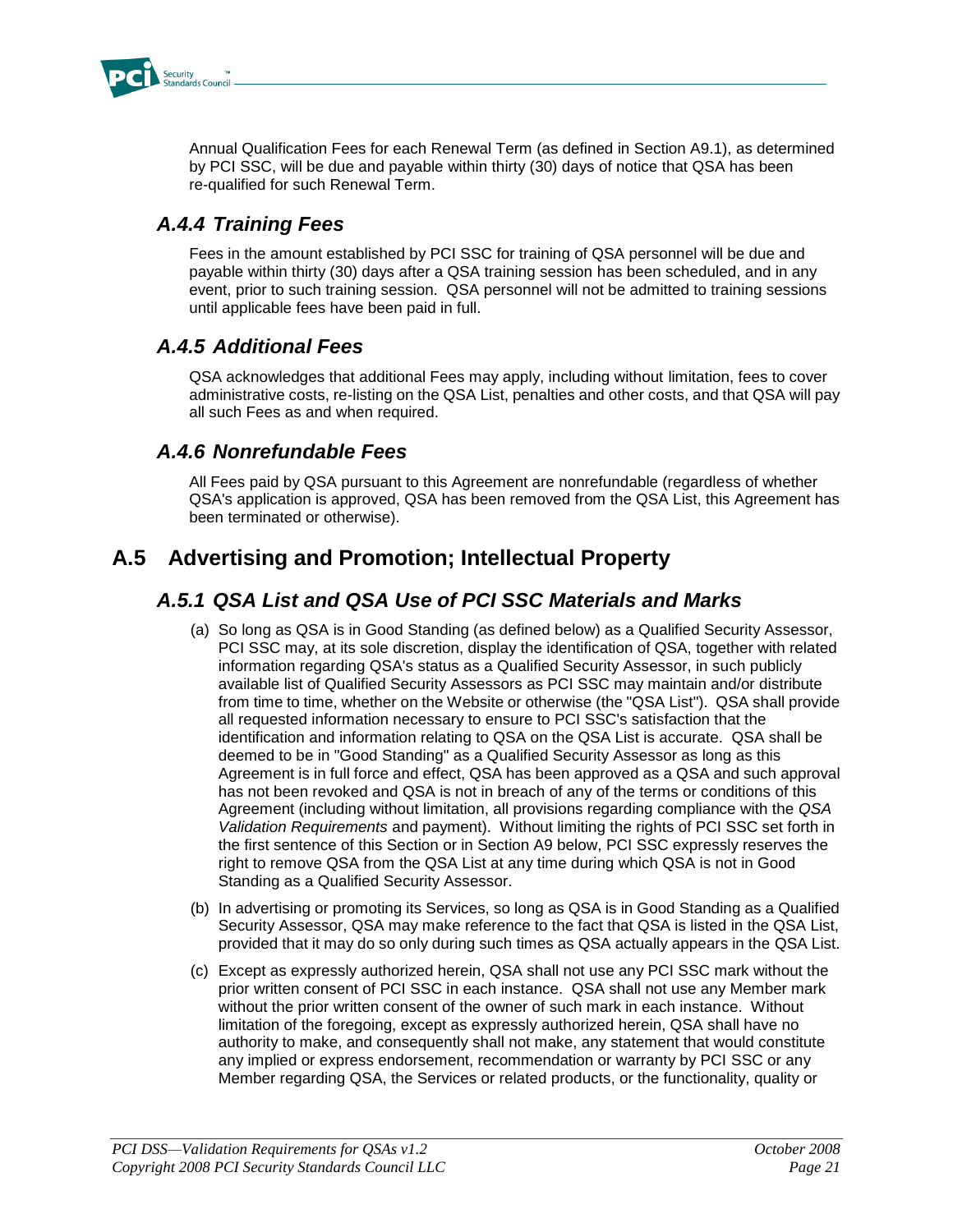

performance of any aspect of any of the foregoing. QSA shall not: (i) make any false, misleading or incomplete statements regarding, or misrepresent the requirements of, PCI SSC, any Member or the PCI DSS, including without limitation, any requirement regarding the implementation of the PCI DSS or the application thereof to any Subject, or (ii) state or imply that the PCI DSS requires usage of QSA's products or services. Except with respect to (A) factual references to the QSA Program or to PCI Materials (defined in Section A7.3) that QSA includes from time to time in its contracts with Subjects and that are required or appropriate in order for QSA to accurately describe the nature of the Services QSA will provide pursuant to such contracts, (B) references permitted pursuant to Section A5.1(b) above and (C) references that PCI SSC has expressly authorized pursuant to a separate written agreement with QSA, QSA may not publish, disseminate or otherwise make available any statements, materials or products (in any form) that refer to the PCI DSS, the PCI Materials or any portion of the foregoing, QSA's listing on the QSA List, PCI SSC, any Member, or any PCI SSC or Member mark, unless such statement, material or product has been reviewed and approved in writing by PCI SSC and, to the extent applicable, such Member, prior to publication or other dissemination, in each instance. Prior review and/or approval of such statements, materials or products by PCI SSC and/or any applicable Member does not relieve QSA of any responsibility for the accuracy and completeness of such statements, materials or products or for QSA's compliance with this Agreement or any applicable law. Except as otherwise expressly agreed by PCI SSC in writing, any dissemination of promotional or other materials or publicity in violation of Section A5 shall be deemed a material breach of this Agreement and upon any such violation, PCI SSC may remove QSA's name from the QSA List and/or terminate this Agreement in its sole discretion. To the extent that QSA either uses or makes reference to any Member mark or makes any statement relating to any Member in violation of this Section A5.1, then such Member shall be an express third party beneficiary of this Section and shall have available to it all rights, whether at law or in equity, to enforce the provisions hereof on its own behalf and in its own right directly against QSA.

### *A.5.2 Uses of QSA Name and Designated Marks*

QSA grants PCI SSC and each Member the right to use QSA's name and trademarks, as designated in writing by QSA, to list QSA on the QSA List and to include reference to QSA in publications to Financial Institutions, Issuers, Merchants, Acquirers, Processors, and the public regarding the QSA Program. Neither PCI SSC nor any Member shall be required to include any such reference in any materials or publicity regarding the QSA Program. QSA warrants and represents that it has authority to grant to PCI SSC and its Members the right to use its name and designated marks as contemplated by this Agreement.

### *A.5.3 No Other Rights Granted*

Except as expressly stated in this Section A5, no rights to use any party's or Member's marks or other Intellectual Property Rights (as defined below) are granted herein, and each party respectively reserves all of its rights therein. Without limitation of the foregoing, except as expressly provided in this Agreement, no rights are granted to QSA with respect to any Intellectual Property Rights in the PCI DSS, the PCI DSS Security Audit Procedures or any other PCI Materials.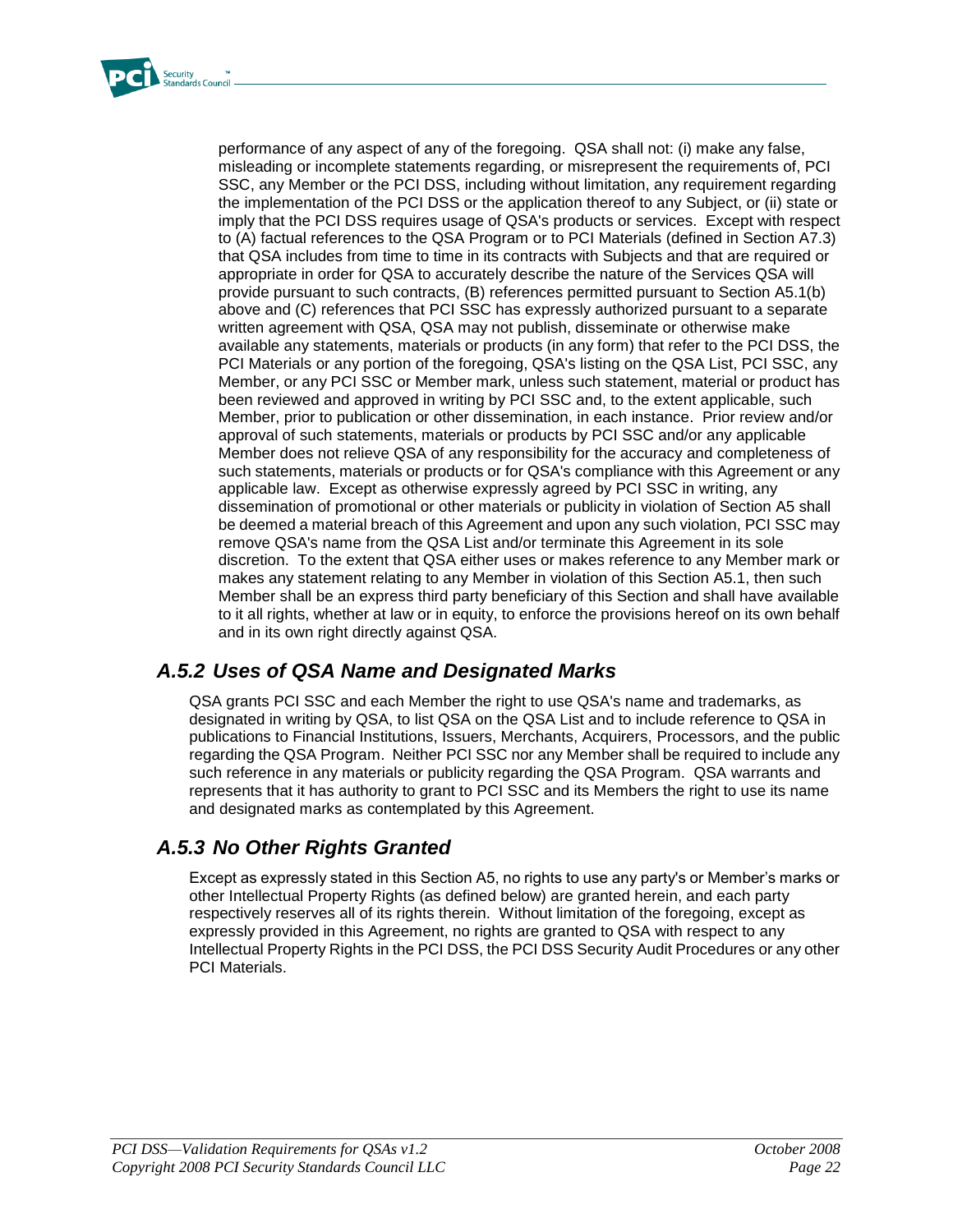

## *A.5.4 Intellectual Property Rights*

- (a) All Intellectual Property Rights, title and interest in and to the QSA Program, the PCI DSS, the PCI Materials, all materials QSA receives from PCI SSC, and each portion, future version, revision, extension, and improvement of any of the foregoing, are and at all times shall remain solely and exclusively the property of PCI SSC or its licensors, as applicable. Subject to the foregoing and to the restrictions set forth in Section A6, so long as QSA is in Good Standing, QSA may, on a non-exclusive, non-transferable, worldwide, revocable basis, use the PCI Materials (and any portion thereof), provided that such use is solely for QSA's internal review purposes or as otherwise expressly permitted in this Agreement or pursuant to a separate written agreement between PCI SSC and QSA. For purposes of this Agreement, "Intellectual Property Rights" shall mean all present and future patents, trade marks, service marks, design rights, database rights (whether registrable or unregistrable, and whether registered or not), applications for any of the foregoing, copyright, know-how, trade secrets, and all other industrial or intellectual property rights or obligations whether registrable or unregistrable and whether registered or not in any country.
- (b) All right, title and interest in and to the Intellectual Property Rights in all materials generated by PCI SSC with respect to QSA are and at all times shall remain the property of PCI SSC. Subject to the provisions of Section A6, QSA may use and disclose such materials solely for the purposes expressly permitted by this Agreement. QSA shall not revise, abridge, modify or alter any such materials.
- (c) QSA shall not during or at any time after the completion, expiry or termination of this Agreement in any way question or dispute PCI SSC's or its licensors' (as applicable) Intellectual Property Rights in the QSA Program or any of the PCI Materials.
- (d) Except as otherwise expressly agreed by the parties, all Intellectual Property Rights, title and interest in and to the materials submitted by QSA to PCI SSC in connection with its performance under this Agreement are and at all times shall remain vested in QSA, or its licensors.

## **A.6 Confidentiality**

## *A.6.1 Definition of Confidential Information*

As used in this Agreement, "Confidential Information" means (i) all terms of this Agreement; (ii) any and all information designated in this Agreement as Confidential Information; (iii) any and all originals or copies of, any information that either party has identified in writing as confidential at the time of disclosure; and (iv) any and all Personal Information, proprietary information, merchant information, technical information or data, assessment reports, trade secrets or know-how, information concerning either party's past, current, or planned products, services, fees, finances, member institutions, Acquirers, Issuers, concepts, methodologies, research, experiments, inventions, processes, formulas, designs, drawings, business activities, markets, plans, customers, equipment, card plastics or plates, software, source code, hardware configurations or other information disclosed by either party or any Member, or their respective directors, officers, employees, agents, representatives, independent contractors or attorneys, in each case, in whatever form embodied (e.g., oral, written, electronic, on tape or disk, or by drawings or inspection of parts or equipment or otherwise), including without limitation, any and all other information that reasonably should be understood to be confidential. "Personal Information" means any and all Member payment card account numbers, Member transaction information, IP addresses or other PCI SSC, Member or third party information relating to a natural person, where the natural person could be identified from such information. Without limiting the foregoing, Personal Information further includes any information related to any Member accountholder that is associated with or organized or retrievable by an identifier unique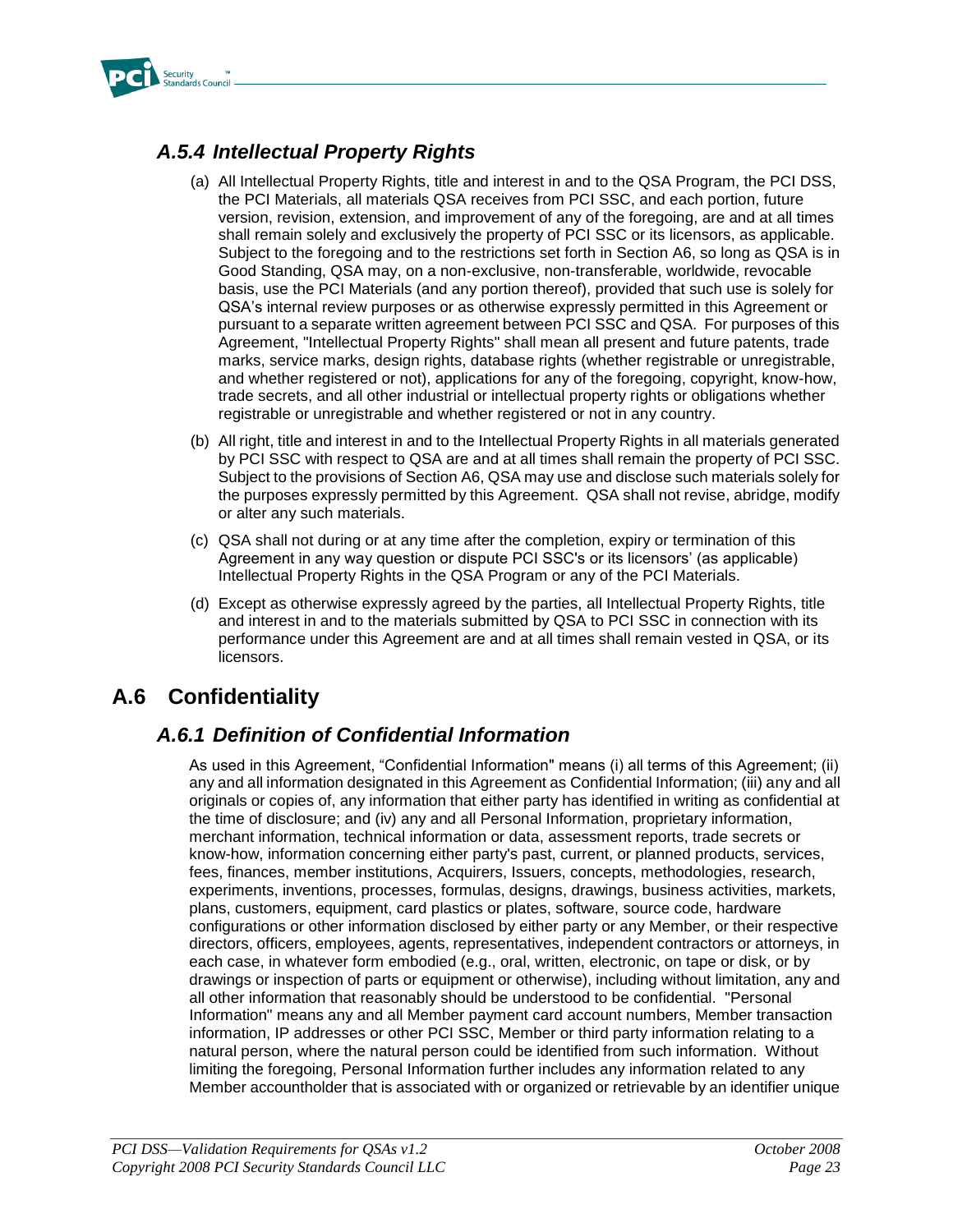

to that accountholder, including accountholder names, addresses, or account numbers.

#### *A.6.2 General Restrictions*

- (a) Each party (the "Receiving Party") agrees that all Confidential Information received from the other party (the "Disclosing Party") shall: (i) be treated as confidential; (ii) be disclosed only to those Members, officers, employees, legal advisers and accountants of the Receiving Party who have a need to know and be used solely as required in connection with (A) the performance of this Agreement and (B) the operation of such party's respective payment card data security compliance programs (if applicable) and (iii) not be disclosed to any third party except as expressly permitted in this Agreement or in writing by the Disclosing Party, and only if such third party is bound by confidentiality obligations applicable to such Confidential Information that are in form and substance similar to the provisions of this Section A6.
- (b) Except with regard to Personal Information, such confidentiality obligation shall not apply to information which: (i) is in the public domain or is publicly available or becomes publicly available otherwise than through a breach of this Agreement; (ii) has been lawfully obtained by the Receiving Party from a third party; (iii) is known to the Receiving Party prior to disclosure by the Disclosing Party without confidentiality restriction; or (iv) is independently developed by a member of the Receiving Party's staff to whom no Confidential Information was disclosed or communicated. If the Receiving Party is required to disclose Confidential Information of the Disclosing Party in order to comply with any applicable law, regulation, court order or other legal, regulatory or administrative requirement, the Receiving Party shall promptly notify the Disclosing Party of the requirement for such disclosure and co-operate through all reasonable and legal means, at the Disclosing Party's expense, in any attempts by the Disclosing Party to prevent or otherwise restrict disclosure of such information.

### *A.6.3 Subject Data*

To the extent any data or other information obtained by QSA relating to any Subject in the course of providing Services thereto may be subject to any confidentiality restrictions between QSA and such Subject, QSA must provide in each agreement containing such restrictions (and in the absence of any such agreement must agree with such Subject in writing) that (i) QSA may disclose each ROC, Attestation of Compliance and other related information to PCI SSC and/or its Members, as requested by the Subject, (ii) to the extent any Member obtains such information in accordance with the preceding clause A6.3(i), such Member may disclose (a) such information on an as needed basis to other Members and to such Members' respective Financial Institutions and Issuers and to relevant governmental, regulatory and law enforcement inspectors, regulators and agencies and (b) that such Member has received a ROC and other related information with respect to such Subject (identified by name) and whether the ROC was satisfactory, and (iii) QSA may disclose such information as necessary to comply with its obligations and requirements pursuant to Section A10.2(b) below. Accordingly, notwithstanding anything to the contrary in Section A6.2(a) above, to the extent requested by a Subject, PCI SSC may disclose Confidential Information relating to such Subject and obtained by PCI SSC in connection with this Agreement to Members in accordance with this Section A6.3, and such Members may in turn disclose such information to their respective member Financial Institutions and other Members. QSA hereby consents to such disclosure by PCI SSC and its Members. The confidentiality of ROCs and any other information provided to Members by QSA or any Subject is outside the scope of this Agreement and may be subject to such confidentiality arrangements as may be established from time to time between such Member, on the one hand, and QSA or such Subject (as applicable), on the other hand.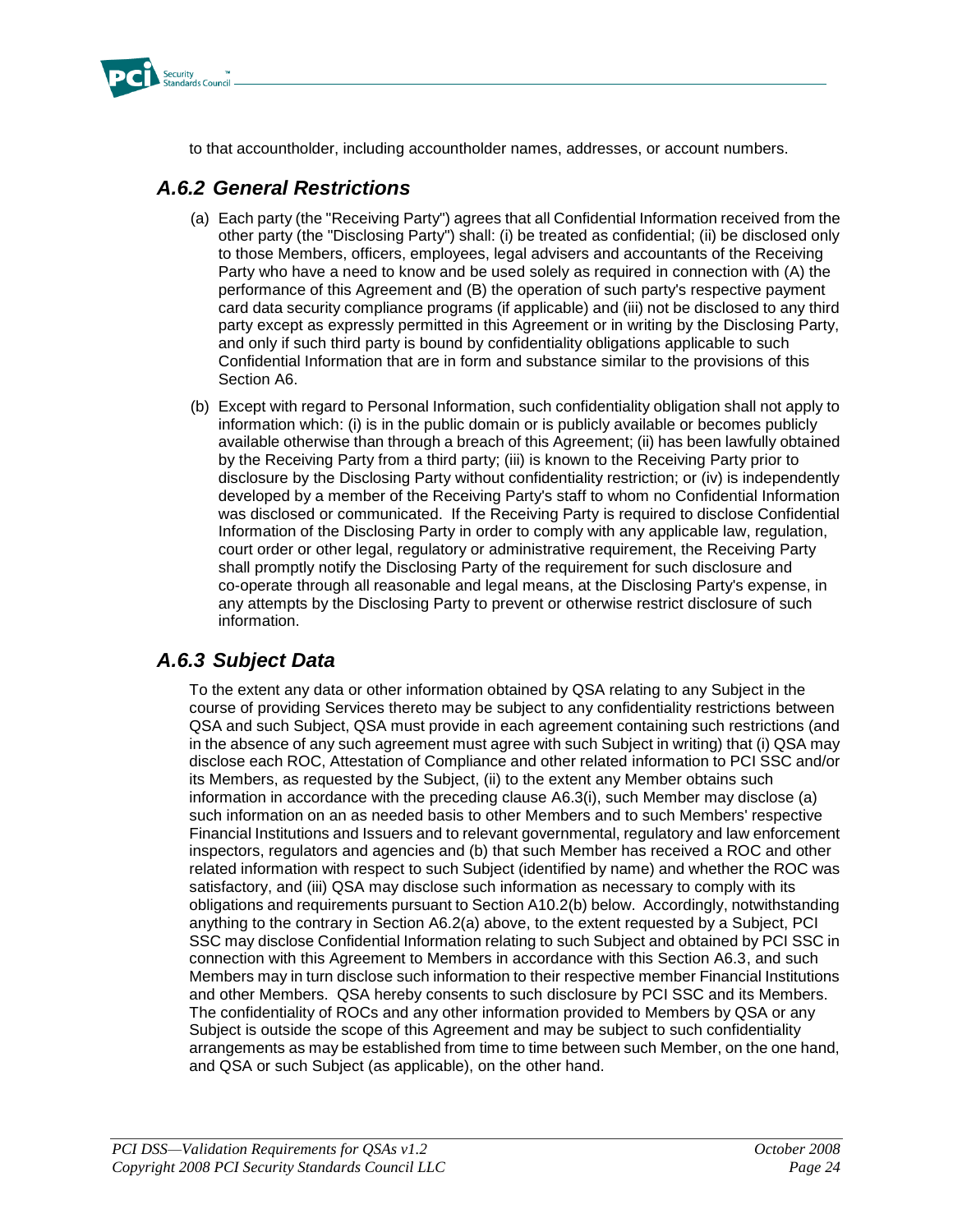

## *A.6.4 Personal Information*

In the event that QSA receives Personal Information from PCI SSC or any Member or Subject in the course of providing Services or otherwise in connection with this Agreement, in addition to the obligations set forth elsewhere in this Agreement, QSA will at all times during the Term (as defined in Section A9.1) maintain such data protection handling practices as may be required by PCI SSC from time to time, including without limitation, as a minimum, physical, electronic and procedural safeguards designed: (i) to maintain the security and confidentiality of such Personal Information (including, without limitation, encrypting such Personal Information in accordance with applicable Member guidelines); (ii) to protect against any anticipated threats or hazards to the security or integrity of such information; and (iii) to protect against unauthorized access to or use of such information that could result in substantial harm or inconvenience to such cardholders. QSA will make available to PCI SSC and its Members, and will require in its agreements with Subjects that Subjects will make so available, such appropriate reviews and reports to monitor QSA's compliance with the foregoing commitments as PCI SSC or its Members may reasonably request from time to time. Without limitation of the foregoing, QSA acknowledges and agrees that if it performs the Services or any other services for PCI SSC, its Members or any Subject in a manner that will result in the storage, processing or transmission of data to which the PCI DSS applies, QSA shall be required to be certified as compliant with the PCI DSS as such may be modified by PCI SSC from time to time. If PCI DSS compliance is required, QSA, at its sole cost and expense, shall: (i) conduct or have conducted the audits required for PCI DSS compliance; and (ii) take all actions required for QSA to maintain PCI DSS compliance. If required to be PCI DSS compliant, QSA acknowledges that it further has the obligation to keep up to date on any changes to the PCI DSS and implement any required changes.

### *A.6.5 Return*

Upon termination of this Agreement or upon demand, QSA promptly shall return to PCI SSC all property and Confidential Information of PCI SSC and of all third parties to the extent provided or made available by PCI SSC; provided that such requirement shall not apply to electronic copies made as part of QSA's standard computer back up practices. If agreed by PCI SSC, QSA may instead destroy all such materials and information and provide a certificate of destruction to PCI SSC, with sufficient detail regarding the items destroyed, destruction date, and assurance that all copies of such information and materials also were destroyed.

### *A.6.6 Remedies*

In the event of a breach of Section A6.2 by the Receiving Party, the Receiving Party acknowledges that the Disclosing Party will likely suffer irreparable damage that cannot be fully remedied by monetary damages. Therefore, in addition to any remedy that the Disclosing Party may possess pursuant to applicable law, the Disclosing Party retains the right to seek and obtain injunctive relief against any such breach in any court of competent jurisdiction. In the event any such breach results in a claim by any third party, the Receiving Party shall indemnify, defend and hold harmless the Disclosing Party from any claims, damages, interest, attorney's fees, penalties, costs and expenses arising out of such third-party claim(s).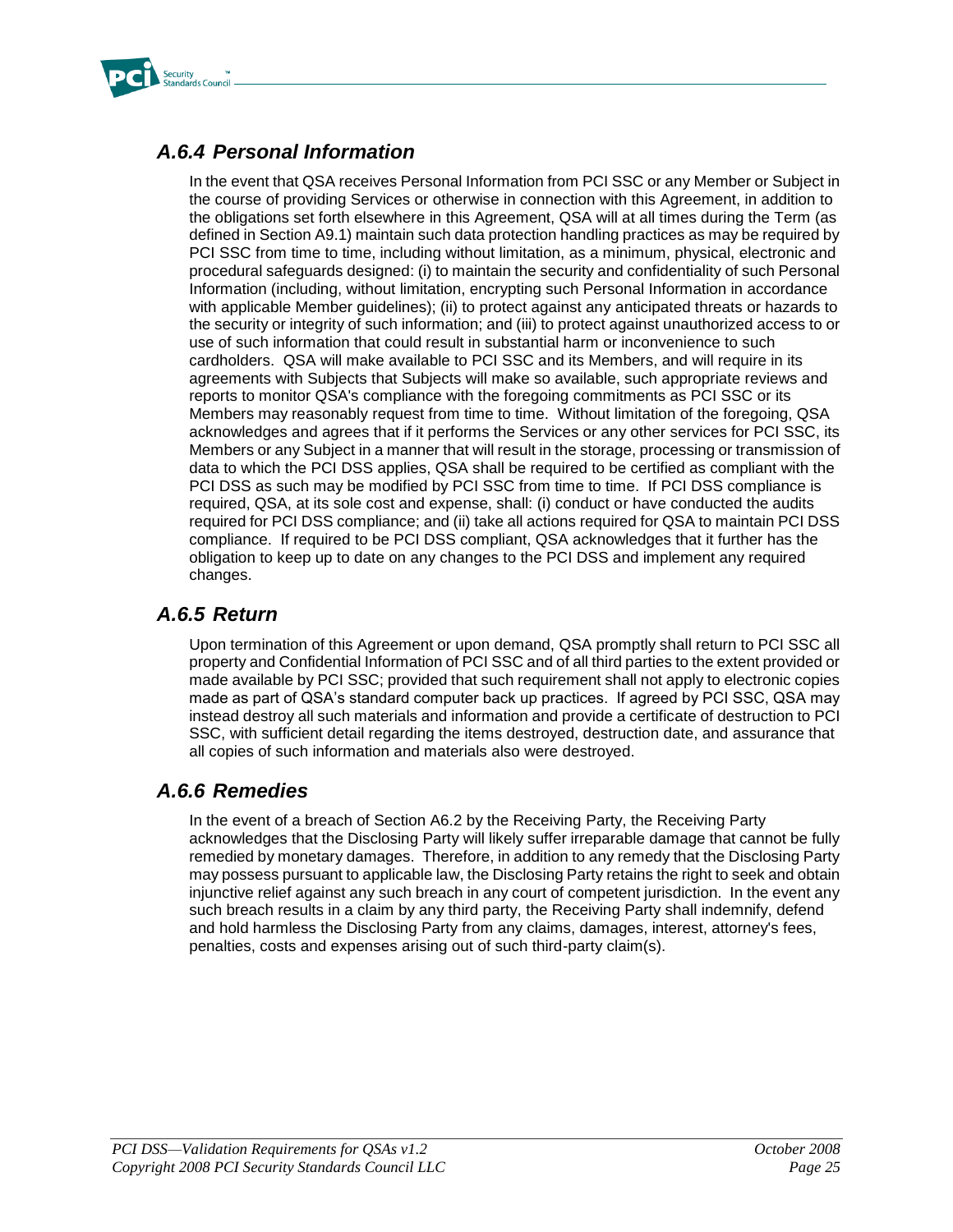

## **A.7 Indemnification and Limitation of Liability**

### *A.7.1 Indemnification*

QSA shall defend, indemnify, and hold harmless PCI SSC and its Members, and their respective subsidiaries, and all affiliates, subsidiaries, directors, officers, employees, agents, representatives, independent contractors, attorneys, successors, and assigns of any of the foregoing (collectively, including without limitation, PCI SSC and its Members, "Indemnified Parties") from and against any and all claims, losses, liabilities, damages, suits, actions, government proceedings, taxes, penalties or interest, associated auditing and legal expenses and other costs (including without limitation, reasonable attorney's fees and related costs) that arise or result from any claim by any third party with respect to QSA's (i) breach of its agreements, representations or warranties contained in this Agreement; (ii) participation in the QSA Program or use of related information (a) in violation of this Agreement or (b) in violation of any applicable law, rule or regulation; (iii) non-performance of Services for any Subject that has engaged QSA to perform Services, including without limitation claims asserted by Subjects or Members; (iv) negligence or willful misconduct in connection with the QSA Program, this Agreement or its performance of Services, except to the extent arising out of negligence or willful misconduct of an Indemnified Party; or (v) breach, violation, infringement or misappropriation of any third-party Intellectual Property Right. All indemnities provided for under this Agreement shall be paid as incurred by the Indemnified Party. This indemnification shall be binding upon QSA and its executors, heirs, successors and assigns. Nothing in this Agreement shall be construed to impose any indemnification obligation on QSA to the extent any claim or liability arises solely from a defect in the PCI DSS or other materials provided by an Indemnified Party and used by QSA without modification.

### *A.7.2 Indemnification Procedure*

QSA's indemnity obligations are contingent on the Indemnified Party's providing notice of the claim or liability to QSA, provided that the failure to provide any such notice shall not relieve QSA of such indemnity obligations except and to the extent such failure has materially and adversely affected QSA's ability to defend against such claim or liability. Upon receipt of such notice, QSA will be entitled to control, and will assume full responsibility for, the defense of such matter. PCI SSC will cooperate in all reasonable respects with QSA, at QSA's expense, in the investigation, trial and defense of such claim or liability and any appeal arising there from; provided, however, that PCI SSC and/or its Members may, at their own cost and expense, participate in such investigation, trial and defense and any appeal arising there from or assume the defense of any Indemnified Party. In any event, PCI SSC and its Members will have the right to approve counsel engaged by QSA to represent any Indemnified Party affiliated therewith, which approval shall not be unreasonably withheld. QSA will not enter into any settlement of a claim that imposes any obligation or liability on PCI SSC or any other Indemnified Party without the express prior written consent of PCI SSC or such Indemnified Party, as applicable.

## *A.7.3 No Warranties; Limitation of Liability*

(a) PCI SSC PROVIDES THE *PCI DSS, PCI DSS SECURITY AUDIT PROCEDURES*, QSA PROGRAM, *QSA VALIDATION REQUIREMENTS*, WEBSITE AND ALL RELATED AND OTHER MATERIALS PROVIDED OR OTHERWISE MADE ACCESSIBLE IN CONNECTION WITH THE QSA PROGRAM (THE FOREGOING, COLLECTIVELY, THE "PCI MATERIALS") ON AN "AS IS" BASIS WITHOUT WARRANTY OF ANY KIND. QSA ASSUMES THE ENTIRE RISK AS TO RESULTS AND PERFORMANCE ARISING OUT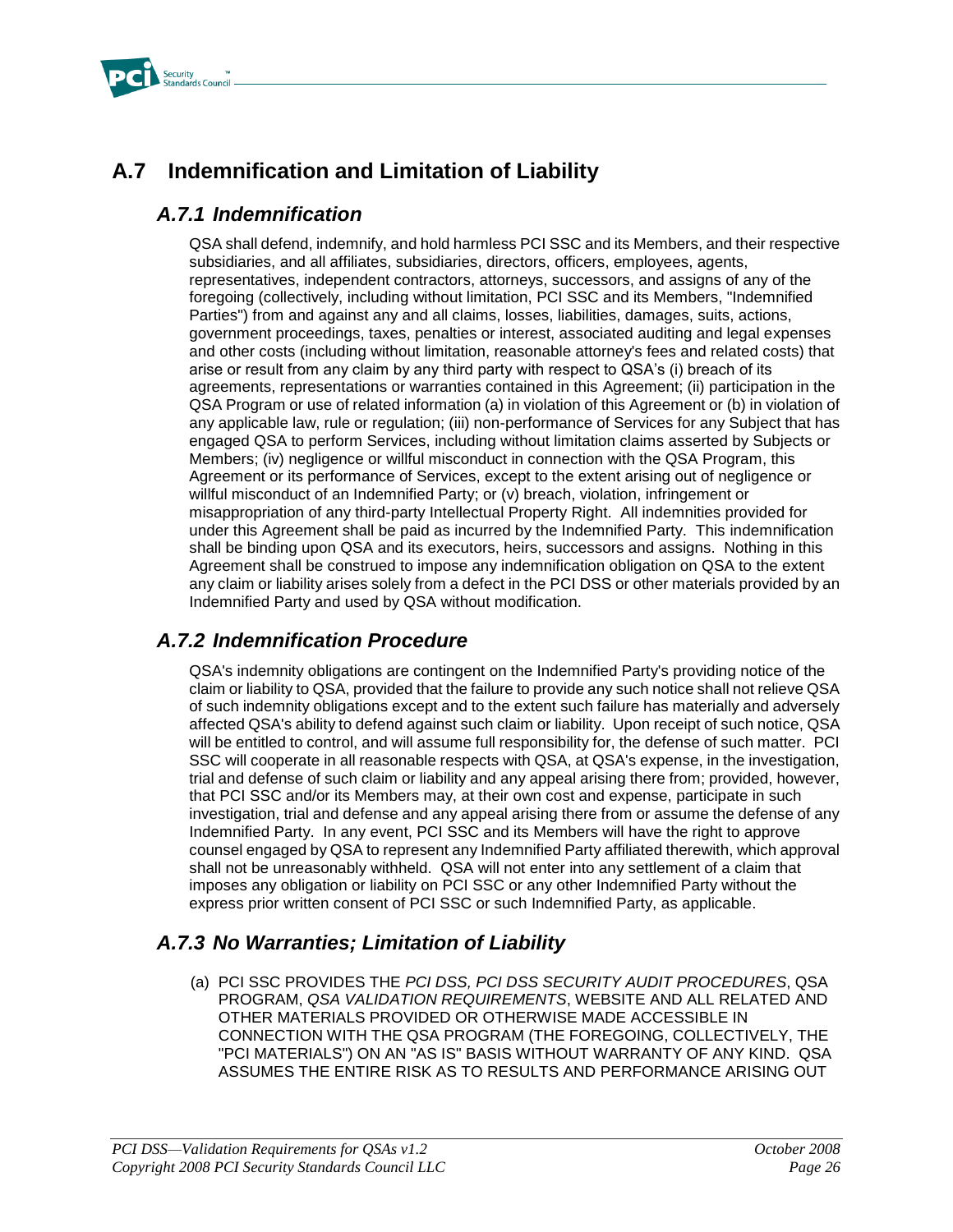

OF ITS USE OF ANY OF THE PCI MATERIALS.

- (b) PCI SSC MAKES NO REPRESENTATION OR WARRANTY OF ANY KIND, EXPRESS OR IMPLIED, WITH RESPECT TO THE SUBJECT MATTER OF THIS AGREEMENT, INCLUDING WITHOUT LIMITATION, THE PCI MATERIALS OR ANY MATERIALS OR SERVICES PROVIDED UNDER OR IN CONNECTION WITH THIS AGREEMENT OR THE QSA PROGRAM. PCI SSC SPECIFICALLY DISCLAIMS, AND QSA EXPRESSLY WAIVES, ALL REPRESENTATIONS AND WARRANTIES WITH RESPECT TO THIS AGREEMENT, THE PCI MATERIALS, ANY MATERIALS OR SERVICES PROVIDED UNDER OR IN CONNECTION WITH THIS AGREEMENT OR THE QSA PROGRAM, OR OTHERWISE, INCLUDING BUT NOT LIMITED TO, THE IMPLIED WARRANTIES OF MERCHANTABILITY AND FITNESS FOR A PARTICULAR PURPOSE. WITHOUT LIMITATION OF THE FOREGOING, PCI SSC SPECIFICALLY DISCLAIMS, AND QSA EXPRESSLY WAIVES, ALL REPRESENTATIONS AND WARRANTIES WITH RESPECT TO THE PCI MATERIALS AND ANY INTELLECTUAL PROPERTY RIGHTS SUBSISTING THEREIN OR IN ANY PART THEREOF, INCLUDING BUT NOT LIMITED TO ANY AND ALL EXPRESS OR IMPLIED WARRANTIES OF TITLE, NON-INFRINGEMENT, OR SUITABILITY FOR ANY PURPOSE (WHETHER OR NOT PCI SSC HAS BEEN ADVISED, HAS REASON TO KNOW, OR IS OTHERWISE IN FACT AWARE OF ANY INFORMATION). THE FOREGOING DISCLAIMER IS MADE BY PCI SSC FOR ITSELF AND, WITH RESPECT TO EACH SUCH DISCLAIMER, ON BEHALF OF ITS LICENSORS AND MEMBERS.
- (c) In particular, without limiting the foregoing, QSA acknowledges and agrees that the accuracy, completeness, sequence or timeliness of the PCI Materials or any portion thereof cannot be guaranteed. In addition, PCI SSC makes no representation or warranty whatsoever, expressed or implied, and assumes no liability, and shall not be liable in any respect to QSA regarding (i) any delay or loss of use of any of the PCI Materials, or (ii) system performance and effects on or damages to software and hardware in connection with any use of the PCI Materials.
- (d) EXCEPT FOR DAMAGES CAUSED BY THE GROSS NEGLIGENCE OR WILLFUL MISCONDUCT OF A PARTY, AND EXCEPT FOR THE OBLIGATIONS OF QSA UNDER SECTIONS A5 OR A6, IN NO EVENT SHALL EITHER PARTY OR ANY MEMBER BE LIABLE TO THE OTHER FOR ANY CONSEQUENTIAL, INCIDENTAL, INDIRECT OR SPECIAL DAMAGES, HOWEVER CAUSED, WHETHER UNDER THEORY OF CONTRACT, TORT (INCLUDING NEGLIGENCE) OR OTHERWISE, EVEN IF THE OTHER PARTY HAS BEEN ADVISED OF THE POSSIBILITY OF SUCH DAMAGES. THIS LIMITATION OF LIABILITY DOES NOT APPLY TO INDEMNIFICATION OWED TO AN INDEMNIFIED PARTY PURSUANT TO THIS SECTION A7.
- (e) PCI SSC shall be liable vis-à-vis QSA only for any direct damage incurred by QSA as a result of PCI SSC's gross negligence (contractual or extra-contractual) under this Agreement provided PCI SSC's aggregate liability for such direct damage under and for the duration of this Agreement will never exceed the fees paid by QSA to PCI SSC under Section A4.
- (f) Notwithstanding Section A7.3(d), PCI SSC shall not be liable vis-à-vis QSA for any other damage incurred by QSA under this Agreement, including but not limited to, loss of business, revenue, goodwill, anticipated savings or other commercial or economic loss of any kind arising in any way out of the use of the QSA Program (regardless of whether such damages are reasonably foreseeable or PCI SSC has been advised of the possibility of such damages), or for any loss that results from force majeure.

### *A.7.4 Insurance*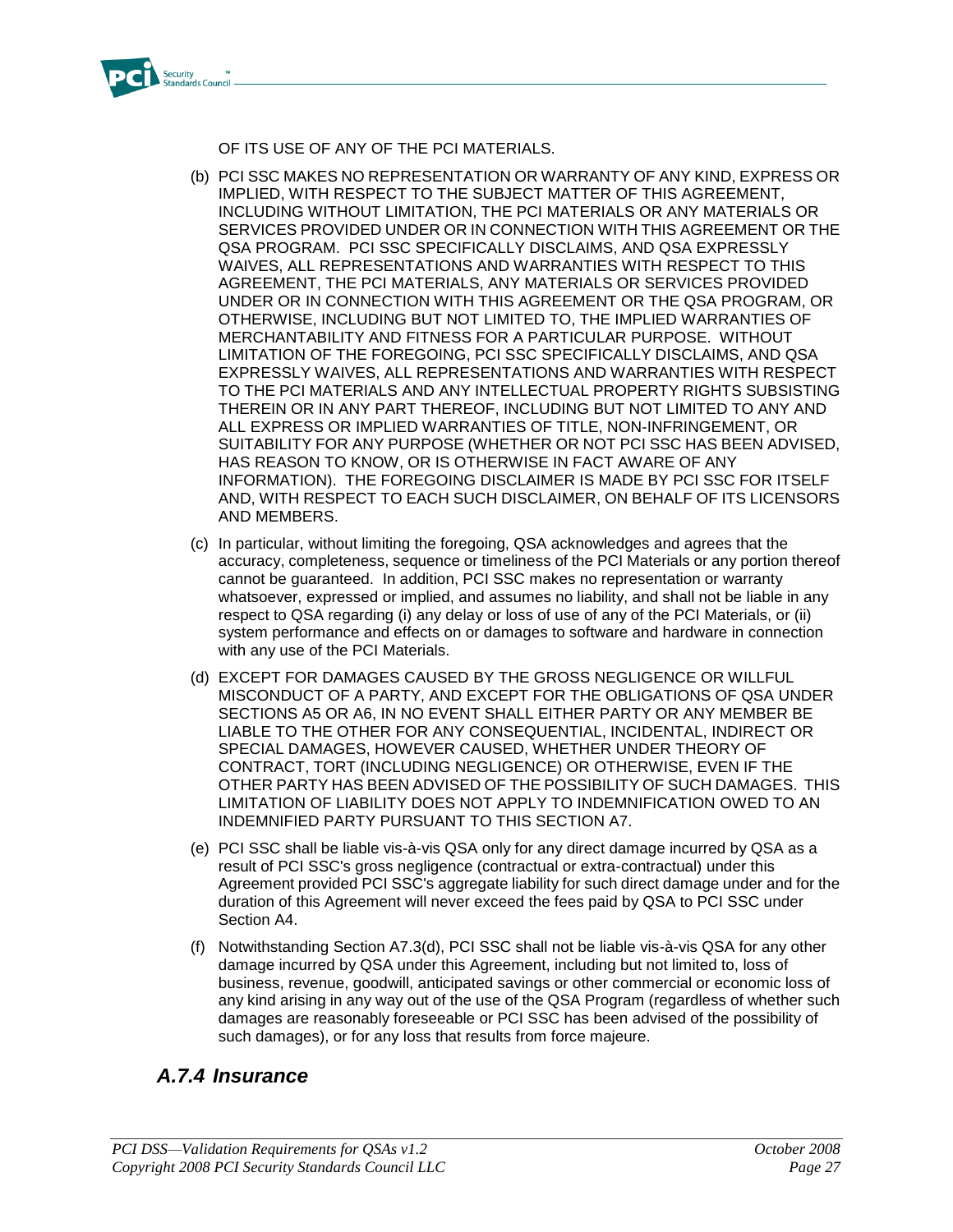

At all times while this Agreement is in effect, QSA shall maintain insurance in such amounts, with such insurers, coverages, exclusions and deductibles which, at a minimum, meet the applicable insurance requirements for U.S. or European Union Qualified Security Assessors, as applicable, as set forth in Appendix E of the *QSA Validation Requirements*. QSA acknowledges and agrees that if it is a non-U.S. and non-European Union Qualified Security Assessor, unless otherwise expressly agreed by PCI SSC in writing, at all times while this Agreement is in effect, QSA shall maintain insurance in such amounts, with such insurers, coverages, exclusions and deductibles that PCI SSC determines, in its sole discretion, is substantially equivalent to the insurance required by PCI SSC for U.S. and European Union Qualified Security Assessors. QSA hereby represents and warrants that it meets all applicable insurance requirements as provided for in this Section A7.4 and that such insurance shall not be cancelled or modified without giving PCI SSC at least twenty (20) days' prior written notice. PCI SSC may modify its insurance requirements from time to time based on parameters affecting risk and financial capability that are general to Qualified Security Assessors or specific to QSA, provided that PCI SSC is under no obligation to review and does not undertake to advise QSA on the adequacy of QSA's insurance coverage.

## **A.8 Independence; Representations and Warranties**

QSA agrees to comply with the *QSA Validation Requirements*, including without limitation, all requirements and provisions regarding independence, and hereby warrants and represents that QSA is now, and shall at all times during the Term, remain in compliance with the *QSA Validation Requirements*. QSA represents and warrants that by entering into this Agreement it will not breach any obligation to any third party. QSA represents and warrants that it will comply with all applicable laws, ordinances, rules, and regulations in any way pertaining to this Agreement or its performance of the Services or its obligations under this Agreement.

## **A.9 Term and Termination**

#### *A.9.1 Term*

This Agreement shall commence as of the Effective Date and, unless earlier terminated in accordance with this Section A9, continue for an initial term of one (1) year (the "Initial Term") and thereafter, for additional subsequent terms of one year (each a "Renewal Term" and together with the Initial Term, the "Term"), subject to QSA's successful completion of re-qualification requirements for each Renewal Term.

### *A.9.2 Termination by QSA*

QSA may terminate this Agreement at any time upon thirty (30) days' written notice to PCI SSC. PCI SSC will remove QSA from the QSA List as soon as practical after receipt of such notice, but in no event later than thirty days after such receipt.

## *A.9.3 Termination by PCI SSC*

PCI SSC may terminate this Agreement effective as of the end of the then current Term by providing QSA with written notice of its intent not to renew this Agreement at least sixty (60) days prior to the end of the then current Term. Additionally, PCI SSC may terminate this Agreement: (i) with written notice upon QSA's voluntary or involuntary bankruptcy, receivership, reorganization dissolution or liquidation under state or federal law that is not otherwise dismissed within thirty (30) days; (ii) with written notice upon QSA's breach of any representation or warranty under this Agreement; (iii) with fifteen (15) days' prior written notice following QSA's breach of any term or provision of this Agreement (including without limitation,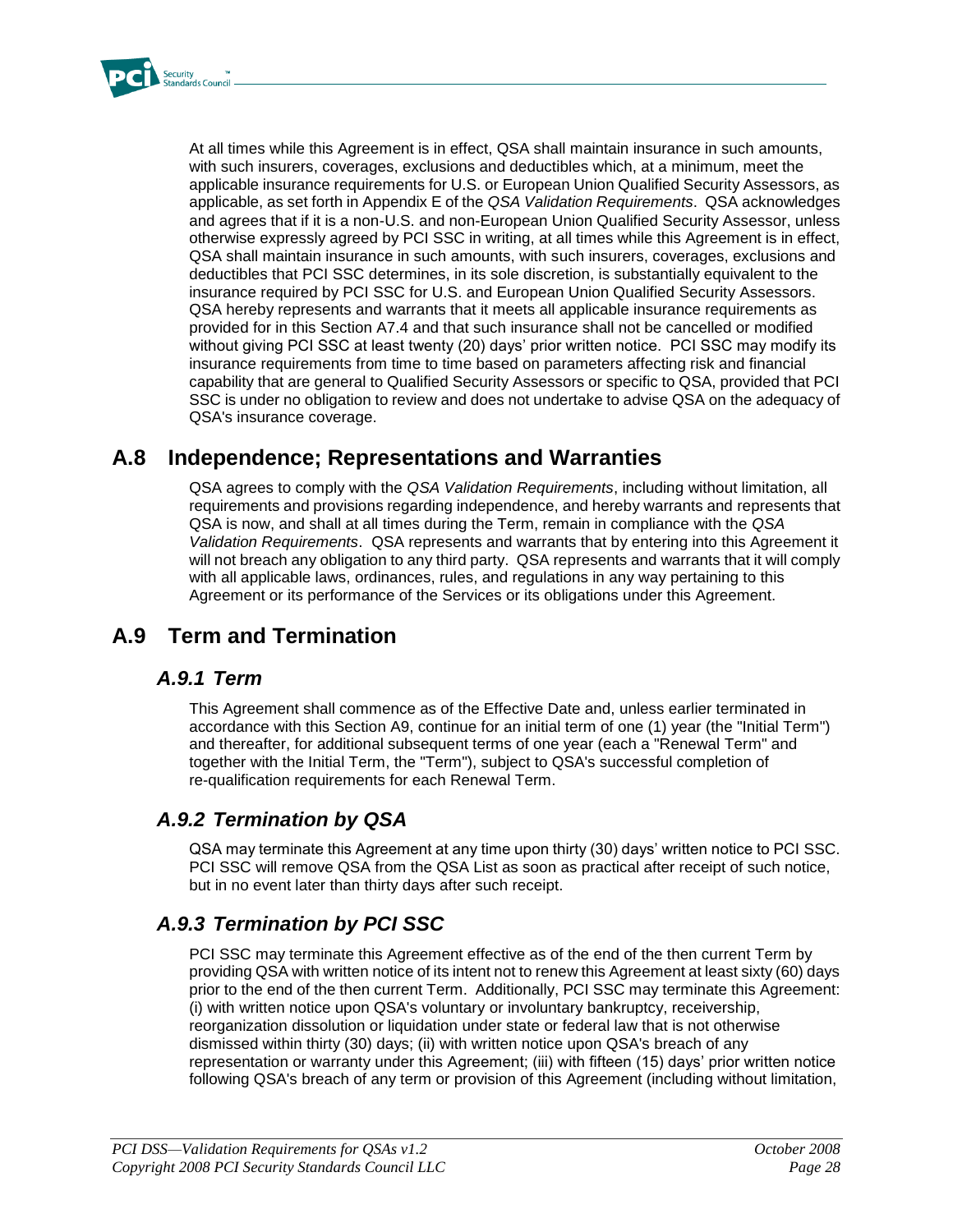

QSA's failure to comply with any requirement of the *QSA Validation Requirements*), provided such breach remains uncured when such 15-day period has elapsed; or (iv) in accordance with Section A9.5 below.

## *A.9.4 Effect of Termination*

Upon any termination or expiration of this Agreement: (i) QSA will be removed from the QSA List; (ii) QSA shall immediately cease all advertising and promotion of its status as listed on the QSA List and all references to the PCI DSS and other PCI Materials; (iii) QSA shall immediately cease soliciting for any further Services and shall only complete Services contracted with Subjects prior to the notice of termination; (iv) QSA will deliver all outstanding ROCs within the time contracted with the Subject and shall remain responsible after termination for all of the obligations, representations and warranties hereunder with respect to all ROCs submitted prior to or after termination; (v) QSA shall return or destroy all PCI SSC and third party property and Confidential Information in accordance with the terms of Section A6 and (vi) PCI SSC may notify any of its Members and/or acquirers. The provisions of Sections A5.4, A6, A7, A9.4 and A10 of this Agreement shall survive the expiration or termination of this Agreement for any or no reason.

### *A.9.5 Revocation*

- (a) Without limiting the rights of PCI SSC as set forth elsewhere in this Agreement, in the event that PCI SSC determines that QSA meets any condition for revocation of QSA qualification as established by PCI SSC from time to time, including without limitation, the conditions described in Section 5.3 of the *QSA Validation Requirements* (each such condition a "Violation"), PCI SSC may, effective immediately upon notice of such Violation to QSA, revoke QSA's qualification as a Qualified Security Assessor, subject to reinstatement pending a successful appeal in accordance with Section A9.5(b) below ("Revocation"). In the event of any Revocation: (i) QSA will be removed from the QSA List, (ii) QSA must comply with Sections A9.4(ii), A9.4(iii) and A9.4(iv) above in the manner otherwise required if this Agreement had been terminated, and (iii) QSA will have a period of thirty (30) days from the date QSA is given notice of the corresponding Violation to submit a written request for appeal to the PCI SSC General Manager. In the event QSA fails to submit such a request within the allotted 30-day period, PCI SSC will deliberate without an appeal and may terminate this Agreement effective immediately as of the end of such period.
- (b) All Revocation appeal proceedings will be conducted in accordance with such procedures as PCI SSC may establish from time to time, PCI SSC will review all relevant evidence submitted by the QSA and each complainant (if any) in connection with therewith, and PCI SSC shall determine whether termination of QSA's qualification as a Qualified Security Assessor is warranted or, in the alternative, no action, or specified remedial actions shall be required of QSA. All determinations of PCI SSC regarding Revocation and any related appeals shall be final and binding upon QSA. If PCI SSC determines that termination is warranted, this Agreement shall terminate effective immediately upon such determination. If PCI SSC determines that no action is required of QSA, the Revocation shall be lifted and QSA shall be reinstated on the QSA List. If PCI SSC determines that remedial action is required, PCI SSC may establish a date by which such remedial actions must be completed, provided that the Revocation shall not be lifted, and QSA shall not be reinstated on the QSA List, unless and until such time as QSA has completed such remedial actions; provided that if QSA fails to complete any required remedial actions by the date (if any) established by PCI SSC for completion thereof, PCI SSC may terminate this Agreement effective immediately as of such date.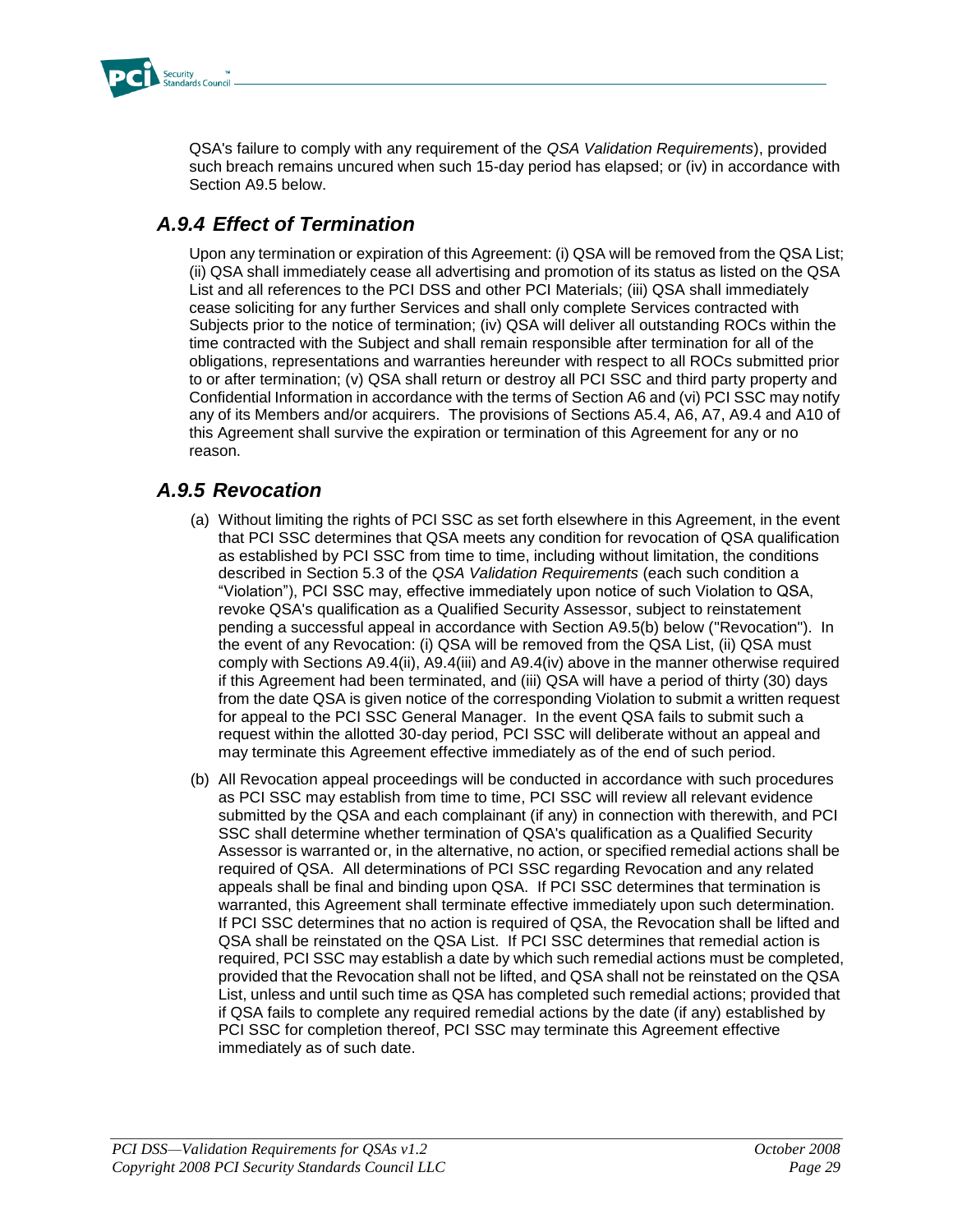

## **A.10 General Terms**

#### *A.10.1 Notices*

All notices required under this Agreement shall be in writing and shall be deemed given when delivered personally, by overnight delivery upon written verification of receipt, by facsimile transmission upon electronic acknowledgment of receipt, or by certified or registered mail, return receipt requested, five (5) days after the date of mailing. Notices from PCI SSC to QSA shall be sent to the attention of the Principal Contact named, and at the location specified, on the signature page of this Agreement. Notices from QSA to PCI SSC shall be sent to the PCI SSC Officer identified on the signature page of this Agreement, at 401 Edgewater Place, Suite 600, Wakefield, Massachusetts 01880. A party may change its addressee and address for notices by giving notice to the other party pursuant to this Section A10.1.

## *A.10.2 Audit and Financial Statements*

- (a) QSA shall allow PCI SSC or its designated agents access during normal business hours throughout the Term and for six (6) months thereafter to perform audits of QSA's facilities, operations and records of Services to determine whether QSA has complied with this Agreement. QSA also shall provide PCI SSC or its designated agents during normal business hours with books, records and supporting documentation adequate to evaluate QSA's performance hereunder. Upon request, QSA shall provide PCI SSC with a copy of its most recent audited financial statements or those of its parent company which include financial results of QSA, a letter from QSA's certified public accountant or other documentation acceptable to PCI SSC setting out QSA's current financial status and warranted by QSA to be complete and accurate. PCI SSC acknowledges that any such statements that are non-public are Confidential Information, and shall restrict access to them in accordance with the terms of this Agreement.
- (b) Notwithstanding anything to the contrary in Section A6 of this Agreement, in order to assist in ensuring the reliability and accuracy of QSA's Assessments, within 15 days of any written request by PCI SSC or any Member (each a "Requesting Organization"), QSA hereby agrees to provide to such Requesting Organization such Assessment results (including ROCs) as such Requesting Organization may reasonably request with respect to (i) if the Requesting Organization is a Member, any Subject for which QSA has performed an Assessment and that is a Financial Institution of such Member, an Issuer of such Member, a Merchant authorized to accept such Member's payment cards, an Acquirer of accounts of Merchants authorized to accept such Member's payment cards or a Processor performing services for such Member's Financial Institutions, Issuers, Merchants or Acquirers or (ii) if the Requesting Organization is PCI SSC, any Subject for which QSA has performed an Assessment. Each agreement between QSA and its Subjects shall include such provisions as may be required to ensure that QSA has all necessary rights, licenses and other permissions necessary for QSA to comply with its obligations and requirements pursuant to this Agreement. Any failure of QSA to comply with this Section A10.2 shall be deemed breach of QSA's representations and warranties under this Agreement for purposes of Section A9.3, and upon any such failure, PCI SSC may remove QSA's name from the QSA List and/or terminate this Agreement in its sole discretion. Additionally, QSA agrees that all PA-QSA quality assurance procedures established by PCI SSC from time to time shall apply, including without limitation, those relating to probation, fines and penalties, and suspension or revocation.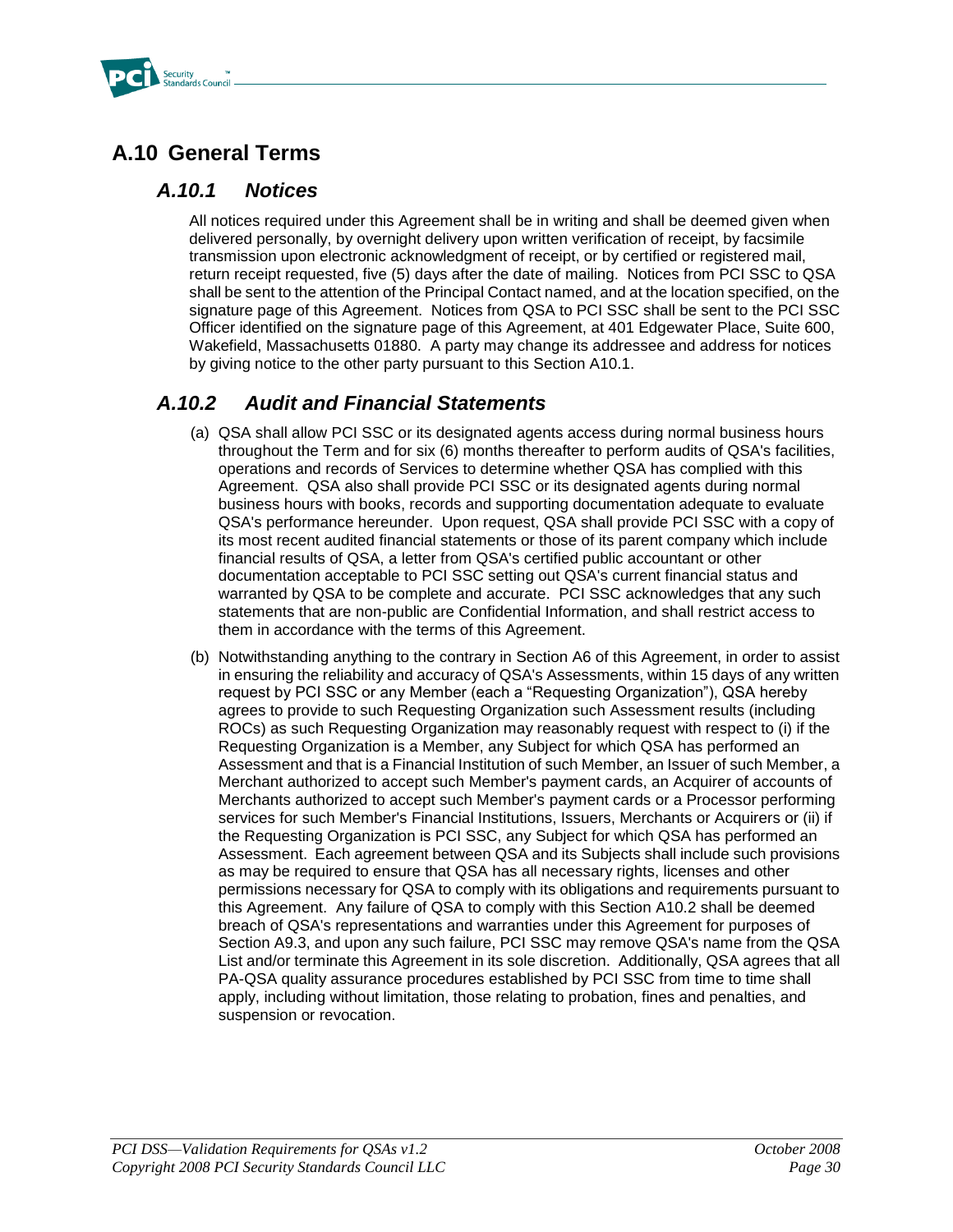

## *A.10.3 Governing Law; Severability*

Any dispute in any way arising out of or in connection with the interpretation or performance of this Agreement, which cannot be amicably settled within thirty (30) days of the written notice of the dispute given to the other party by exercising the best efforts and good faith of the parties, shall be finally settled by the courts of Delaware (United States of America) in accordance with Delaware law without resort to its conflict of laws provisions. Each of the parties irrevocably submits to the nonexclusive jurisdiction of the United States District Courts for the State of Delaware and the local courts of the State of Delaware and waives any objection to venue in said courts. Should any individual provision of this Agreement be or become void, invalid or unenforceable, the validity of the remainder of this Agreement shall not be affected thereby and shall remain in full force and effect, in so far as the primary purpose of this Agreement is not frustrated.

### *A.10.4 Entire Agreement; Modification; Waivers*

The parties agree that this Agreement, including documents and schedules incorporated herein by reference, is the exclusive statement of the agreement between the parties with respect to the QSA Program, which supersedes and merges all prior proposals, understandings and all other agreements, oral or written, between the parties with respect to such subject matter. This Agreement may be modified, altered or amended only (i) by written instrument duly executed by both parties or (ii) by PCI SSC upon thirty (30) days' written notice to QSA, provided, however, that if QSA does not agree with such unilateral modification, alteration or amendment, QSA shall have the right, exercisable at any time within the aforementioned thirty (30) day period, to terminate this Agreement upon written notice of its intention to so terminate to PCI SSC. Any such unilateral modification, alteration or amendment will be effective as of the end of such 30-day period. The waiver or failure of either party to exercise in any respect any right provided for in this Agreement shall not be deemed a waiver of any further right under this Agreement.

### *A.10.5 Assignment*

QSA may not assign this Agreement, or assign or delegate its rights and obligations under this Agreement, including by subcontracting, without the prior written consent of PCI SSC, which consent PCI SSC may grant or withhold in its absolute discretion.

### *A.10.6 Independent Contractors*

The parties to this Agreement are independent contractors and neither party shall hold itself out to be, nor shall anything in this Agreement be construed to constitute either party as the agent, representative, employee, partner, or joint venture of the other. Neither party may bind or obligate the other without the other party's prior written consent.

### *A.10.7 Remedies*

All remedies in this Agreement are cumulative, in addition to and not in lieu of any other remedies available to either party at law or in equity, subject only to the express limitations on liabilities and remedies set forth herein.

### *A.10.8 Counterparts*

This Agreement may be signed in two or more counterparts, each of which shall be deemed an original, but all of which together shall constitute one and the same instrument.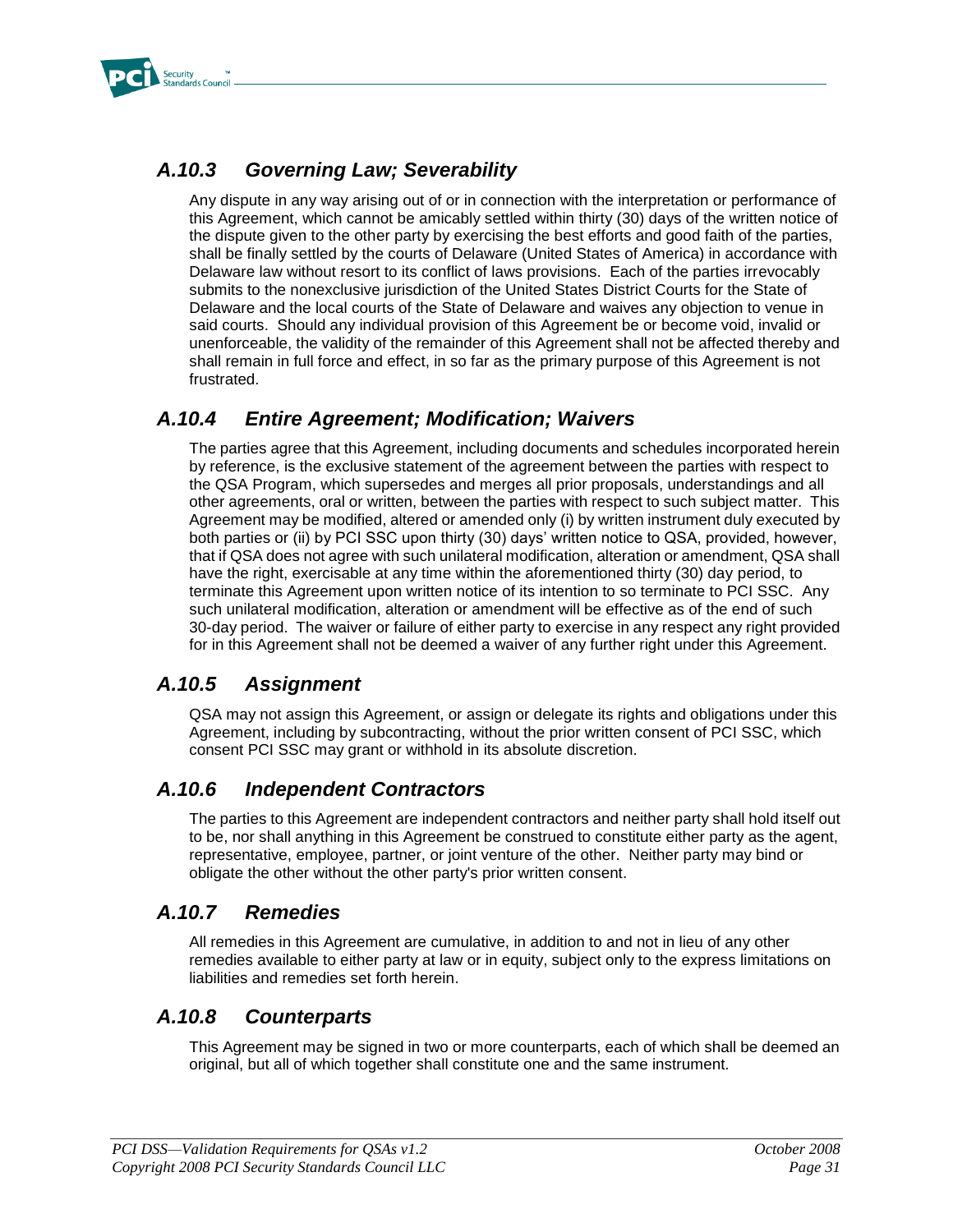

## *A.10.9 Conflict*

In the event of a conflict between this Agreement and the *QSA Validation Requirements*, this Agreement shall control.

## *A.10.10 No Third-Party Beneficiaries*

Except as expressly provided herein, the provisions of this Agreement are for the benefit of the parties hereto only, no third party beneficiaries are intended and no third party may seek to enforce or benefit from the provisions hereof.

*[remainder of page intentionally left blank]*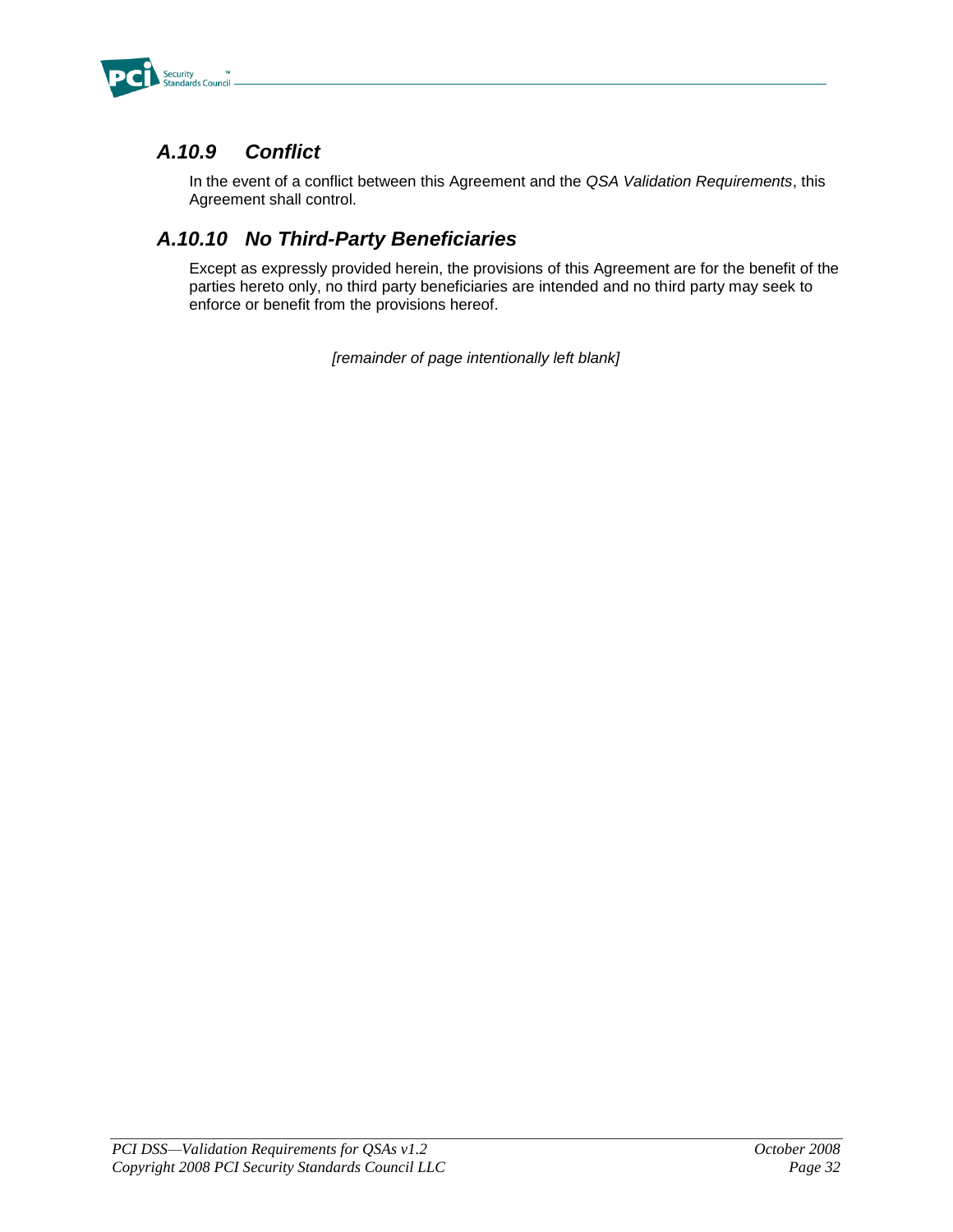

#### **Appendix B. Qualified Security Assessor—New Application Process Checklist**

This checklist has been provided as a tool to help you organize the PCI DSS Qualified Security Assessor company application information that must be submitted along with your completed/signed Agreement. This checklist is for new applications only; information required for the annual re-qualification process is detailed in Section 5.2. This checklist is a tool only—please review the detailed requirements in this document to ensure completeness of submitted information.

#### *Note:*

*If your company is applying to become a Payment Application Qualified Security Assessor (PA-QSA), additional requirements are documented in* QSA Validation Requirements—Supplement for Payment Application Qualified Security Assessors (PA-QSA). *The requirements contained therein must be met in addition to those documented in this Appendix B.* 

*Additionally, if your company is applying for a Principal-Associate QSA relationship, additional requirements are documented in* QSA Validation Requirements—Supplement for Principal-Associate Qualified Security Assessors*. The requirements contained therein must be met in addition to those documented in this Appendix B.* 

| <b>Requirement</b>            | <b>Information/documentation Needed</b>                                                                                                                                                                                                                          |  |
|-------------------------------|------------------------------------------------------------------------------------------------------------------------------------------------------------------------------------------------------------------------------------------------------------------|--|
| <b>Business</b><br>Legitimacy | Copy of business license<br>Year of incorporation<br>$Location(s)$ of office $(s)$<br>Written statement describing any past or present allegations or convictions<br>of any fraudulent or criminal activity involving the security company and its<br>principles |  |
| Independence                  | Description of company's practices to maintain auditor independence.<br>Company signature on the Qualified Security Assessor (QSA) Agreement                                                                                                                     |  |
| <b>Insurance Coverage</b>     | Company signature on the Qualified Security Assessor (QSA) Agreement<br>Proof of insurance coverage statement that meets PCI SSC requirements<br>(see Appendix E)                                                                                                |  |
| QSA Fee                       | Initial processing fee, payable to PCI SSC.                                                                                                                                                                                                                      |  |
| <b>QSA Agreement</b>          | Qualified Security Assessor (QSA) Agreement signed by company officer                                                                                                                                                                                            |  |

#### **QSA Business Requirements**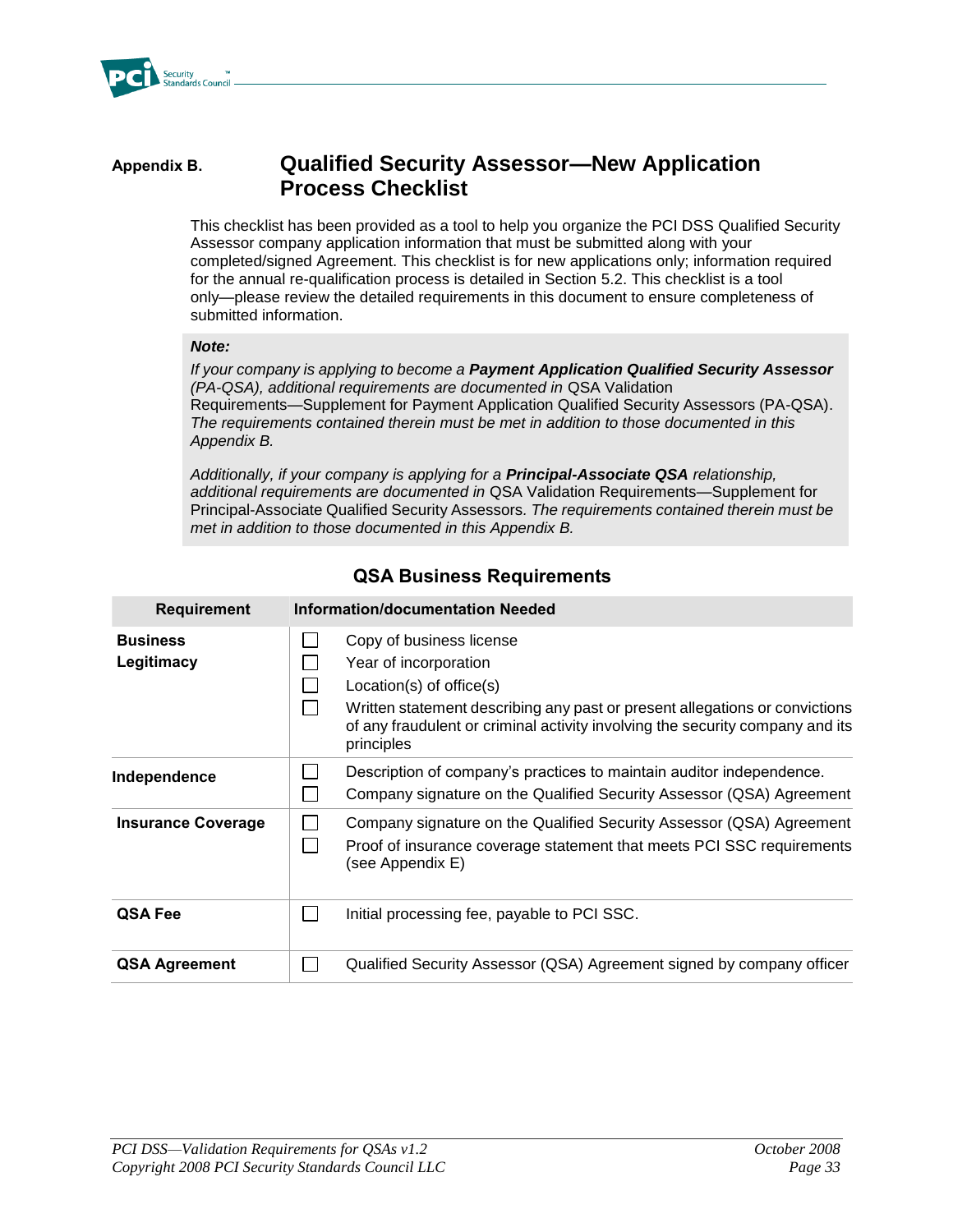

## **QSA Capability Requirements**

| <b>Requirement</b>                               |                   | <b>Information/documentation Needed</b>                                                                                                                                                                                           |
|--------------------------------------------------|-------------------|-----------------------------------------------------------------------------------------------------------------------------------------------------------------------------------------------------------------------------------|
| <b>Company Services and</b><br><b>Experience</b> | П                 | High level description of the security company's experience and<br>knowledge with information security and payment system audit<br>engagements                                                                                    |
|                                                  | $\mathsf{L}$      | High level description of the security company's relevant areas of<br>specialization within information security                                                                                                                  |
|                                                  |                   | Description of a dedicated security practice, including the total number of<br>employees, the number of information security employees on staff, and the<br>percentage of their time dedicated to performing security assessments |
|                                                  |                   | Description of core business offerings                                                                                                                                                                                            |
|                                                  | $\Box$            | A description of industries and size of companies with which the security<br>company has worked                                                                                                                                   |
|                                                  |                   | List of languages supported by the security company $\square$                                                                                                                                                                     |
|                                                  |                   | Two client references from recent security engagements                                                                                                                                                                            |
| <b>Company Employee</b>                          |                   | Provide the following for each employee to be qualified:                                                                                                                                                                          |
| <b>Skills and Experience</b>                     | ப                 | Education (subject, degrees, institutions)                                                                                                                                                                                        |
|                                                  | $\Box$            | Area(s) of expertise                                                                                                                                                                                                              |
|                                                  |                   | Years of working experience and responsibilities                                                                                                                                                                                  |
|                                                  | $\vert \ \ \vert$ | Years of working experience related to payment industry and role (if any)                                                                                                                                                         |
|                                                  | $\Box$            | Résumé or CV                                                                                                                                                                                                                      |
|                                                  | $\Box$            | Copy of CISSP – Certified Information System Security Professional<br>certification and ID number, or                                                                                                                             |
|                                                  |                   | Copy of CISA – Certified Information Systems Auditor certification and ID<br>number, or                                                                                                                                           |
|                                                  |                   | Copy of CISM – Certified Information Security Manager and ID number, or                                                                                                                                                           |
|                                                  |                   | A description of a minimum of five years' information security experience                                                                                                                                                         |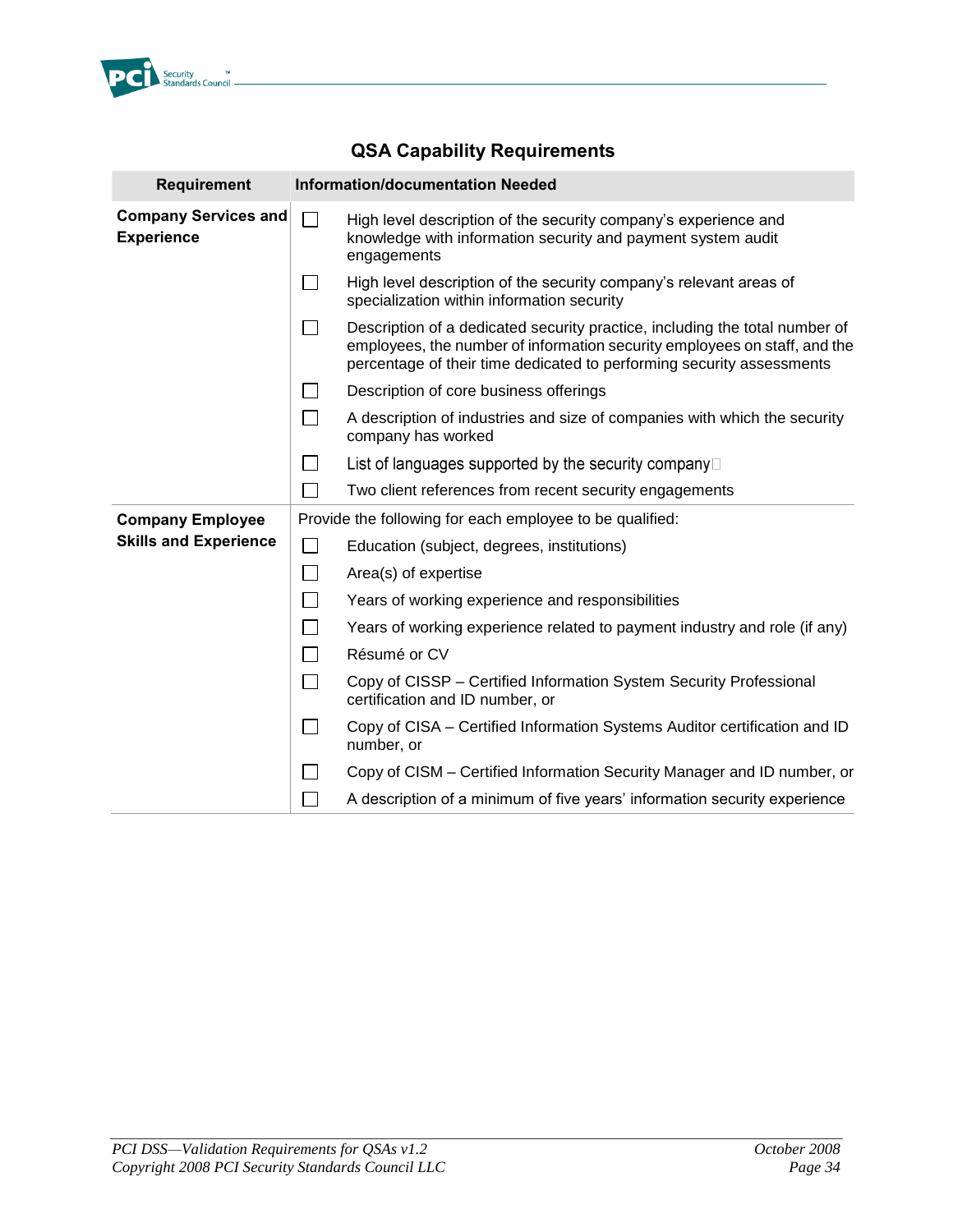

## **QSA Administrative Requirements**

| <b>Requirement</b>                                                                |                                                                                                                                                                                                                                                                                                                                                                    | <b>Information/documentation Needed</b>                                                                                                                                                                                                                                                                                                                                                                                                                                                                      |                                                                     |  |  |
|-----------------------------------------------------------------------------------|--------------------------------------------------------------------------------------------------------------------------------------------------------------------------------------------------------------------------------------------------------------------------------------------------------------------------------------------------------------------|--------------------------------------------------------------------------------------------------------------------------------------------------------------------------------------------------------------------------------------------------------------------------------------------------------------------------------------------------------------------------------------------------------------------------------------------------------------------------------------------------------------|---------------------------------------------------------------------|--|--|
| <b>Contact Person-Primary and</b><br><b>Secondary</b>                             | $\Box$<br>$\mathsf{L}$<br>$\Box$                                                                                                                                                                                                                                                                                                                                   | Name<br>Title<br>Address                                                                                                                                                                                                                                                                                                                                                                                                                                                                                     | Phone<br>Fax<br>E-mail                                              |  |  |
| <b>Background Checks</b>                                                          | П<br>$\mathbf{I}$                                                                                                                                                                                                                                                                                                                                                  | A statement that QSA conducts background checks for each<br>employee prior to submitting employee qualification requests to PCI<br>SSC, and that each employee for which qualification materials have<br>been submitted has successfully completed the background check<br>in accordance with the QSA's policies and procedures<br>Company signature on the Qualified Security Assessor (QSA)<br>Agreement<br>A description of the current QSA company personnel background<br>check policies and procedures |                                                                     |  |  |
| <b>Adherence to PCI DSS</b><br><b>Procedures and Attestation</b><br>of Compliance | $\Box$                                                                                                                                                                                                                                                                                                                                                             | Company signature on the Qualified Security Assessor (QSA)<br>Agreement                                                                                                                                                                                                                                                                                                                                                                                                                                      |                                                                     |  |  |
| <b>Quality Assurance</b>                                                          | $\Box$                                                                                                                                                                                                                                                                                                                                                             | A description of the quality assurance procedure that will be used<br>for the ROC and signed "Attestation of Compliance"                                                                                                                                                                                                                                                                                                                                                                                     |                                                                     |  |  |
|                                                                                   | $\perp$                                                                                                                                                                                                                                                                                                                                                            | Company signature on the Qualified Security Assessor (QSA)<br>Agreement                                                                                                                                                                                                                                                                                                                                                                                                                                      |                                                                     |  |  |
| <b>Protection of Confidential</b><br>and Sensitive Information                    | $\Box$<br>A description of the security company's sensitive data protection<br>handling practices, including physical, electronic, and procedural<br>safeguards. Includes requirements and processes used to ensure<br>employee confidentiality of customer data<br>Blank copy of confidentiality agreements required to be signed by<br>$\mathsf{L}$<br>employees |                                                                                                                                                                                                                                                                                                                                                                                                                                                                                                              |                                                                     |  |  |
|                                                                                   | $\mathsf{L}$                                                                                                                                                                                                                                                                                                                                                       | Agreement                                                                                                                                                                                                                                                                                                                                                                                                                                                                                                    | Company signature on the Qualified Security Assessor (QSA)          |  |  |
| <b>Evidence Retention</b>                                                         | $\Box$                                                                                                                                                                                                                                                                                                                                                             | procedures                                                                                                                                                                                                                                                                                                                                                                                                                                                                                                   | Description of the security company's evidence-retention policy and |  |  |
|                                                                                   | $\mathsf{L}$                                                                                                                                                                                                                                                                                                                                                       | Agreement                                                                                                                                                                                                                                                                                                                                                                                                                                                                                                    | Company signature on the Qualified Security Assessor (QSA)          |  |  |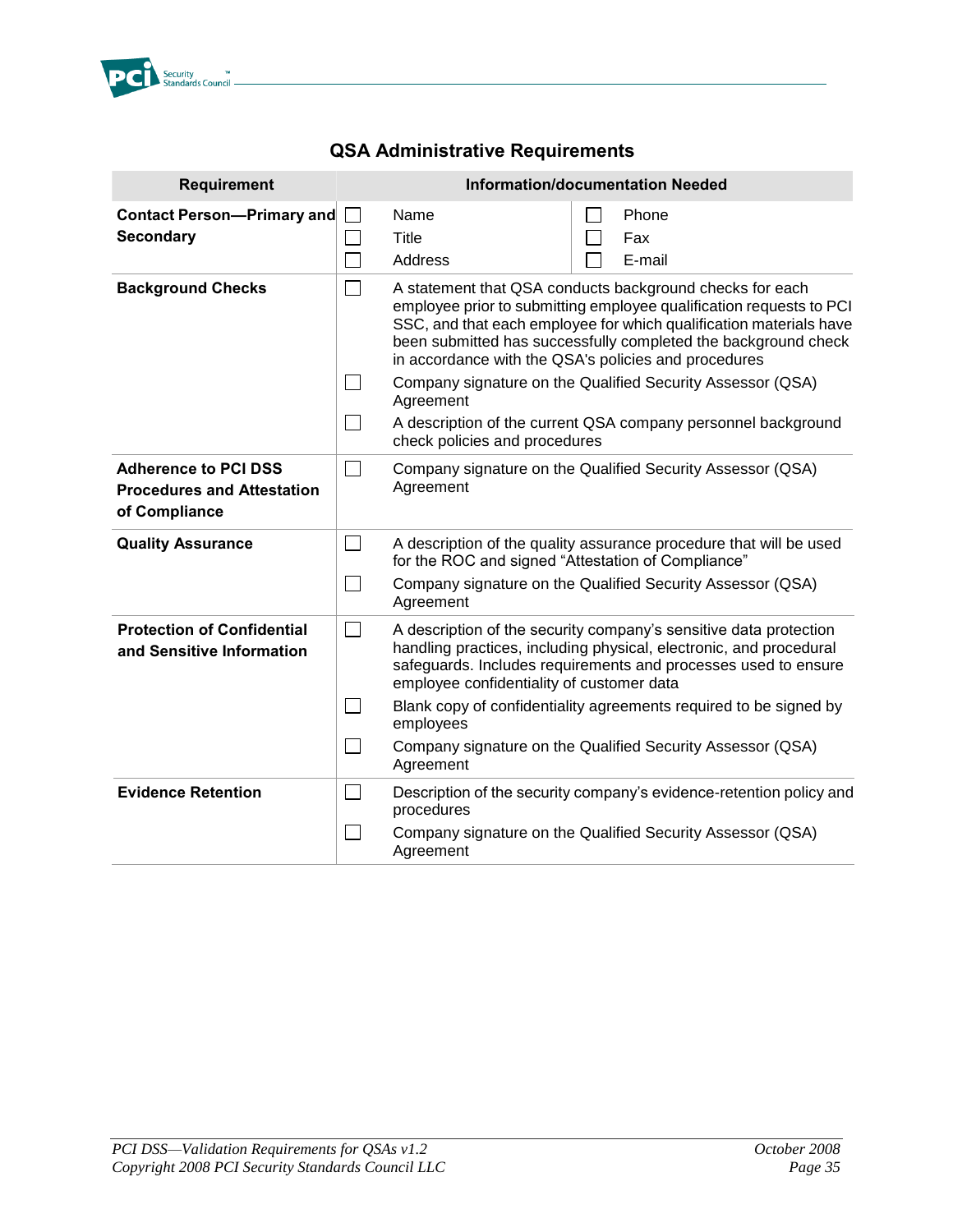

## **Appendix C. Sample QSA Feedback Form**

This form is used to review QSAs and their work product, and is intended to be completed after a PCI audit by the QSA client. While the primary audience of this form are QSA audit clients (merchants or service providers), there are several questions at the end, under "QSA Feedback Form for Payment Brands and Others," to be completed as needed by Payment Brand participants, banks, and other relevant parties.

Information collected from the Feedback Form will be held in strict confidence and used for the sole purpose of improving the quality of service provided by the QSA.

This form can be obtained directly from the QSA during the audit, or can be found online in a useable format at www.pcisecuritystandards.org. The client, not the QSA, should submit this form to PCI SSC. Please send this completed form to PCI SSC at: compliance@pcisecuritystandards.org.

|                    | Client (merchant or service provider) | (QSA) | <b>Qualified Security Assessor Company</b> |                                       |
|--------------------|---------------------------------------|-------|--------------------------------------------|---------------------------------------|
| Name               |                                       |       |                                            |                                       |
| Contact            |                                       |       |                                            |                                       |
| Title              |                                       |       |                                            |                                       |
| Telephone          |                                       |       |                                            |                                       |
| E-mail             |                                       |       |                                            |                                       |
|                    | <b>Location of Assessment</b>         |       |                                            | QSA employee who performed Assessment |
| <b>Street</b>      |                                       |       | Name                                       |                                       |
| City               |                                       |       | Title                                      |                                       |
| State/<br>Province |                                       |       | <b>ID Number</b>                           |                                       |
| Country            | Postal Code                           |       | Telephone                                  |                                       |
|                    |                                       |       | E-mail                                     |                                       |

#### **QSA Feedback Form**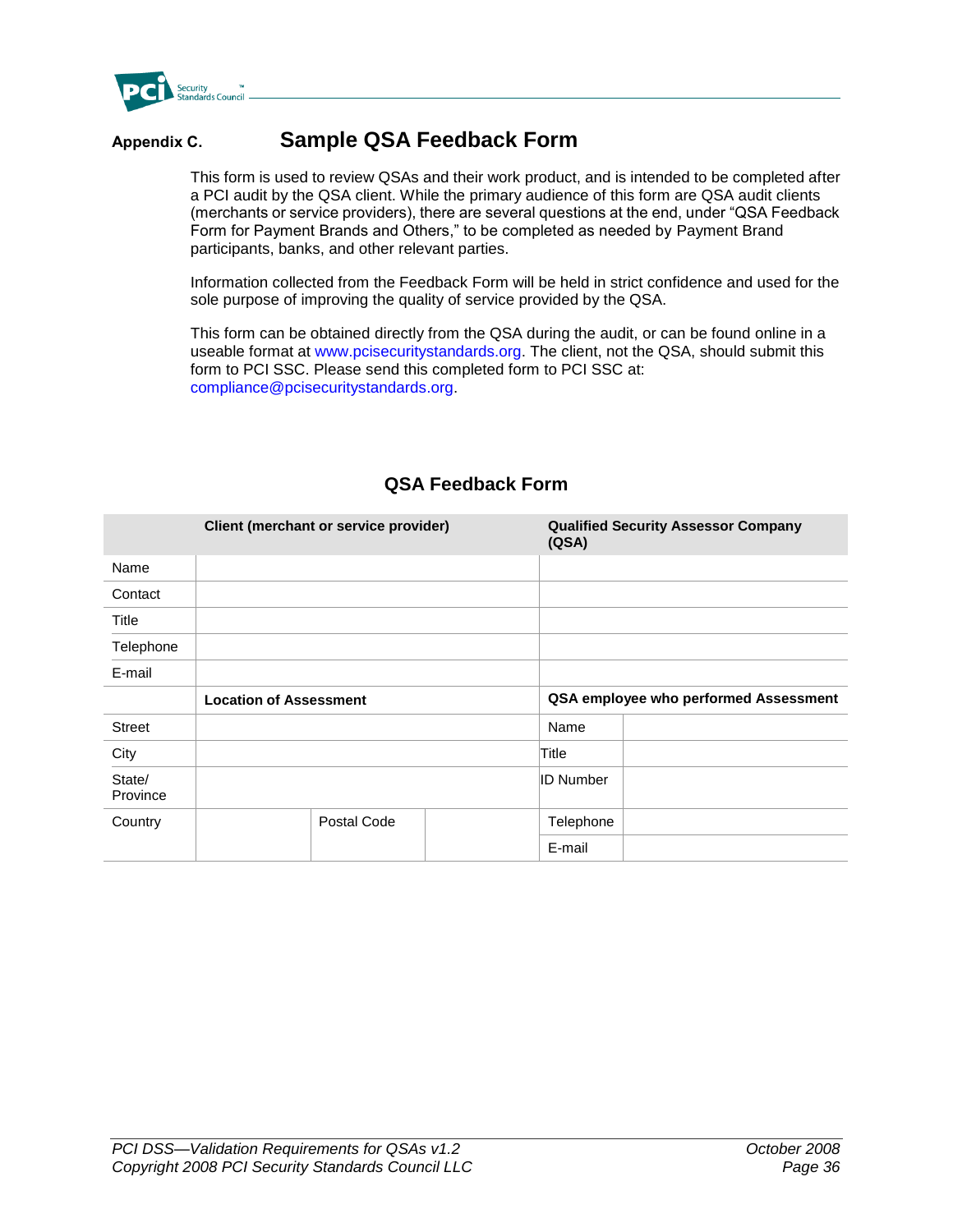

#### **For each statement, please indicate the response that best reflects your experience and provide comments. 5 = Strongly Agree 4 = Agree 3=Neutral 2 = Disagree 1 = Strongly Disagree**

|    | ง – งแบเพาเท มนิเธ<br>+ – Ayıca                                                                                                                             | $J=19G$ ulial        | $L - U \cdot \text{Say} \cdot \text{CE}$<br>u – Juvilyly Disayicc |
|----|-------------------------------------------------------------------------------------------------------------------------------------------------------------|----------------------|-------------------------------------------------------------------|
|    | Question                                                                                                                                                    | <b>Select</b><br>One | <b>Comments</b>                                                   |
| 1. | During the initial PCI engagement, the QSA<br>explained the objectives, timing, and review<br>process, and address your questions and<br>concerns.          | $1 - 5$              |                                                                   |
| 2. | The QSA employee(s) understood your business<br>and technical environment, as well as the<br>cardholder data environment.                                   | $1 - 5$              |                                                                   |
| 3. | The QSA employee(s) had sufficient security and<br>technical skills to effectively perform this<br>assessment.                                              | 1-5                  |                                                                   |
| 4. | The QSA sufficiently understood the PCI Data<br>Security Standard and the PCI DSS Security Audit<br>Procedures.                                             | $1 - 5$              |                                                                   |
| 5. | The QSA effectively minimized interruptions to<br>operations and schedules.                                                                                 | $1 - 5$              |                                                                   |
| 6. | The QSA provided an accurate estimate for time<br>and resources needed.                                                                                     | $1 - 5$              |                                                                   |
| 7. | The QSA provided an accurate estimate for report<br>delivery.                                                                                               | $1 - 5$              |                                                                   |
| 8. | The QSA did not attempt to market their own<br>products or services for your company to attain PCI<br>compliance.                                           | $1 - 5$              |                                                                   |
| 9. | The QSA did not imply that use of a specific brand<br>of commercial product or service was necessary to<br>achieve compliance.                              | $1 - 5$              |                                                                   |
|    | 10. In situations where remediation was required, the<br>QSA presented product and/or solution options that<br>were not exclusive to their own product set. | $1 - 5$              |                                                                   |
|    | 11. The QSA used secure transmission to send any<br>confidential reports or data.                                                                           | $1 - 5$              |                                                                   |
|    | 12. The QSA demonstrated courtesy, professionalism,<br>and a constructive and positive approach.                                                            | $1 - 5$              |                                                                   |
|    | 13. There was sufficient opportunity for you to provide<br>explanations and responses during the audit.                                                     | 1-5                  |                                                                   |
|    | 14. During the review wrap-up, the QSA clearly<br>communicated findings and expected next steps.                                                            | $1 - 5$              |                                                                   |
|    | 15. If applicable, the QSA provided sufficient follow-up<br>during your company's remediation efforts, until<br>eventual compliance was achieved.           | $1 - 5$              |                                                                   |
|    | Please provide any additional comments here about the<br>QSA, your audit, or the PCI DSS documents.                                                         |                      |                                                                   |
|    |                                                                                                                                                             |                      |                                                                   |

#### **QSA Feedback Form for Payment Brands and Others**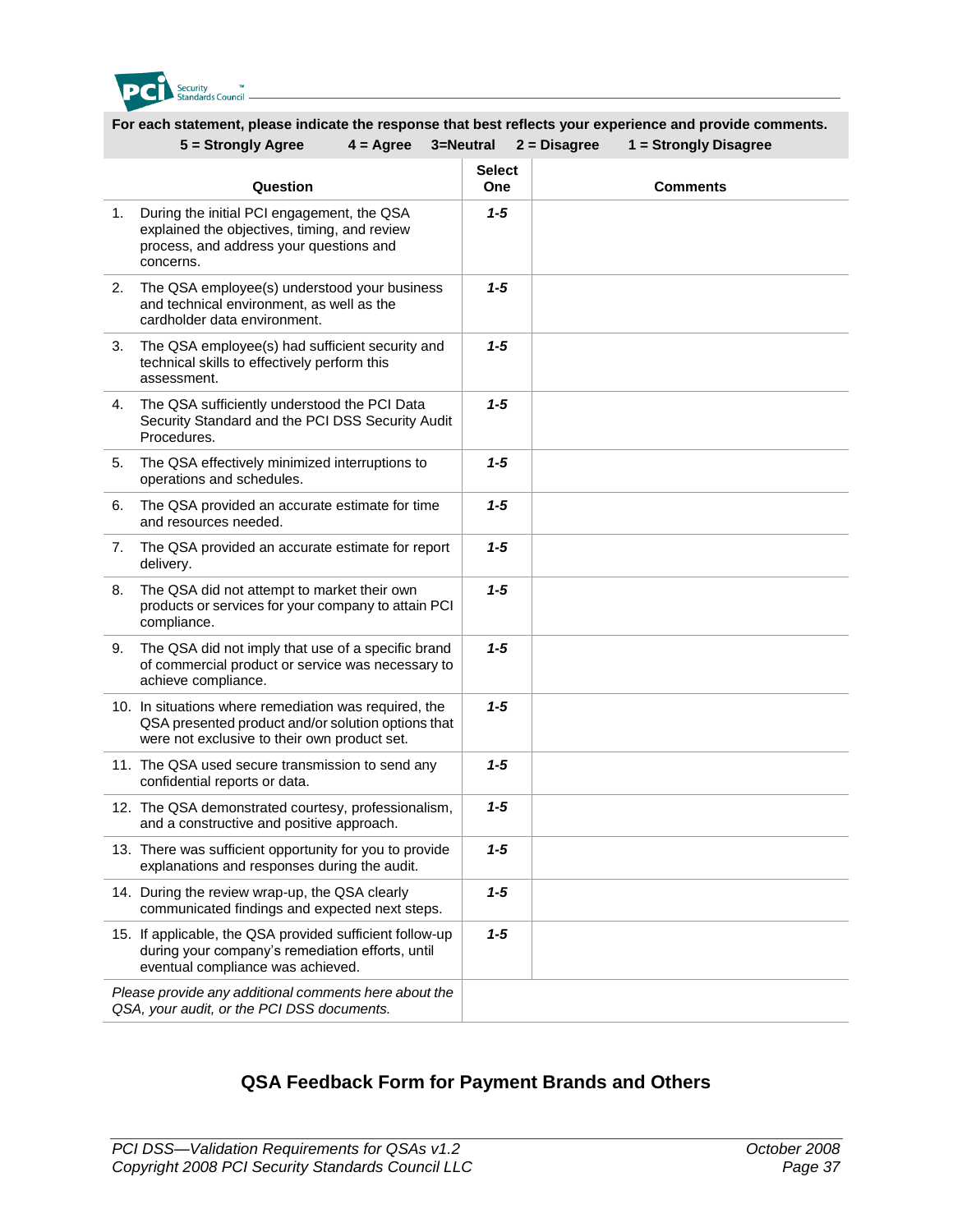

|              | <b>QSA Client (merchant or service provider)</b> | <b>Qualified Security Assessor (QSA) Company</b> |
|--------------|--------------------------------------------------|--------------------------------------------------|
| Company Name |                                                  |                                                  |
|              | <b>Payment Brand Reviewer</b>                    | QSA employee who performed Assessment            |
| Name         |                                                  |                                                  |
| Title        |                                                  | Employee ID number:                              |
| Telephone    |                                                  |                                                  |
| E-mail       |                                                  |                                                  |

#### **For each statement, please indicate the response that best reflects your experience and provide comments. 5 = Strongly Agree 4 = Agree 3 = Neutral 2 = Disagree 1 = Strongly Disagree**

|    | Question                                                                                                                                                            | <b>Select</b><br><b>One</b> | <b>Comments</b> |
|----|---------------------------------------------------------------------------------------------------------------------------------------------------------------------|-----------------------------|-----------------|
| 1. | The QSA clearly understood how to notify your<br>payment brand about compliance and<br>non-compliance issues, and the status of<br>merchants and service providers. | $1 - 5$                     |                 |
| 2. | The QSA Client had a positive and professional<br>experience with the QSA.                                                                                          | $1 - 5$                     |                 |
| 3. | The QSA demonstrated sufficient understanding of<br>the PCI Data Security Standard and the PCI DSS<br>Security Audit Procedures.                                    | $1 - 5$                     |                 |
| 4. | The QSA appropriately documented the results<br>related to their findings.                                                                                          | $1 - 5$                     |                 |
| 5. | From your understanding, the QSA appropriately<br>scoped the cardholder data environment.                                                                           | $1 - 5$                     |                 |
| 6. | The QSA evaluated all compensating controls were<br>appropriate and all risks relevant to the original<br>requirements were addressed.                              | $1 - 5$                     |                 |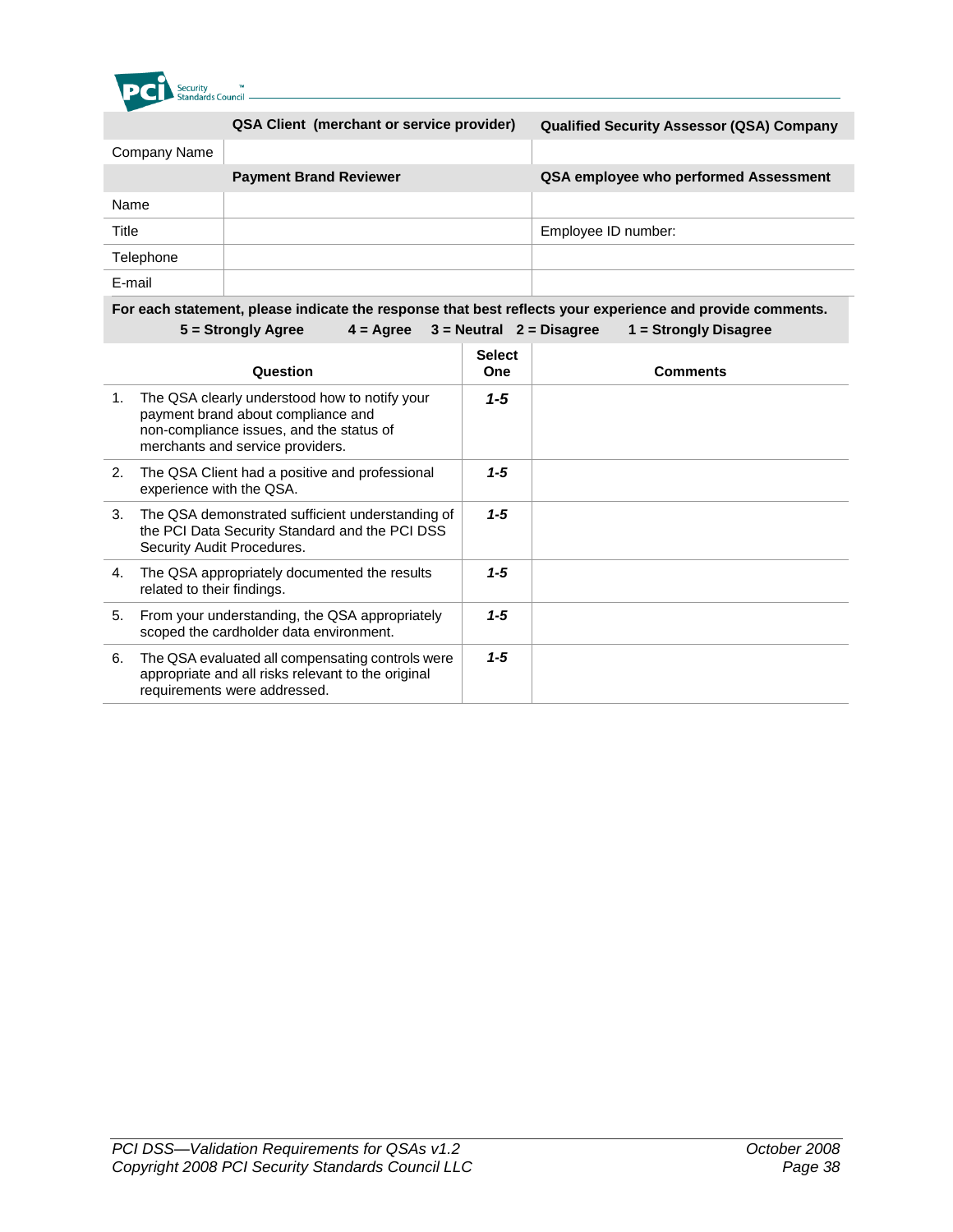

## **Appendix D. QSA Fees**

QSA fees are set according to location. QSAs are qualified to serve specific markets and pay fees according to those markets of service. QSAs may service multiple markets. If so, they pay separate fees for each market served.

All fee checks should be made payable to PCI SSC and mailed with the completed QSA application package. See Section 1.6 of this document for the mailing address.

Additional fees apply to QSAs who qualify as PA-QSAs or Principal or Associate QSAs.

The most current program fees are available at <https://www.pcisecuritystandards.org/fees>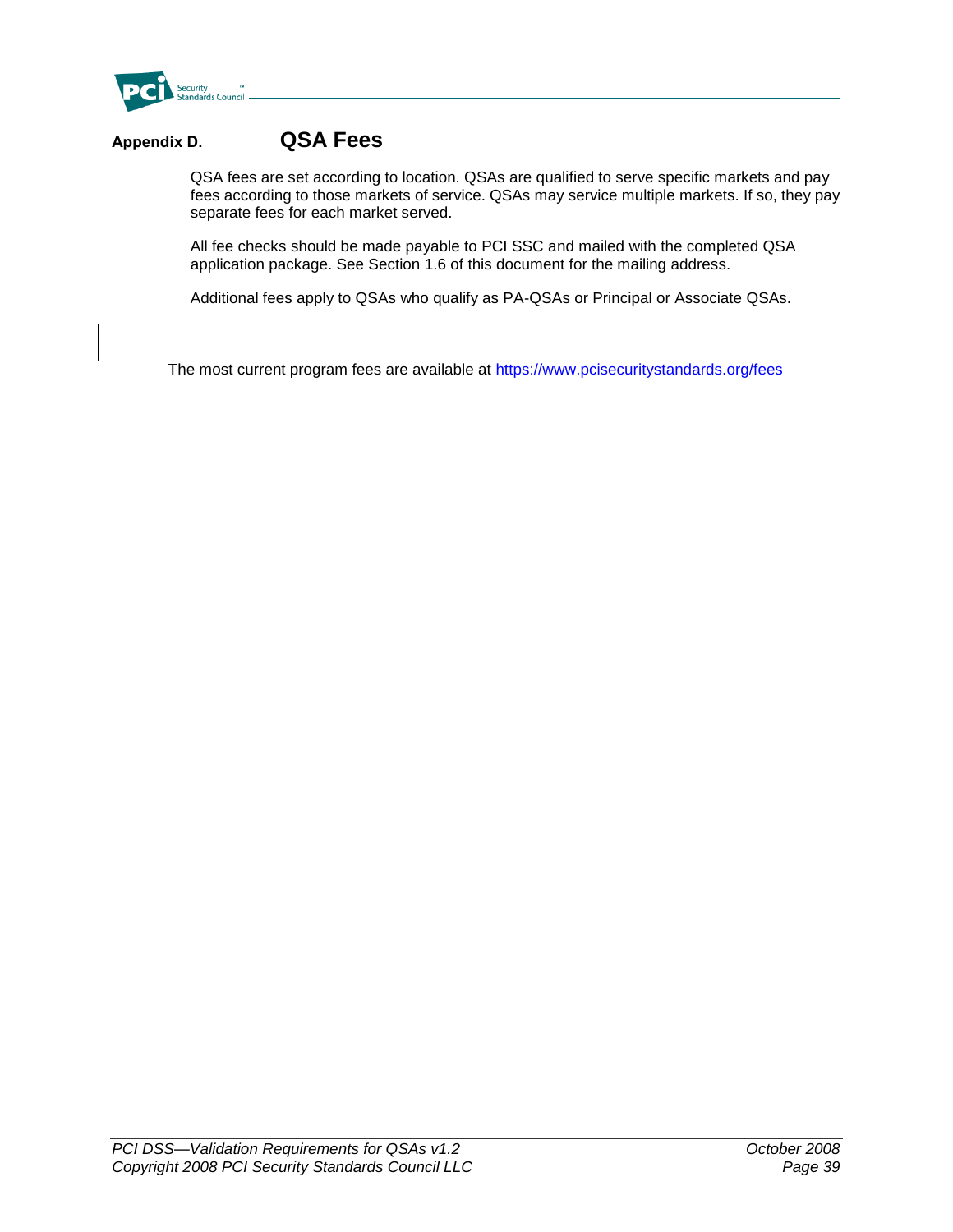

### **Appendix E. Insurance Coverage**

This is the expected insurance clause and coverage for all QSA companies, except for in those locations where such insurance coverage is not available or provided. The limits shown in this appendix may be written in other currencies, but should be the equivalent of the limits in US dollars shown here.

#### *Note:*

For QSAs to conduct work outside their home countries, the following is an additional *insurance coverage requirement: The insurance provider must respond to claims on a global basis (and particularly respond to claims brought in the U.S. if applicable.*

#### *Note:*

*Most insurance is not automatically written to respond to claims outside of the country and many specifically exclude claims from the U.S.*

#### **The following is a typical insurance clause and includes expected coverage:**

Prior to the commencement of the Services under this agreement, the Security Assessor shall procure the following insurance coverage, at its own expense, with respect to the performance of such Services. Such insurance shall be issued by financially responsible and properly licensed insurance carriers in the jurisdictions where the Services are performed and rated at least A VIII by *Best's Rating Guide* (or otherwise acceptable to PCI SSC) and with minimum limits as set forth below. Such insurance shall be maintained in full force and effect for the duration of this agreement and any renewals thereof:

- WORKERS' COMPENSATION: Statutory Workers Compensation as required by applicable law and
- **EMPLOYER'S LIABILITY with a limit of \$1,000,000**
- COMMERCIAL GENERAL LIABILITY INSURANCE including PRODUCTS, COMPLETED OPERATIONS, ADVERTISING INJURY, PERSONAL INJURY and CONTRACTUAL LIABILITY INSURANCE with the following minimum limits for Bodily Injury and Property Damage on an Occurrence basis: \$1,000,000 per occurrence and \$2,000,000 annual aggregate. PCI SSC to be added as "Additional Insured."
- COMMERCIAL AUTOMOBILE INSURANCE including owned, leased, hired, or non-owned autos subject to minimum limits of \$1,000,000 per accident
- CRIME/FIDELITY BOND including employee dishonesty, robbery, fraud, theft, forgery, alteration, mysterious disappearance and destruction. The minimum limit shall be \$1,000,000 each loss and annual aggregate.
- TECHNOLOGY ERRORS & OMISSIONS, CYBER-RISK and PRIVACY LIABILITY INSURANCE covering liabilities for financial loss resulting or arising from acts, errors or omissions in rendering computer or information technology Services, or from data damage/destruction/corruption, including without limitation, failure to protect privacy, unauthorized access, unauthorized use, virus transmission, denial of service and loss of income from network security failures in connection with the Services provided under this agreement with a minimum limit of two million dollars (\$2,000,000) each claim and annual aggregate.

If any of the above insurance is written on a claims-made basis, then Security Assessor shall maintain such insurance for five (5) years after the termination of this agreement.